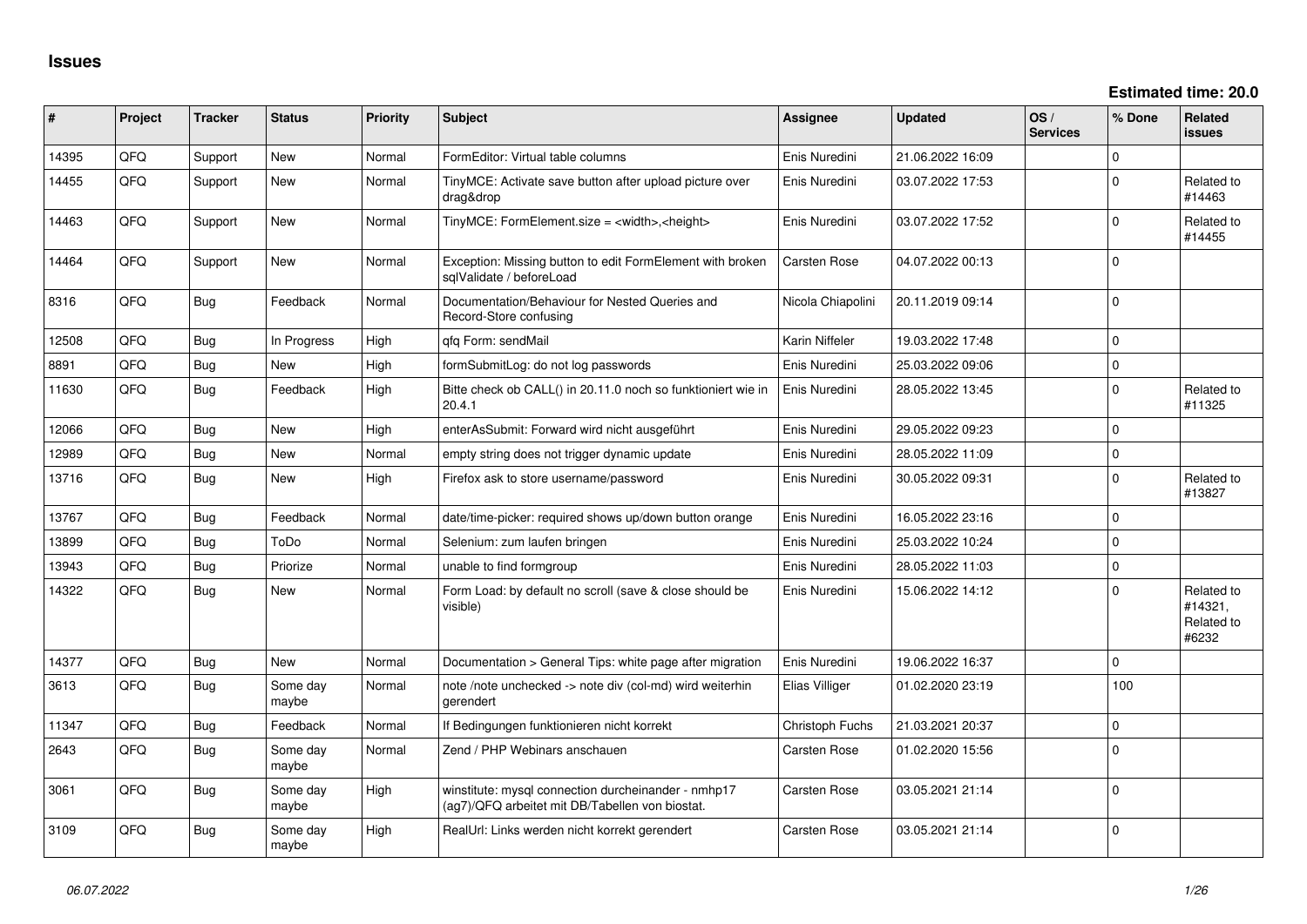| #    | Project | <b>Tracker</b> | <b>Status</b>     | <b>Priority</b> | <b>Subject</b>                                                                                                                   | <b>Assignee</b> | <b>Updated</b>   | OS/<br><b>Services</b> | % Done      | Related<br><b>issues</b>                    |
|------|---------|----------------|-------------------|-----------------|----------------------------------------------------------------------------------------------------------------------------------|-----------------|------------------|------------------------|-------------|---------------------------------------------|
| 3130 | QFQ     | Bug            | Some day<br>maybe | Normal          | Debug Info's nicht korrekt nach 'New > Save'.                                                                                    | Carsten Rose    | 11.12.2019 16:03 |                        | $\mathbf 0$ | Related to<br>#3253                         |
| 3349 | QFQ     | <b>Bug</b>     | Some day<br>maybe | Normal          | config.qfq.ini: a) vertraegt keine '=' im Value (z.B.<br>Passwort), b) Values sollten in ticks einschliessbar sein<br>(spaces, ) | Carsten Rose    | 11.12.2019 16:02 |                        | $\mathbf 0$ |                                             |
| 3547 | QFQ     | Bug            | New               | Normal          | FE of type 'note' causes writing of empty fields.                                                                                | Carsten Rose    | 01.02.2020 23:21 |                        | $\mathbf 0$ |                                             |
| 3570 | QFQ     | <b>Bug</b>     | Some day<br>maybe | High            | Formular mit prmitnew permitEdit=Always wird nicht<br>aufgerufen (ist leer)                                                      | Carsten Rose    | 03.05.2021 21:14 |                        | $\mathbf 0$ |                                             |
| 3588 | QFQ     | Bug            | Some day<br>maybe | Normal          | templateGroup: versteckte Elemente werden weiterhin<br>gespeichert.                                                              | Carsten Rose    | 11.12.2019 16:02 |                        | $\mathbf 0$ |                                             |
| 3682 | QFQ     | Bug            | Some day<br>maybe | Normal          | Dynamic update: Radio buttons                                                                                                    | Carsten Rose    | 11.12.2019 16:02 |                        | $\pmb{0}$   |                                             |
| 3750 | QFQ     | Bug            | Some day<br>maybe | Normal          | FE in a row: if one violates check, all are red                                                                                  | Carsten Rose    | 11.12.2019 16:03 |                        | $\mathbf 0$ |                                             |
| 3782 | QFQ     | Bug            | Priorize          | Normal          | Bei fehlerhafter Eingabe (z.B. Datum) sollte das erwartete<br>Format angezeigt werden                                            | Carsten Rose    | 01.02.2020 10:13 |                        | $\mathbf 0$ |                                             |
| 3811 | QFQ     | <b>Bug</b>     | Some day<br>maybe | Normal          | Dynamic Update: extraButtonInfo - Text aktualisieren                                                                             | Carsten Rose    | 11.12.2019 16:03 |                        | $\mathbf 0$ | Related to<br>#11517                        |
| 3882 | QFQ     | Bug            | Some day<br>maybe | Normal          | templateGroup: disable 'add' if limit is reached - funktioniert<br>nicht wenn bereits records existierten                        | Carsten Rose    | 11.12.2019 16:03 |                        | $\mathbf 0$ |                                             |
| 3895 | QFQ     | <b>Bug</b>     | Some day<br>maybe | Normal          | typeahead pedantic: on lehrkredit Idap webpass - if only one<br>person is in dropdown, such person can't be selected             | Carsten Rose    | 11.12.2019 16:03 |                        | $\mathbf 0$ |                                             |
| 4008 | QFQ     | Bug            | Some day<br>maybe | Normal          | FormElemen.type=sendmail: wrong 'TO' if 'real<br>name <rea@mail.to>' is used</rea@mail.to>                                       | Carsten Rose    | 11.12.2019 16:03 |                        | $\pmb{0}$   |                                             |
| 4092 | QFQ     | Bug            | Some day<br>maybe | Normal          | 1) Logging verbessern wann welches FE warum<br>ausgefuehrt wird, 2) Documentation: Best Practice<br><b>Template Group</b>        | Carsten Rose    | 01.02.2020 23:19 |                        | $\mathbf 0$ | Related to<br>#3504                         |
| 4279 | QFQ     | <b>Bug</b>     | Some day<br>maybe | High            | config.linkVars lost                                                                                                             | Carsten Rose    | 03.05.2021 21:14 |                        | $\mathbf 0$ |                                             |
| 4293 | QFQ     | Bug            | Some day<br>maybe | Normal          | Download broken if token 'd:' is missing - but no error<br>message                                                               | Carsten Rose    | 11.12.2019 16:03 |                        | $\mathbf 0$ | Related to<br>#7514                         |
| 4328 | QFQ     | <b>Bug</b>     | Some day<br>maybe | Normal          | Error Message: Show FE name/number on problems in FE                                                                             | Carsten Rose    | 01.02.2020 23:20 |                        | $\mathbf 0$ |                                             |
| 4528 | QFQ     | Bug            | Some day<br>maybe | Normal          | extraButtonLock mit SQLAhead Bug                                                                                                 | Carsten Rose    | 01.02.2020 23:19 |                        | $\mathbf 0$ |                                             |
| 4549 | QFQ     | Bug            | Some day<br>maybe | Normal          | TemplateGroups: FE.type SELECT loose selected value<br>after save                                                                | Carsten Rose    | 01.02.2020 23:20 |                        | $\mathbf 0$ | Related to<br>#4548.<br>Related to<br>#4771 |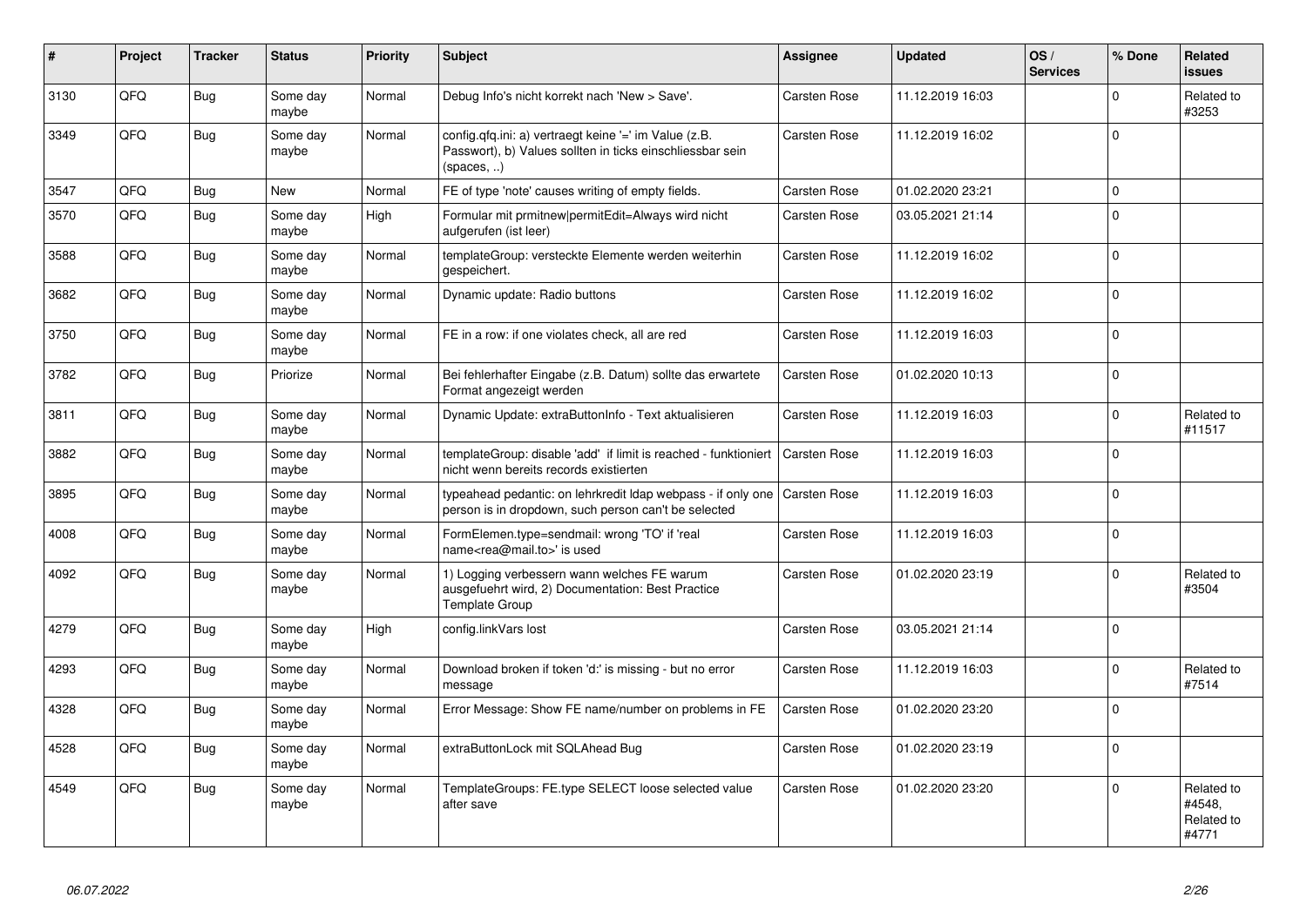| #    | Project | <b>Tracker</b> | <b>Status</b>     | <b>Priority</b> | <b>Subject</b>                                                                                                       | <b>Assignee</b>     | <b>Updated</b>   | OS/<br><b>Services</b> | % Done      | Related<br><b>issues</b>                       |
|------|---------|----------------|-------------------|-----------------|----------------------------------------------------------------------------------------------------------------------|---------------------|------------------|------------------------|-------------|------------------------------------------------|
| 4583 | QFQ     | <b>Bug</b>     | Some day<br>maybe | Normal          | Dynamic Update bei TypeAhead Feldern                                                                                 | Carsten Rose        | 01.02.2020 23:19 |                        | $\mathbf 0$ |                                                |
| 4651 | QFQ     | <b>Bug</b>     | Some day<br>maybe | Normal          | "Loading document" Modal wird angezeigt bei uzhcd type=2<br>Ansicht                                                  | <b>Carsten Rose</b> | 01.02.2020 23:20 |                        | $\mathbf 0$ |                                                |
| 4659 | QFQ     | Bug            | Some day<br>maybe | Normal          | infoButtonExtra                                                                                                      | Carsten Rose        | 01.02.2020 23:20 |                        | $\mathbf 0$ |                                                |
| 4756 | QFQ     | Bug            | <b>New</b>        | Normal          | Form dirty even nothing changes                                                                                      | Carsten Rose        | 11.12.2019 16:16 |                        | $\mathbf 0$ |                                                |
| 4771 | QFQ     | Bug            | Some day<br>maybe | Normal          | gfg: select-down-values empty after save (edit-form for<br>program administrators)                                   | Carsten Rose        | 01.02.2020 23:20 |                        | $\mathbf 0$ | Related to<br>#4549, Has<br>duplicate<br>#4282 |
| 5021 | QFQ     | Bug            | Some day<br>maybe | Normal          | FE.typ=extra - during save displays error 'datum2' already<br>filled in STORE_SIP - the value is stored nevertheless | Carsten Rose        | 01.02.2020 23:19 |                        | $\mathbf 0$ | Related to<br>#3875                            |
| 5221 | QFQ     | Bug            | New               | High            | Download Dialog: Bleibt stehen in FF wenn Datei<br>automatisch gespeichert wird.                                     | Carsten Rose        | 03.05.2021 21:14 |                        | $\mathbf 0$ |                                                |
| 5305 | QFQ     | <b>Bug</b>     | <b>New</b>        | Normal          | Upload FormElement: nicht disabled by readonly Form                                                                  | Carsten Rose        | 16.06.2021 13:43 |                        | $\mathbf 0$ | Related to<br>#9347,<br>Related to<br>#9834    |
| 5459 | QFQ     | <b>Bug</b>     | <b>New</b>        | High            | Multi DB: spread system tables between 'QFQ' and<br>'Data'-DB                                                        | Carsten Rose        | 03.05.2021 21:14 |                        | $\mathbf 0$ | Related to<br>#4720                            |
| 5557 | QFQ     | <b>Bug</b>     | Some day<br>maybe | Normal          | Form load: STORE_RECORD filled, but should be empty                                                                  | Carsten Rose        | 01.02.2020 23:19 |                        | $\mathbf 0$ |                                                |
| 5559 | QFQ     | <b>Bug</b>     | New               | Normal          | FE.type = Upload: 'accept' might contain variables                                                                   | Carsten Rose        | 11.05.2020 21:23 |                        | $\mathbf 0$ |                                                |
| 5576 | QFQ     | <b>Bug</b>     | New               | Normal          | Using MySQL 'DROP' requires privilege - wich is not really<br>necessary.                                             | Carsten Rose        | 01.02.2020 23:21 |                        | $\Omega$    |                                                |
| 5706 | QFQ     | <b>Bug</b>     | Some day<br>maybe | Normal          | upload: fileDestination needs to be sanatized                                                                        | Carsten Rose        | 01.02.2020 23:19 |                        | $\mathbf 0$ |                                                |
| 5768 | QFQ     | <b>Bug</b>     | Some day<br>maybe | Normal          | '{{pageLanguage:T}}' missing if QFQ is called via api                                                                | Carsten Rose        | 01.02.2020 23:19 |                        | $\mathbf 0$ |                                                |
| 5991 | QFQ     | <b>Bug</b>     | Some day<br>maybe | Normal          | URLs with ' ' or long parameter are problematic                                                                      | Carsten Rose        | 01.02.2020 23:19 |                        | $\mathbf 0$ |                                                |
| 6116 | QFQ     | Bug            | Priorize          | High            | value of checkbox not saved                                                                                          | Carsten Rose        | 07.12.2021 17:19 |                        | $\mathbf 0$ |                                                |
| 6462 | QFQ     | <b>Bug</b>     | New               | Normal          | File Upload: Nutzlose Fehlermeldung wenn Datei zu gross                                                              | Carsten Rose        | 01.02.2020 23:21 |                        | $\pmb{0}$   | Related to<br>#6139                            |
| 6483 | QFQ     | <b>Bug</b>     | New               | Normal          | R Store funktioniert nicht bei 'Report Notation' im FE                                                               | Carsten Rose        | 01.02.2020 23:21 |                        | $\mathbf 0$ |                                                |
| 6574 | QFQ     | <b>Bug</b>     | Priorize          | Normal          | qfq.log: Fehlermeldung wurde angezeigt, aber nicht geloggt                                                           | Carsten Rose        | 01.02.2020 10:13 |                        | $\mathbf 0$ |                                                |
| 6677 | QFQ     | <b>Bug</b>     | New               | Normal          | Error message FE Action Element: no/wrong FE reference<br>who cause the problem.                                     | Carsten Rose        | 01.02.2020 23:21 |                        | $\pmb{0}$   |                                                |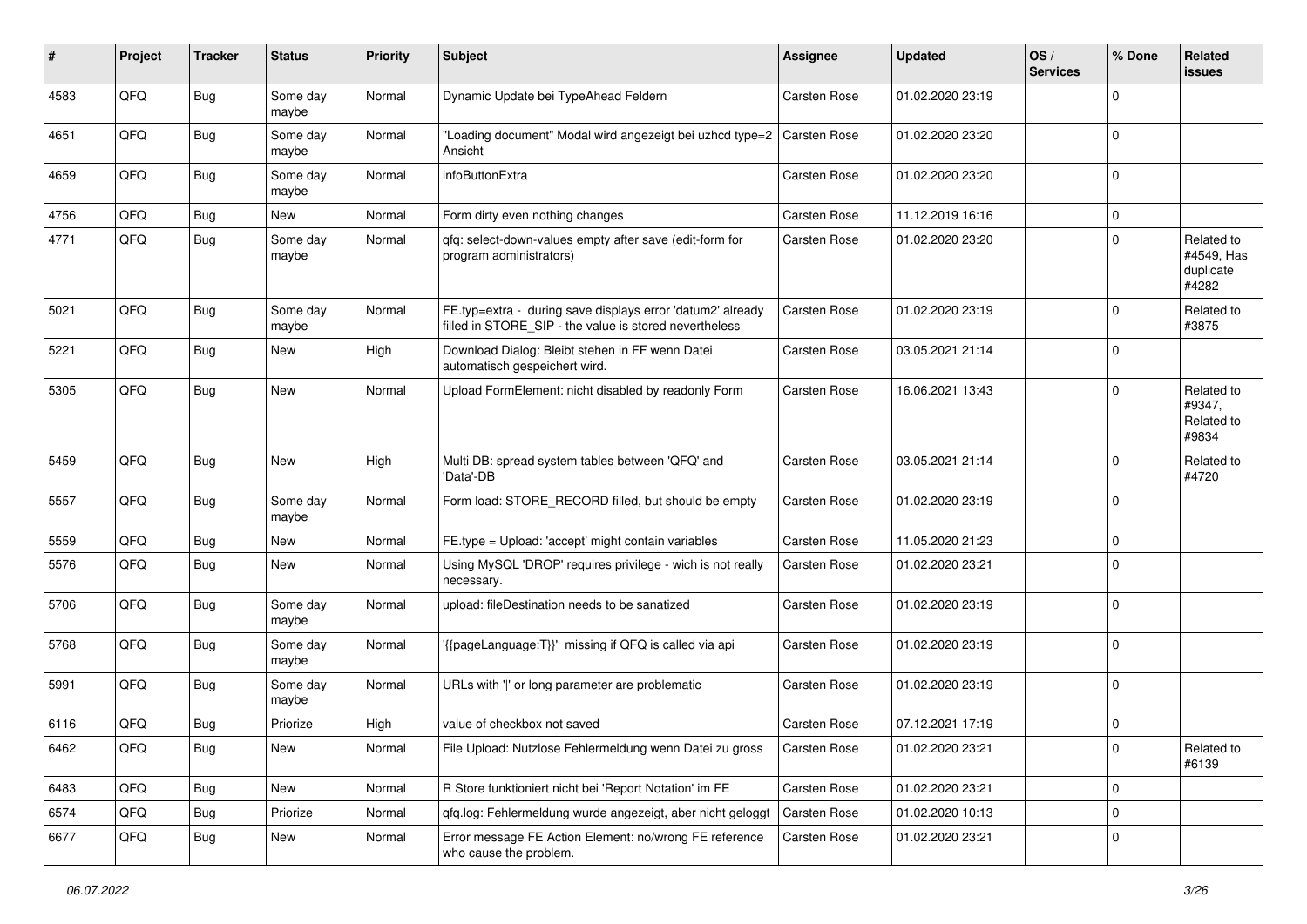| #    | Project | <b>Tracker</b> | <b>Status</b>     | <b>Priority</b> | <b>Subject</b>                                                                                                   | <b>Assignee</b>     | <b>Updated</b>   | OS/<br><b>Services</b> | % Done       | Related<br><b>issues</b>  |
|------|---------|----------------|-------------------|-----------------|------------------------------------------------------------------------------------------------------------------|---------------------|------------------|------------------------|--------------|---------------------------|
| 6912 | QFQ     | Bug            | <b>New</b>        | Normal          | error Message Var 'deadline' already set in SIP - in Form<br>with FE.value={{deadline:R:::{{deadlinePeriod:Y}}}} | <b>Carsten Rose</b> | 01.02.2020 23:21 |                        | $\mathbf 0$  |                           |
| 7002 | QFQ     | Bug            | <b>New</b>        | Normal          | Dynamic Update: row does not disappear / appear                                                                  | Carsten Rose        | 01.02.2020 23:22 |                        | $\mathbf{0}$ |                           |
| 7014 | QFQ     | Bug            | <b>New</b>        | Normal          | Sending invalid emails succeeds when<br>debug.redirectAllMailTo is set                                           | <b>Carsten Rose</b> | 01.02.2020 23:21 |                        | $\mathbf 0$  |                           |
| 7219 | QFQ     | <b>Bug</b>     | New               | Normal          | typeSheadSql / typeAheadSqlPrefetch: change to curly<br>braces                                                   | <b>Carsten Rose</b> | 01.02.2020 23:21 |                        | $\Omega$     |                           |
| 7261 | QFQ     | Bug            | <b>New</b>        | Normal          | Report pathFilename for user without path, only the<br>filename                                                  | Carsten Rose        | 01.02.2020 23:21 |                        | $\Omega$     |                           |
| 7456 | QFQ     | Bug            | Some day<br>maybe | Low             | Todos in Code: solve or make ticket                                                                              | Carsten Rose        | 16.09.2021 15:10 |                        | $\mathbf 0$  |                           |
| 7512 | QFQ     | Bug            | <b>New</b>        | Normal          | FE: inputType=number >> 'pattern' is not respected                                                               | Carsten Rose        | 01.02.2020 23:22 |                        | $\mathbf{0}$ |                           |
| 7513 | QFQ     | Bug            | <b>New</b>        | Normal          | Radios not correct aligned                                                                                       | Carsten Rose        | 01.02.2020 23:22 |                        | $\mathsf 0$  |                           |
| 7524 | QFQ     | Bug            | <b>New</b>        | Normal          | QFQ throws a 'General Error' if 'fileadmin/protected/log/' is<br>not writeable                                   | <b>Carsten Rose</b> | 01.02.2020 23:22 |                        | $\mathbf{0}$ |                           |
| 7547 | QFQ     | Bug            | <b>New</b>        | Normal          | Error Message in afterSave: wrong parameter column<br>reported                                                   | Carsten Rose        | 01.02.2020 23:22 |                        | $\mathbf{0}$ |                           |
| 7574 | QFQ     | <b>Bug</b>     | <b>New</b>        | Normal          | Substitute error: form element not reported / dont parse<br>Form.note                                            | Carsten Rose        | 01.02.2020 23:21 |                        | $\Omega$     |                           |
| 7616 | QFQ     | <b>Bug</b>     | Priorize          | Normal          | Selectlist with Enum & Dynamic Update                                                                            | <b>Carsten Rose</b> | 01.02.2020 10:13 |                        | $\mathbf 0$  |                           |
| 7650 | QFQ     | <b>Bug</b>     | <b>New</b>        | High            | Optional do not show 'required' sign on FormElement                                                              | <b>Carsten Rose</b> | 03.05.2021 21:14 |                        | $\mathbf 0$  |                           |
| 7656 | QFQ     | Bug            | Priorize          | Normal          | FE with required, 'pattern' and 'extraButtonLock': always<br>complain about missing value                        | Carsten Rose        | 01.02.2020 10:13 |                        | $\mathbf{0}$ |                           |
| 7685 | QFQ     | Bug            | <b>New</b>        | Normal          | Open FormElement from QFQ error message and save<br>modified record: error about missing {{formId:F}}            | Carsten Rose        | 01.02.2020 23:22 |                        | $\Omega$     |                           |
| 7795 | QFQ     | <b>Bug</b>     | <b>New</b>        | Normal          | Readonly Form: Typeahead-Felder                                                                                  | <b>Carsten Rose</b> | 01.02.2020 23:22 |                        | $\mathbf{0}$ | Related to<br>#10640      |
| 7890 | QFQ     | <b>Bug</b>     | <b>New</b>        | Normal          | FormElement 'required': extraButtonInfo not aligned                                                              | <b>Carsten Rose</b> | 11.06.2021 21:17 |                        | $\Omega$     | Related to<br>#11517      |
| 7899 | QFQ     | <b>Bug</b>     | <b>New</b>        | High            | Fe.type=password / retype / required: always complain<br>about missing value                                     | Carsten Rose        | 03.05.2021 21:14 |                        | $\Omega$     |                           |
| 8037 | QFQ     | <b>Bug</b>     | Priorize          | Normal          | FE.type=upload (advanced mode): {{slaveld:V}} missing<br>during dynamic update                                   | <b>Carsten Rose</b> | 01.02.2020 10:13 |                        | $\mathbf 0$  |                           |
| 8049 | QFQ     | Bug            | <b>New</b>        | Normal          | FE.type=note, column 'value': text moves some pixel to top<br>after save                                         | <b>Carsten Rose</b> | 01.02.2020 23:22 |                        | $\mathbf 0$  |                           |
| 8083 | QFQ     | Bug            | <b>New</b>        | High            | FormEditor: primary table list does not respect<br>'indexDb={{indexData:Y}}'                                     | Carsten Rose        | 03.05.2021 21:14 |                        | $\Omega$     | Has<br>duplicate<br>#6678 |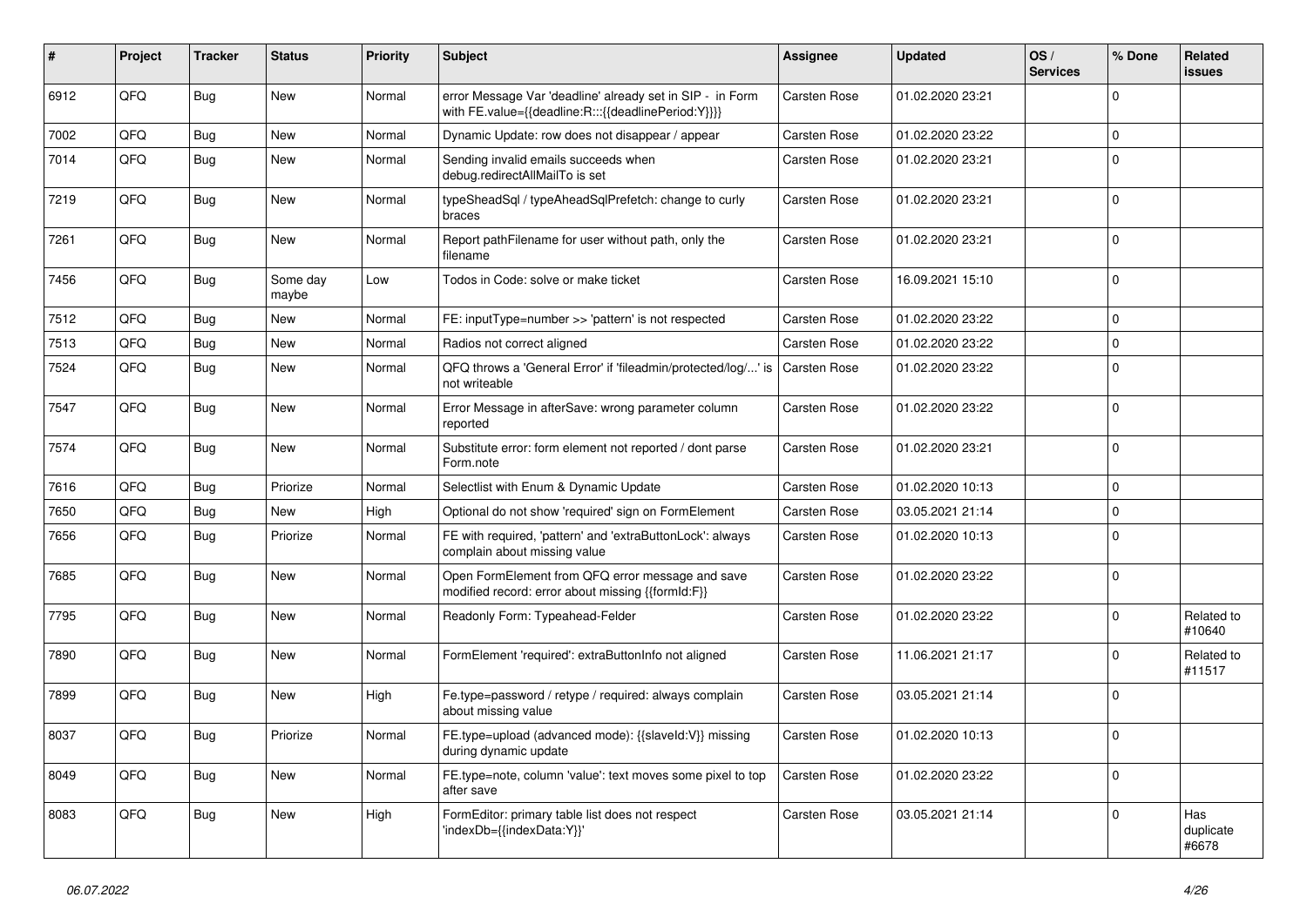| #    | Project | <b>Tracker</b> | <b>Status</b>     | <b>Priority</b> | <b>Subject</b>                                                                | <b>Assignee</b>     | <b>Updated</b>   | OS/<br><b>Services</b> | % Done       | Related<br><b>issues</b>                     |
|------|---------|----------------|-------------------|-----------------|-------------------------------------------------------------------------------|---------------------|------------------|------------------------|--------------|----------------------------------------------|
| 8106 | QFQ     | Bug            | Some day<br>maybe | Normal          | Dynamic Update: Feld kann nicht auf empty zurückgesetzt<br>werden             | Carsten Rose        | 11.12.2019 16:01 |                        | $\Omega$     |                                              |
| 8431 | QFQ     | Bug            | New               | High            | autocron.php with wrong path                                                  | Carsten Rose        | 03.05.2021 21:14 |                        | $\mathbf 0$  |                                              |
| 8668 | QFQ     | Bug            | New               | High            | Pill disabled: dyamic mode 'hidden' not respected - FE is<br>still required   | Carsten Rose        | 03.05.2021 21:14 |                        | $\mathbf 0$  |                                              |
| 9013 | QFQ     | <b>Bug</b>     | <b>New</b>        | Normal          | Error in Twig template not handled                                            | Carsten Rose        | 20.10.2021 13:43 |                        | $\mathbf 0$  |                                              |
| 9077 | QFQ     | <b>Bug</b>     | <b>New</b>        | Normal          | typeAheadSql: report broken SQL                                               | Carsten Rose        | 29.06.2022 22:35 |                        | $\mathbf 0$  | Related to<br>#4018                          |
| 9121 | QFQ     | Bug            | Priorize          | High            | sip links have r and dblndexData set                                          | Carsten Rose        | 12.06.2021 10:41 |                        | $\mathbf 0$  |                                              |
| 9127 | QFQ     | Bug            | <b>New</b>        | Normal          | Error Message: change 'roll over' color - text not readable                   | <b>Carsten Rose</b> | 01.02.2020 23:22 |                        | $\mathbf 0$  |                                              |
| 9173 | QFQ     | <b>Bug</b>     | Priorize          | Urgent          | Stale Record Lock: Firefox                                                    | Carsten Rose        | 03.05.2021 21:14 |                        | $\mathbf 0$  | Related to<br>#9789                          |
| 9177 | QFQ     | <b>Bug</b>     | <b>New</b>        | Normal          | Bug? QFQ tries to save an action FE, which has real<br>existing column name   | Carsten Rose        | 01.02.2020 23:22 |                        | $\mathbf 0$  |                                              |
| 9275 | QFQ     | Bug            | <b>New</b>        | Normal          | autcron: t3 page, which takes to long to respond, is not<br>reported properly | Carsten Rose        | 01.02.2020 23:22 |                        | 100          |                                              |
| 9281 | QFQ     | Bug            | Some day<br>maybe | Normal          | Allow STRICT_TRANS_TABLES                                                     | Carsten Rose        | 02.01.2021 18:43 |                        | $\pmb{0}$    |                                              |
| 9317 | QFQ     | Bug            | New               | Normal          | FE.type=note: with dynamic show/hidden an empty label<br>causes trouble       | Carsten Rose        | 01.02.2020 23:22 |                        | $\mathbf 0$  |                                              |
| 9347 | QFQ     | <b>Bug</b>     | New               | High            | FE.type=upload with dynamic show/hidden: required not<br>detected             | Carsten Rose        | 12.06.2021 10:40 |                        | $\mathbf{0}$ | Related to<br>#5305.<br>Related to<br>#12398 |
| 9531 | QFQ     | Bug            | <b>New</b>        | High            | FE File: Dynamic Update / modeSql / required detected<br>even it not set      | Carsten Rose        | 11.06.2021 20:32 |                        | $\mathbf 0$  | Related to<br>#12398                         |
| 9533 | QFQ     | <b>Bug</b>     | <b>New</b>        | Normal          | FE.type=upload: Check in 'beforeSave' if upload is given                      | Carsten Rose        | 01.02.2020 23:22 |                        | $\mathbf 0$  | Related to<br>#11523                         |
| 9534 | QFQ     | Bug            | Priorize          | Urgent          | FE.type=upload: 'Unknown Mode: ID"                                            | Carsten Rose        | 03.05.2021 21:14 |                        | $\mathbf 0$  | Related to<br>#9532                          |
| 9669 | QFQ     | <b>Bug</b>     | Some day<br>maybe | Normal          | Checkbox / Template Group: radio/checkbox visible broken<br>after 'add'       | Carsten Rose        | 16.06.2021 13:47 |                        | $\pmb{0}$    | Related to<br>#8091                          |
| 9691 | QFQ     | Bug            | In Progress       | Normal          | Checkbox: dynamic update > readonly                                           | Carsten Rose        | 01.02.2020 23:22 |                        | 50           | Related to<br>#9834                          |
| 9773 | QFQ     | <b>Bug</b>     | <b>New</b>        | Normal          | form.parameter.formModeGlobal=requiredOff                                     | Carsten Rose        | 01.02.2020 15:56 |                        | $\mathbf 0$  |                                              |
| 9783 | QFQ     | Bug            | New               | Normal          | Email with special characters                                                 | Carsten Rose        | 01.02.2020 23:22 |                        | $\pmb{0}$    |                                              |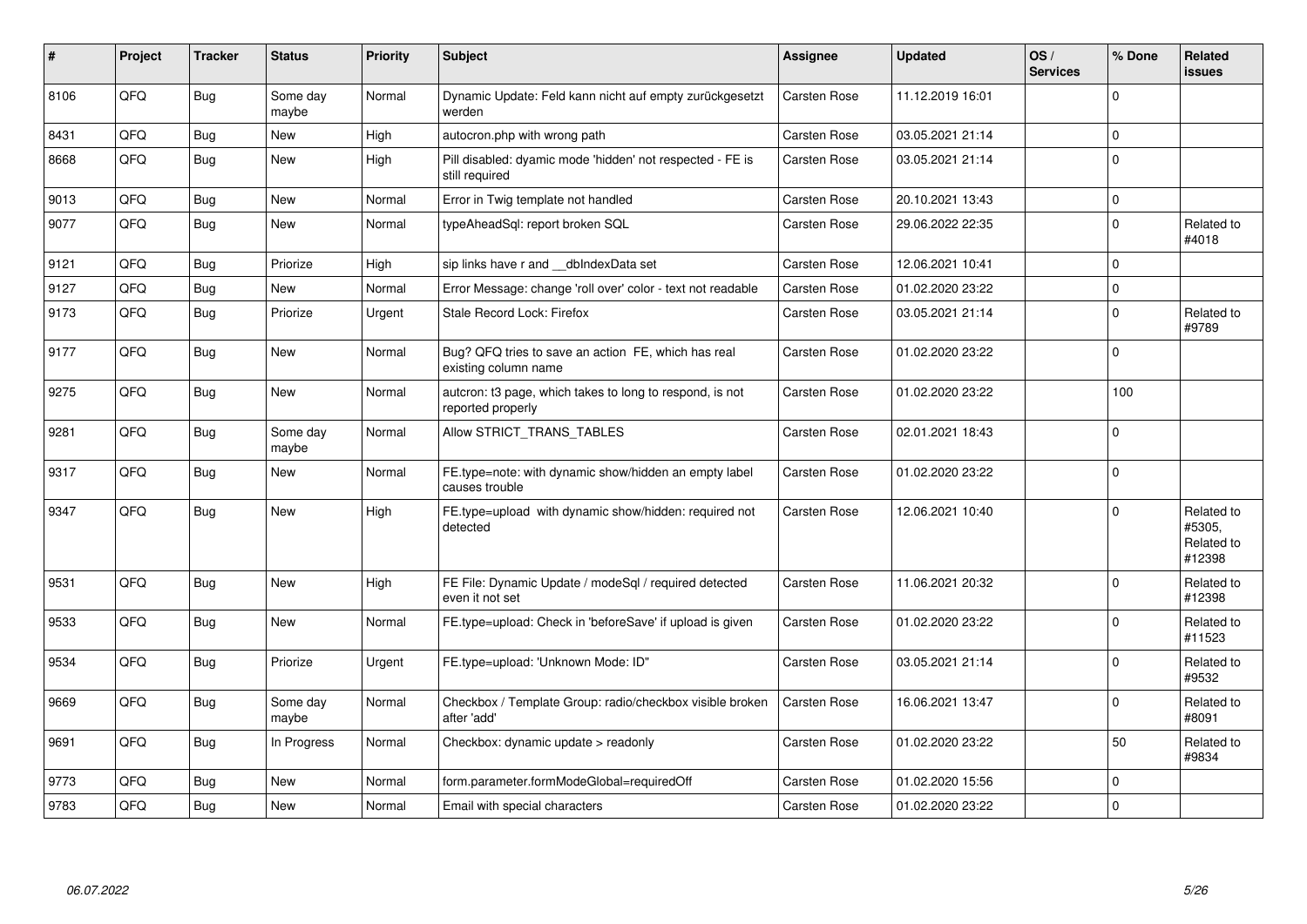| #     | Project | <b>Tracker</b> | <b>Status</b> | <b>Priority</b> | <b>Subject</b>                                                                                           | Assignee            | <b>Updated</b>   | OS/<br><b>Services</b> | % Done      | Related<br><b>issues</b>                                                |
|-------|---------|----------------|---------------|-----------------|----------------------------------------------------------------------------------------------------------|---------------------|------------------|------------------------|-------------|-------------------------------------------------------------------------|
| 9789  | QFQ     | <b>Bug</b>     | In Progress   | High            | Record Lock: release to early on 'leave page'                                                            | <b>Carsten Rose</b> | 10.01.2022 09:25 |                        | 100         | Related to<br>#10081,<br>Related to<br>#9173,<br>Related to<br>#8702    |
| 9834  | QFQ     | <b>Bug</b>     | Priorize      | Normal          | Input elements with tag 'disabled' are missing on<br>form-submit: server option 'processReadOnly' broken | <b>Carsten Rose</b> | 07.12.2021 16:43 |                        | $\Omega$    | Related to<br>#9691,<br>Related to<br>#5305, Has<br>duplicate<br>#12331 |
| 9862  | QFQ     | <b>Bug</b>     | Priorize      | Normal          | Failed writing to sql mail qfq.log should throw an exception                                             | Carsten Rose        | 01.02.2020 10:13 |                        | $\Omega$    |                                                                         |
| 9947  | QFQ     | Bug            | Priorize      | Normal          | Unwanted error message if missing 'typeAheadSqlPrefetch'                                                 | Carsten Rose        | 01.02.2020 10:13 |                        | $\mathbf 0$ |                                                                         |
| 9958  | QFQ     | Bug            | Priorize      | Normal          | Broken subrecord query: no error message                                                                 | <b>Carsten Rose</b> | 05.02.2021 15:15 |                        | $\mathbf 0$ |                                                                         |
| 9975  | QFQ     | <b>Bug</b>     | Priorize      | Normal          | Dropdown Menu: 'r:3' broken                                                                              | <b>Carsten Rose</b> | 01.02.2020 10:13 |                        | $\pmb{0}$   |                                                                         |
| 10081 | QFQ     | <b>Bug</b>     | New           | High            | Stale record lock after 'forbidden' character                                                            | Carsten Rose        | 03.05.2021 21:12 |                        | $\Omega$    | Related to<br>#10082,<br>Related to<br>#9789                            |
| 10082 | QFQ     | <b>Bug</b>     | <b>New</b>    | Normal          | FE.type=SELECT - 'sanatize' Class                                                                        | Carsten Rose        | 07.05.2020 09:36 |                        | 0           | Related to<br>#10081                                                    |
| 10322 | QFQ     | Bug            | New           | Normal          | FormElement / Radio: missing column 'enum' >> FE not<br>reported                                         | Carsten Rose        | 07.05.2020 09:37 |                        | $\Omega$    |                                                                         |
| 10506 | QFQ     | <b>Bug</b>     | New           | High            | Template Group broken on MultiDB instance                                                                | Carsten Rose        | 03.05.2021 21:12 |                        | $\mathbf 0$ | Related to<br>#10505                                                    |
| 10508 | QFQ     | <b>Bug</b>     | New           | High            | Multi Form broken on Multi DB Instance                                                                   | <b>Carsten Rose</b> | 03.05.2021 21:12 |                        | $\pmb{0}$   |                                                                         |
| 10588 | QFQ     | <b>Bug</b>     | <b>New</b>    | Normal          | typeahed Tag: Doku anpassen                                                                              | Carsten Rose        | 12.11.2020 23:45 |                        | $\pmb{0}$   |                                                                         |
| 10640 | QFQ     | <b>Bug</b>     | <b>New</b>    | High            | TypeAhead Tag: FE editierbar trotz readOnly                                                              | Carsten Rose        | 03.05.2021 21:12 |                        | $\Omega$    | Related to<br>#7795                                                     |
| 10658 | QFQ     | <b>Bug</b>     | <b>New</b>    | Normal          | processReadOnly broken                                                                                   | <b>Carsten Rose</b> | 27.05.2020 17:55 |                        | $\pmb{0}$   |                                                                         |
| 10661 | QFQ     | <b>Bug</b>     | In Progress   | Normal          | Typo3 Warnungen                                                                                          | Carsten Rose        | 07.09.2021 13:23 |                        | $\Omega$    | Related to<br>#12440                                                    |
| 10704 | QFQ     | Bug            | New           | Normal          | wkhtml problem rendering fullCalendar.js / fabric.js >><br>successor: puppeteer                          | <b>Carsten Rose</b> | 12.11.2020 23:45 |                        | $\Omega$    | Related to<br>#5024,<br>Related to<br>#4650.<br>Related to<br>#10715    |
| 10937 | QFQ     | <b>Bug</b>     | New           | Normal          | Fehler mit abhängigen Select- Feldern beim Positionieren                                                 | <b>Carsten Rose</b> | 12.11.2020 23:45 |                        | $\Omega$    |                                                                         |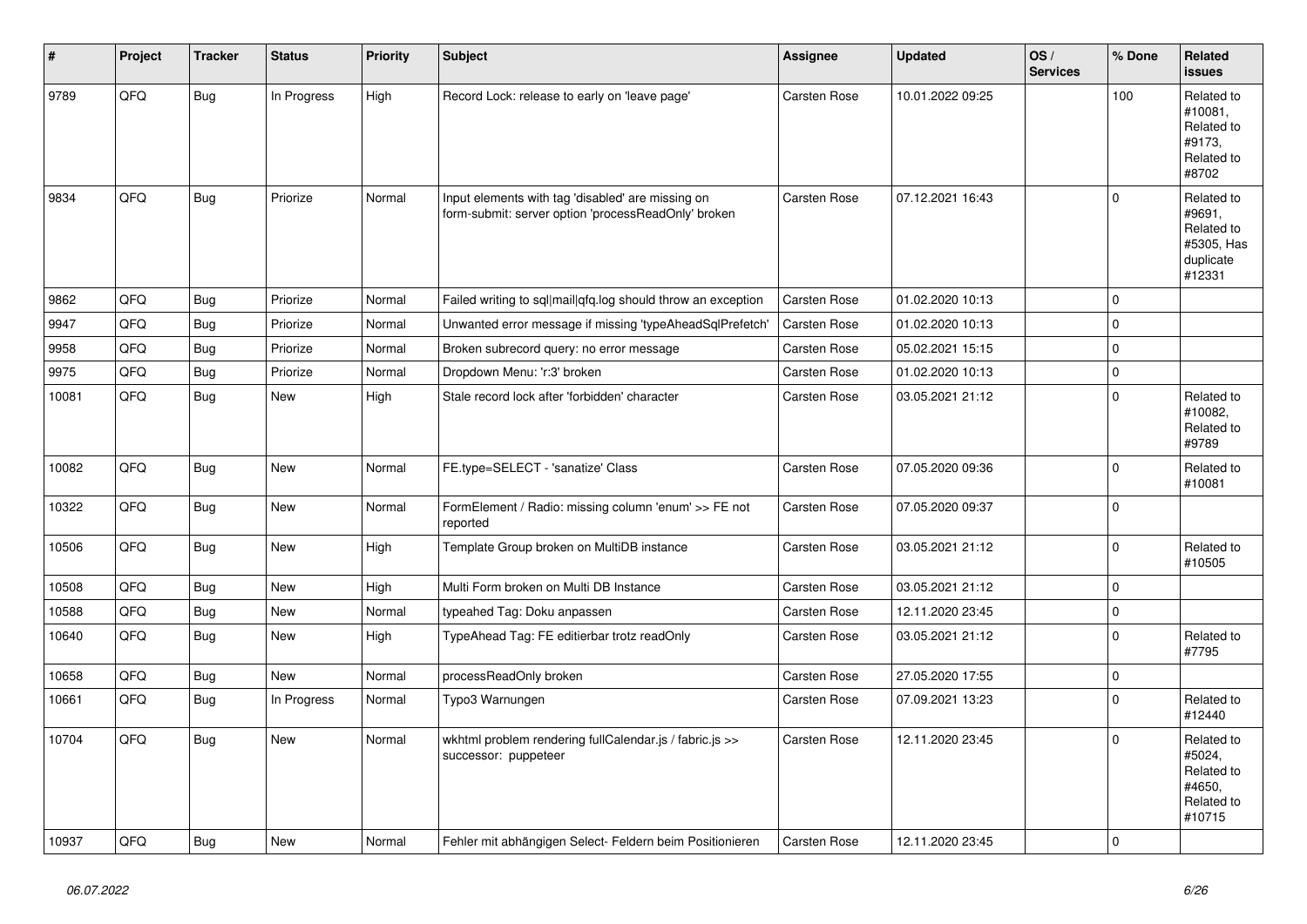| $\sharp$ | Project | <b>Tracker</b> | <b>Status</b> | <b>Priority</b> | <b>Subject</b>                                                                          | Assignee            | <b>Updated</b>   | OS/<br><b>Services</b> | % Done       | Related<br><b>issues</b>                                                                                                       |
|----------|---------|----------------|---------------|-----------------|-----------------------------------------------------------------------------------------|---------------------|------------------|------------------------|--------------|--------------------------------------------------------------------------------------------------------------------------------|
| 11239    | QFQ     | <b>Bug</b>     | <b>New</b>    | Normal          | Radiobutton (plain): horizontales Rendern abhängig vom<br>Datentyp in der Datenbank     | Carsten Rose        | 30.09.2020 18:37 |                        | $\mathbf 0$  |                                                                                                                                |
| 11517    | QFQ     | <b>Bug</b>     | In Progress   | Normal          | extraButtonInfo Broken for multiple FormElements                                        | <b>Carsten Rose</b> | 12.05.2022 13:12 |                        | $\mathbf 0$  | Related to<br>#7890,<br>Related to<br>#3811, Has<br>duplicate<br>#10905, Has<br>duplicate<br>#10553, Has<br>duplicate<br>#6779 |
| 11667    | QFQ     | <b>Bug</b>     | New           | Normal          | MySQL mariadb-server-10.3: Incorrect datetime value                                     | <b>Carsten Rose</b> | 03.05.2021 20:48 |                        | $\mathbf 0$  |                                                                                                                                |
| 11668    | QFQ     | Bug            | New           | Normal          | Play function.sgl - problem with mysgl                                                  | <b>Carsten Rose</b> | 03.05.2021 20:48 |                        | $\mathbf 0$  |                                                                                                                                |
| 11695    | QFQ     | <b>Bug</b>     | New           | Normal          | MultiForm required FE Error                                                             | Carsten Rose        | 04.12.2020 13:34 |                        | $\pmb{0}$    |                                                                                                                                |
| 11752    | QFQ     | <b>Bug</b>     | New           | Normal          | checkbox renders multiple input elements with same name                                 | Carsten Rose        | 17.12.2020 14:58 |                        | $\mathbf{0}$ | Related to<br>#11750                                                                                                           |
| 12040    | QFQ     | <b>Bug</b>     | New           | Normal          | FE Mode 'hidden' für zwei FEs auf einer Zeile                                           | Carsten Rose        | 18.02.2021 10:13 |                        | $\pmb{0}$    |                                                                                                                                |
| 12045    | QFQ     | <b>Bug</b>     | New           | Normal          | templateGroup afterSave FE: Aufruf ohne<br>sqlHonorFormElements funktioniert nicht      | Carsten Rose        | 18.02.2021 16:33 |                        | $\mathbf 0$  |                                                                                                                                |
| 12133    | QFQ     | Bug            | <b>New</b>    | Normal          | NPM, phpSpreadSheet aktualisieren                                                       | <b>Carsten Rose</b> | 15.03.2021 09:04 |                        | $\mathbf 0$  |                                                                                                                                |
| 12187    | QFQ     | <b>Bug</b>     | New           | Normal          | Trigger FormAsFile() via Report: probably problem with<br>multi DB setup                | <b>Carsten Rose</b> | 20.03.2021 21:20 |                        | $\mathbf 0$  |                                                                                                                                |
| 12325    | QFQ     | <b>Bug</b>     | Priorize      | Normal          | MultiDB form.dblndex not working for report syntax                                      | <b>Carsten Rose</b> | 07.09.2021 13:37 |                        | $\Omega$     | Related to<br>#12145,<br>Related to<br>#12314                                                                                  |
| 12327    | QFQ     | Bug            | New           | Normal          | Copy to clipboard: Glyphicon can not be changed                                         | Carsten Rose        | 27.12.2021 17:59 |                        | $\pmb{0}$    |                                                                                                                                |
| 12395    | QFQ     | Bug            | ToDo          | High            | QFQ Function: Result two times shown                                                    | Carsten Rose        | 18.02.2022 08:59 |                        | $\pmb{0}$    |                                                                                                                                |
| 12463    | QFQ     | <b>Bug</b>     | ToDo          | High            | QFQ Function: 'function' and 'sql' on same level - output of<br>sal is shown two times. | Carsten Rose        | 15.12.2021 16:31 |                        | $\mathbf 0$  |                                                                                                                                |
| 12468    | QFQ     | Bug            | <b>New</b>    | Urgent          | Form: update Form.title after save                                                      | Carsten Rose        | 03.05.2021 21:12 |                        | $\pmb{0}$    |                                                                                                                                |
| 12512    | QFQ     | Bug            | New           | Normal          | Some MySQL Installation can't use 'stored procedures'                                   | Carsten Rose        | 19.03.2022 17:48 |                        | $\mathbf 0$  |                                                                                                                                |
| 12513    | QFQ     | Bug            | New           | High            | Implement server side check of maxlength                                                | <b>Carsten Rose</b> | 07.12.2021 17:19 |                        | $\pmb{0}$    |                                                                                                                                |
| 12520    | QFQ     | Bug            | New           | Normal          | Switch FE User: still active even FE User session expired                               | Carsten Rose        | 19.03.2022 17:48 |                        | $\pmb{0}$    |                                                                                                                                |
| 12545    | QFQ     | <b>Bug</b>     | New           | Urgent          | sql.log not created / updated                                                           | <b>Carsten Rose</b> | 14.12.2021 16:02 |                        | $\mathbf 0$  |                                                                                                                                |
| 12546    | QFQ     | Bug            | Feedback      | Normal          | Branch 'Development' - Unit Tests mit dirty workaround<br>angepasst                     | Carsten Rose        | 19.03.2022 17:48 |                        | $\mathbf 0$  |                                                                                                                                |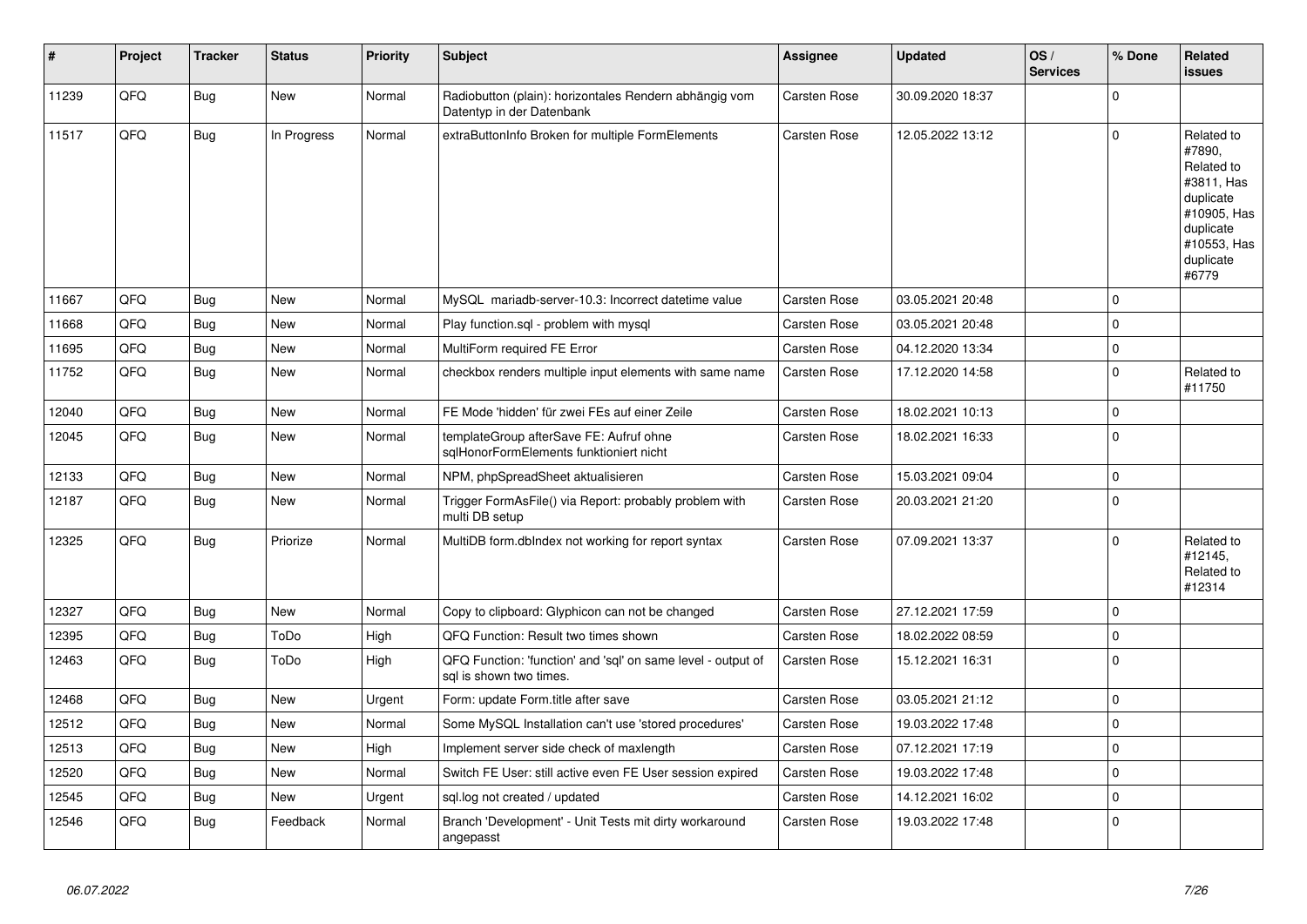| #     | Project | <b>Tracker</b> | <b>Status</b>     | <b>Priority</b> | <b>Subject</b>                                                                                                                                           | Assignee            | <b>Updated</b>   | OS/<br><b>Services</b> | % Done       | Related<br><b>issues</b>                    |
|-------|---------|----------------|-------------------|-----------------|----------------------------------------------------------------------------------------------------------------------------------------------------------|---------------------|------------------|------------------------|--------------|---------------------------------------------|
| 12581 | QFQ     | <b>Bug</b>     | New               | Normal          | Form.forward=close: Record 'new' in new browser tab ><br>save (& close) >> Form is not reloaded with new created<br>record id and stays in mode=new      | <b>Carsten Rose</b> | 19.03.2022 17:48 |                        | $\mathbf 0$  |                                             |
| 12670 | QFQ     | Bug            | <b>New</b>        | High            | Dropdown-Menu classes können nicht mehr angegeben<br>werden                                                                                              | <b>Carsten Rose</b> | 07.12.2021 17:19 |                        | $\mathbf 0$  |                                             |
| 12702 | QFQ     | Bug            | <b>New</b>        | High            | templateGroup: broken in multiDb Setup                                                                                                                   | <b>Carsten Rose</b> | 14.12.2021 16:02 |                        | $\mathbf 0$  |                                             |
| 12714 | QFQ     | Bug            | <b>New</b>        | Normal          | Conversion of GIF to PDF broken when GIF contains Alpha.                                                                                                 | <b>Carsten Rose</b> | 19.03.2022 17:49 |                        | $\Omega$     |                                             |
| 12716 | QFQ     | <b>Bug</b>     | <b>New</b>        | Normal          | template group: Pattern only applied to first instance                                                                                                   | Carsten Rose        | 19.03.2022 17:47 |                        | $\pmb{0}$    |                                             |
| 12974 | QFQ     | <b>Bug</b>     | New               | High            | Sanitize Queries in Action-Elements                                                                                                                      | <b>Carsten Rose</b> | 07.12.2021 17:19 |                        | $\mathbf 0$  |                                             |
| 13331 | QFQ     | Bug            | <b>New</b>        | Normal          | Multi Form: Clear Icon misplaced                                                                                                                         | Carsten Rose        | 19.03.2022 17:47 |                        | $\mathsf 0$  |                                             |
| 13332 | QFQ     | <b>Bug</b>     | <b>New</b>        | Normal          | Multi Form: Required Felder werden visuell nicht markiert.                                                                                               | <b>Carsten Rose</b> | 19.03.2022 17:47 |                        | $\mathbf 0$  |                                             |
| 13451 | QFQ     | Bug            | <b>New</b>        | Normal          | Character Counter / Max Character: Problem in Safari                                                                                                     | Carsten Rose        | 15.04.2022 17:18 |                        | $\mathbf{0}$ |                                             |
| 13460 | QFQ     | Bug            | <b>New</b>        | Normal          | Doc: Password set/reset  password should not processed<br>with 'html encode'                                                                             | Carsten Rose        | 19.03.2022 17:46 |                        | $\mathbf{0}$ |                                             |
| 13592 | QFQ     | <b>Bug</b>     | <b>New</b>        | Normal          | QFQ Build Queue: das vergeben von Tags klappt nicht. Es<br>werden keine Releases gebaut.                                                                 | Carsten Rose        | 19.03.2022 17:45 |                        | $\Omega$     |                                             |
| 13659 | QFQ     | Bug            | <b>New</b>        | Normal          | wrong sanitize class applied to R-store                                                                                                                  | <b>Carsten Rose</b> | 15.01.2022 14:23 |                        | $\mathbf 0$  |                                             |
| 13706 | QFQ     | Bug            | <b>New</b>        | Normal          | Wrong CheckType in FieldElement LastStatus of Form Cron                                                                                                  | <b>Carsten Rose</b> | 21.01.2022 18:20 |                        | $\pmb{0}$    |                                             |
| 14077 | QFQ     | Bug            | <b>New</b>        | Normal          | As link: Attribute 'class' missing by r:1 and r:3 - but should<br>set                                                                                    | <b>Carsten Rose</b> | 28.05.2022 11:02 |                        | $\mathbf 0$  | Related to<br>#5342,<br>Related to<br>#4343 |
| 14091 | QFQ     | Bug            | <b>New</b>        | Normal          | inconsistent template path for twig                                                                                                                      | Carsten Rose        | 19.04.2022 18:36 |                        | $\mathbf 0$  |                                             |
| 14175 | QFQ     | Bug            | In Progress       | Normal          | Opening a form with no QFQ Session cookie fails                                                                                                          | <b>Carsten Rose</b> | 03.06.2022 10:40 |                        | $\mathbf 0$  |                                             |
| 14233 | QFQ     | <b>Bug</b>     | New               | Normal          | AS _link: question - HTML is not rendered                                                                                                                | <b>Carsten Rose</b> | 28.05.2022 11:02 |                        | $\mathbf 0$  |                                             |
| 14283 | QFQ     | Bug            | Priorize          | Normal          | HEIC / HEIF convert doesn't trigger                                                                                                                      | Carsten Rose        | 19.06.2022 16:37 |                        | $\Omega$     |                                             |
| 14304 | QFQ     | <b>Bug</b>     | <b>New</b>        | Normal          | table sorter view safer does not work                                                                                                                    | <b>Carsten Rose</b> | 10.06.2022 11:49 |                        | $\mathbf{0}$ |                                             |
| 14305 | QFQ     | <b>Bug</b>     | <b>New</b>        | Normal          | Inline Report editing does not create history entries                                                                                                    | <b>Carsten Rose</b> | 10.06.2022 11:55 |                        | $\mathbf 0$  |                                             |
| 14323 | QFQ     | Bug            | In Progress       | Normal          | Report: render=both single - no impact                                                                                                                   | <b>Carsten Rose</b> | 19.06.2022 18:31 |                        | $\mathbf{0}$ |                                             |
| 2063  | QFQ     | Bug            | Some day<br>maybe | Normal          | Pills auf 'inaktiv' setzen falls keine Element auf dem Pill<br>sichtbar sind.                                                                            | Benjamin Baer       | 11.12.2019 16:03 |                        | $\mathbf 0$  | Related to<br>#3752                         |
| 2665  | QFQ     | <b>Bug</b>     | Priorize          | Normal          | Dynamic Update funktioniert nicht, wenn beim<br>entsprechenden FormElement eine size angegeben ist.                                                      | Benjamin Baer       | 03.01.2022 08:12 |                        | 30           |                                             |
| 4398  | QFQ     | <b>Bug</b>     | Some day<br>maybe | Normal          | Typeahead: mouse click in a prefilled input opens a single<br>item dropdown with the current value - click on it seems to<br>set the value, not the key. | Benjamin Baer       | 01.02.2020 23:20 |                        | $\Omega$     | Related to<br>#4457                         |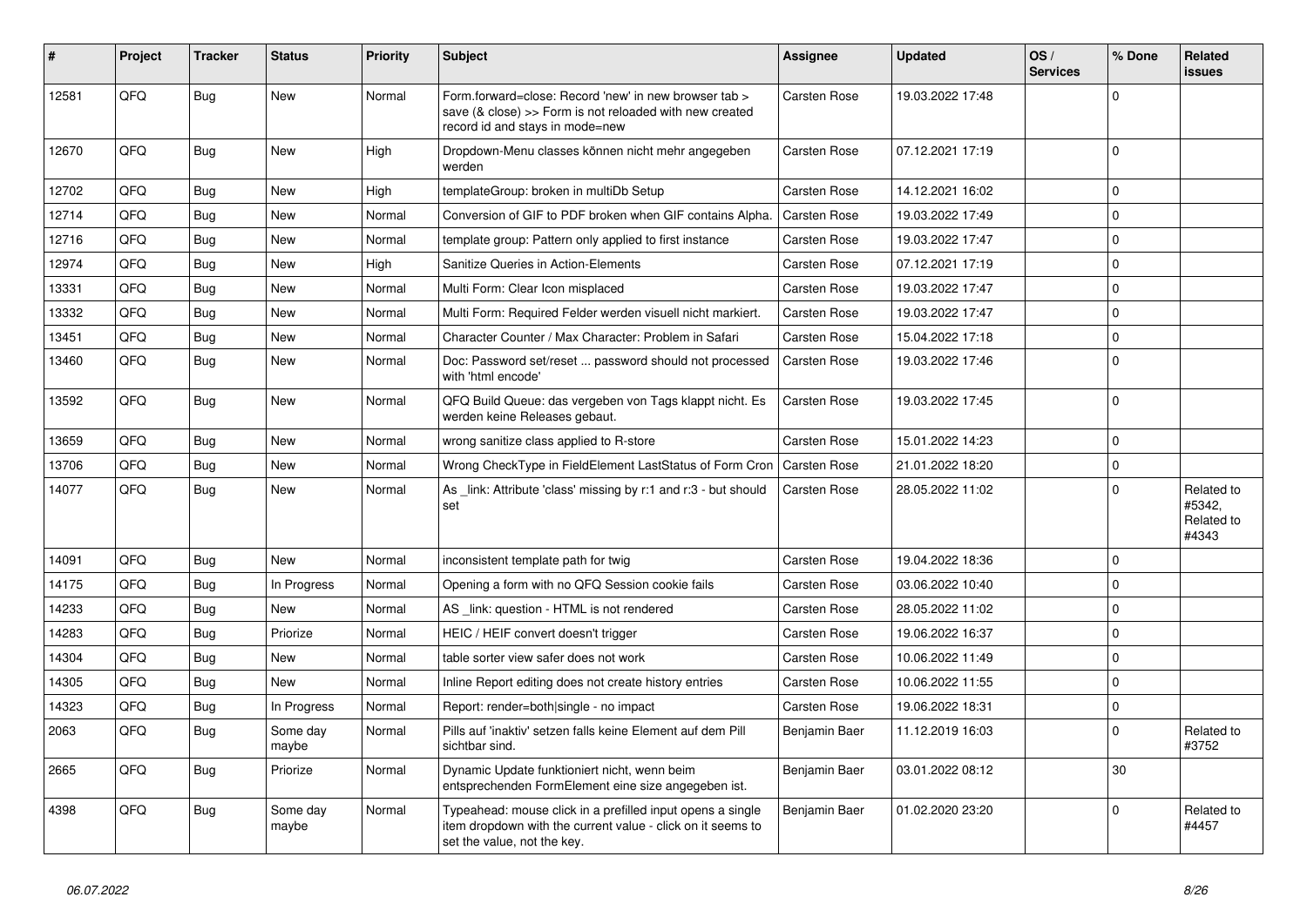| #     | Project | <b>Tracker</b> | <b>Status</b>     | <b>Priority</b> | <b>Subject</b>                                                                                  | <b>Assignee</b> | <b>Updated</b>   | OS/<br><b>Services</b> | % Done      | Related<br><b>issues</b> |
|-------|---------|----------------|-------------------|-----------------|-------------------------------------------------------------------------------------------------|-----------------|------------------|------------------------|-------------|--------------------------|
| 4454  | QFQ     | Bug            | Some day<br>maybe | Normal          | Required Elements: multiple elements in a row - whole row<br>marked if only one input is empty. | Benjamin Baer   | 01.02.2020 23:20 |                        | $\Omega$    |                          |
| 4457  | QFQ     | <b>Bug</b>     | Priorize          | Normal          | typeahead: pressing return to select an item, saves the form<br>and closes the form.            | Benjamin Baer   | 03.01.2022 08:01 |                        | $\mathbf 0$ | Related to<br>#4398      |
| 6140  | QFQ     | <b>Bug</b>     | Priorize          | Normal          | QFQ DnD Sort: Locked fields                                                                     | Benjamin Baer   | 21.03.2022 09:56 |                        | $\Omega$    |                          |
| 6566  | QFQ     | <b>Bug</b>     | Priorize          | Normal          | Link Function 'delete': provided parameter missing on page<br>reload                            | Benjamin Baer   | 03.01.2022 08:08 |                        | $\mathbf 0$ |                          |
| 9535  | QFQ     | <b>Bug</b>     | Feedback          | Normal          | Report:  AS '_vertical' - column to wide - vertical >> rot45,<br>rot <sub>90</sub>              | Benjamin Baer   | 01.02.2020 15:56 |                        | $\Omega$    |                          |
| 9898  | QFQ     | <b>Bug</b>     | Feedback          | Normal          | Formular trotz Timeout gespeichert                                                              | Benjamin Baer   | 01.02.2020 15:56 |                        | $\mathbf 0$ |                          |
| 11057 | QFQ     | Bug            | New               | High            | Checkboxes ohne span.checkmark im Report werden<br>ausgeblendet                                 | Benjamin Baer   | 03.05.2021 21:12 |                        | $\Omega$    | Related to<br>#11039     |
| 11237 | QFQ     | <b>Bug</b>     | New               | High            | Radiobutton / parameter.buttonClass= btn-default - kein<br>dirty Trigger                        | Benjamin Baer   | 03.05.2021 21:12 |                        | $\mathbf 0$ | Related to<br>#10766     |
| 13528 | QFQ     | <b>Bug</b>     | <b>New</b>        | Normal          | qfq.io > releases: es wird kein neues Release angelegt                                          | Benjamin Baer   | 19.03.2022 17:46 |                        | $\mathbf 0$ |                          |
| 13647 | QFQ     | <b>Bug</b>     | New               | Normal          | Autofocus funktioniert nicht auf Chrome                                                         | Benjamin Baer   | 19.03.2022 17:44 |                        | $\Omega$    |                          |
| 4122  | QFQ     | <b>Bug</b>     | Some day<br>maybe | Normal          | file: Render Mode hat keinen Effekt                                                             |                 | 11.12.2019 16:03 |                        | $\mathbf 0$ |                          |
| 4138  | QFQ     | <b>Bug</b>     | Some day<br>maybe | Normal          | style fehlt                                                                                     |                 | 11.12.2019 16:03 |                        | $\Omega$    |                          |
| 4441  | QFQ     | Bug            | Some day<br>maybe | Normal          | \$_SERVER Vars sollten nur aus dem Store genommen<br>werden - Code entsprechend anpassen.       |                 | 11.12.2019 16:02 |                        | $\mathbf 0$ |                          |
| 4546  | QFQ     | <b>Bug</b>     | Some day<br>maybe | Normal          | NH: SIP storage is destroyed                                                                    |                 | 01.02.2020 23:20 |                        | $\mathbf 0$ |                          |
| 5877  | QFQ     | <b>Bug</b>     | Some day<br>maybe | Normal          | FE.type=note:bsColumn strange behaviour                                                         |                 | 01.02.2020 23:19 |                        | $\mathbf 0$ |                          |
| 7101  | QFQ     | <b>Bug</b>     | Some day<br>maybe | Normal          | 'form' in SIP and 'report' - breaks                                                             |                 | 01.02.2020 23:20 |                        | $\mathbf 0$ |                          |
| 7281  | QFQ     | <b>Bug</b>     | Some day<br>maybe | Normal          | Subrecords: on large screen separator line too short                                            |                 | 01.02.2020 23:19 |                        | $\mathbf 0$ |                          |
| 7402  | QFQ     | Bug            | Some day<br>maybe | Normal          | thumbnail cache: outdated picture when permission denied<br>and permission resolved.            |                 | 01.02.2020 23:20 |                        | $\mathbf 0$ |                          |
| 9020  | QFQ     | Bug            | Some day<br>maybe | Normal          | radio mit buttonClass und dynamicUpdate lassen sich nicht<br>kombinieren                        |                 | 11.12.2019 16:01 |                        | 0           |                          |
| 9024  | QFQ     | Bug            | Some day<br>maybe | Normal          | QFQ Einarbeitung                                                                                |                 | 01.02.2020 15:56 |                        | $\Omega$    |                          |
| 9126  | QFQ     | <b>Bug</b>     | Some day<br>maybe | Normal          | hidden Form elements are present in page source                                                 |                 | 02.01.2021 18:41 |                        | $\mathbf 0$ |                          |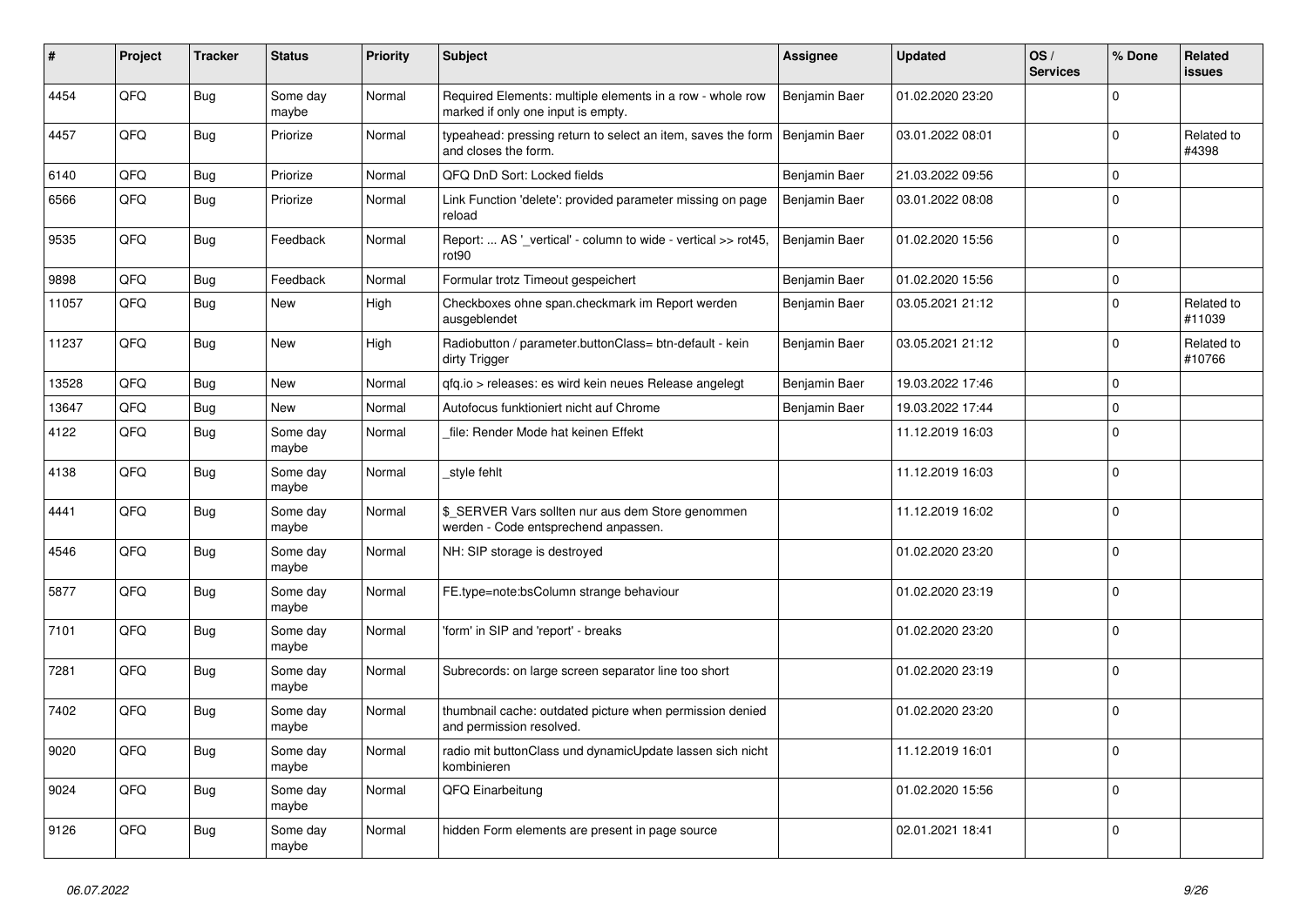| #     | Project | <b>Tracker</b> | <b>Status</b>     | <b>Priority</b> | <b>Subject</b>                                                                        | <b>Assignee</b>        | <b>Updated</b>   | OS/<br><b>Services</b> | % Done      | Related<br><b>issues</b>                                                    |
|-------|---------|----------------|-------------------|-----------------|---------------------------------------------------------------------------------------|------------------------|------------------|------------------------|-------------|-----------------------------------------------------------------------------|
| 9855  | QFQ     | Bug            | New               | Normal          | <b>Required Check</b>                                                                 |                        | 01.02.2020 15:56 |                        | $\mathbf 0$ |                                                                             |
| 10324 | QFQ     | Bug            | <b>New</b>        | Normal          | Excel Export mit Template funktioniert nur, wenn Template<br>vor uid kommt            |                        | 30.03.2020 11:20 |                        | $\mathbf 0$ | Related to<br>#10257                                                        |
| 10759 | QFQ     | Bug            | <b>New</b>        | Normal          | emptyMeansNull - Feld falsch aktualisiert                                             |                        | 12.11.2020 23:45 |                        | $\mathbf 0$ |                                                                             |
| 10766 | QFQ     | Bug            | <b>New</b>        | High            | Radiobutton / parameter.buttonClass=btn-default: dynamic<br>update                    |                        | 03.05.2021 21:12 |                        | $\mathbf 0$ | Related to<br>#11237                                                        |
| 10890 | QFQ     | Bug            | <b>New</b>        | Normal          | AutoCron hangs                                                                        |                        | 20.07.2020 13:56 |                        | $\mathbf 0$ |                                                                             |
| 11195 | QFQ     | <b>Bug</b>     | New               | Low             | Dynamic Update: Note not updated if new text is empty<br>(v20.4)                      |                        | 25.09.2020 11:14 |                        | $\mathbf 0$ |                                                                             |
| 11522 | QFQ     | Bug            | New               | Normal          | Aus/Einblenden von Reitern                                                            |                        | 13.11.2020 14:58 |                        | $\mathbf 0$ |                                                                             |
| 11715 | QFQ     | <b>Bug</b>     | New               | Normal          | acceptZeroAsRequired and requiredOffButMark do not<br>coincide                        |                        | 08.12.2020 12:13 |                        | $\mathbf 0$ |                                                                             |
| 13609 | QFQ     | Feature        | New               | Normal          | QFQ Introduction: Seite aufloesen                                                     | Philipp<br>Gröbelbauer | 28.05.2022 11:02 |                        | $\mathbf 0$ |                                                                             |
| 10124 | QFQ     | Feature        | Feedback          | Normal          | qfq AAI-Login                                                                         | Karin Niffeler         | 07.05.2020 09:36 |                        | $\mathbf 0$ |                                                                             |
| 3864  | QFQ     | Feature        | <b>New</b>        | Normal          | Encrypt / decrypt field                                                               | Enis Nuredini          | 30.06.2022 16:29 |                        | $\mathbf 0$ |                                                                             |
| 9052  | QFQ     | Feature        | Feedback          | High            | Report: CodeMirror with SQL Syntax Highlight in FE                                    | Enis Nuredini          | 08.06.2022 10:25 |                        | $\mathbf 0$ |                                                                             |
| 10463 | QFQ     | Feature        | New               | Normal          | Report _link: expliztes setzen von HTML Tags (Bedarf fuer<br>'data-selenium' & 'id')  | Enis Nuredini          | 23.03.2022 09:23 |                        | $\mathbf 0$ | Related to<br>#7648                                                         |
| 10569 | QFQ     | Feature        | Priorize          | Normal          | link _blank more safe                                                                 | Enis Nuredini          | 25.03.2022 12:44 |                        | $\mathbf 0$ |                                                                             |
| 10782 | QFQ     | Feature        | Feedback          | Normal          | Tiny MCE: Image Upload                                                                | Enis Nuredini          | 16.05.2022 23:16 |                        | $\mathbf 0$ | Related to<br>#12452                                                        |
| 11892 | QFQ     | Feature        | <b>New</b>        | Normal          | tablesorter: columns with links are hard to order - new<br>qualifier 'Y: <ord>'</ord> | Enis Nuredini          | 23.03.2022 09:22 |                        | $\mathbf 0$ |                                                                             |
| 12262 | QFQ     | Feature        | ToDo              | Normal          | Form buttons on top: more customable                                                  | Enis Nuredini          | 17.06.2022 10:44 |                        | $\mathbf 0$ | Related to<br>#13945, Has<br>duplicate<br>#4046, Has<br>duplicate<br>#10080 |
| 13572 | QFQ     | Feature        | Feedback          | Normal          | Form Load: misleading error message on trying to load non<br>existent primary record  | Enis Nuredini          | 16.05.2022 23:16 |                        | 100         |                                                                             |
| 13608 | QFQ     | Feature        | Some day<br>maybe | Normal          | Automatic Browser Language Redirect                                                   | Enis Nuredini          | 17.06.2022 08:35 |                        | $\pmb{0}$   |                                                                             |
| 13757 | QFQ     | Feature        | New               | High            | QR / Bar-Code Plugin                                                                  | Enis Nuredini          | 19.03.2022 17:43 |                        | $\mathbf 0$ |                                                                             |
| 13900 | QFQ     | Feature        | Priorize          | Normal          | Selenium: Check das Cookie/PDF funktioniert                                           | Enis Nuredini          | 25.03.2022 12:45 |                        | $\mathbf 0$ |                                                                             |
| 13945 | QFQ     | Feature        | New               | Normal          | As _link: content before/after link                                                   | Enis Nuredini          | 28.05.2022 11:01 |                        | 0           | Related to<br>#12262                                                        |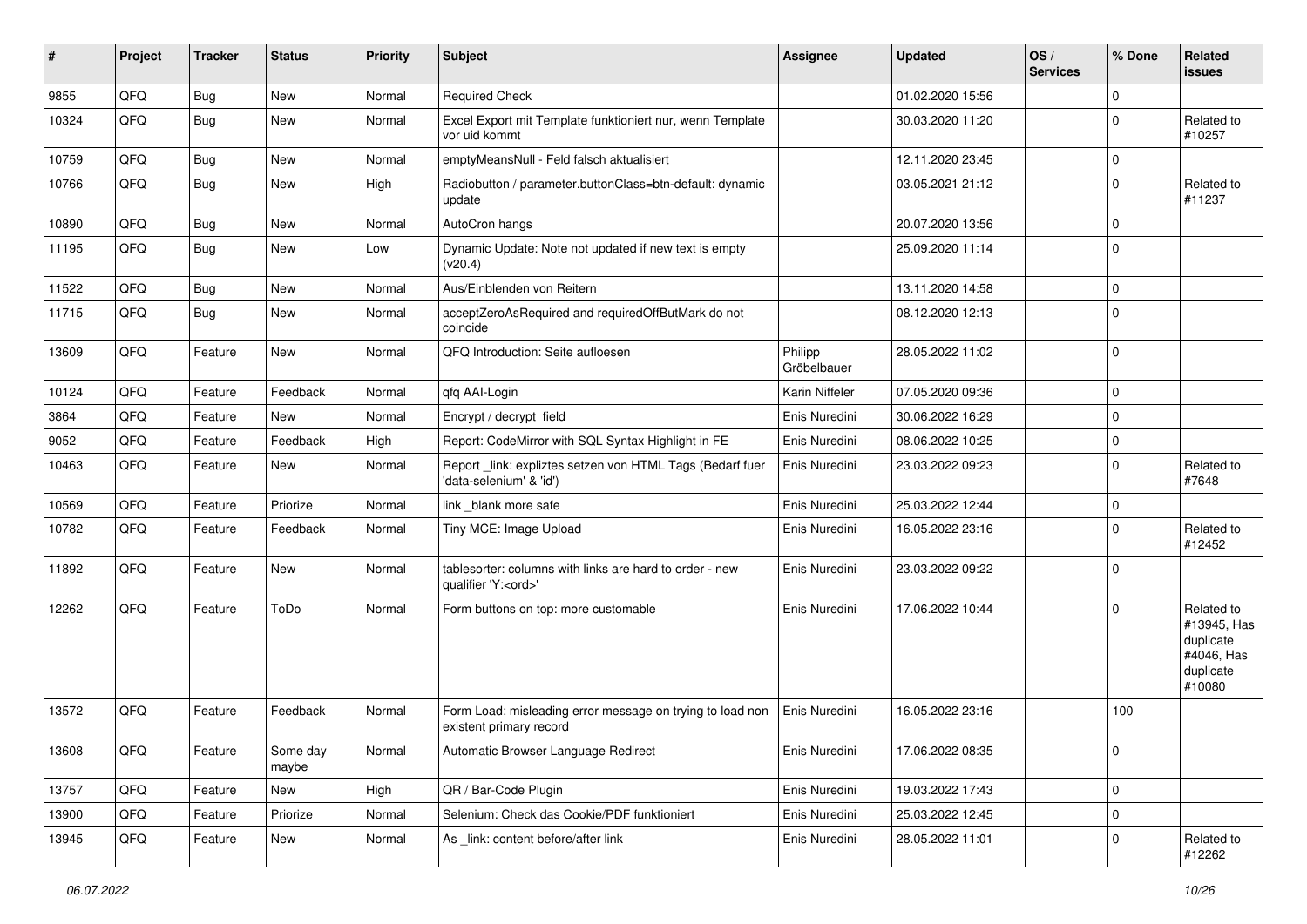| $\vert$ # | Project | <b>Tracker</b> | <b>Status</b>     | <b>Priority</b> | <b>Subject</b>                                                                                                     | <b>Assignee</b> | <b>Updated</b>   | OS/<br><b>Services</b> | % Done      | Related<br><b>issues</b>                                                                                                                                              |
|-----------|---------|----------------|-------------------|-----------------|--------------------------------------------------------------------------------------------------------------------|-----------------|------------------|------------------------|-------------|-----------------------------------------------------------------------------------------------------------------------------------------------------------------------|
| 14028     | QFQ     | Feature        | <b>New</b>        | Normal          | Required notification: visual nicer                                                                                | Enis Nuredini   | 28.05.2022 11:01 |                        | $\mathbf 0$ |                                                                                                                                                                       |
| 14227     | QFQ     | Feature        | New               | Normal          | Selenium Konkurrenz: cypress.io                                                                                    | Enis Nuredini   | 28.05.2022 11:02 |                        | $\Omega$    |                                                                                                                                                                       |
| 14320     | QFQ     | Feature        | In Progress       | Normal          | Allow specific HTML Tags and Attributes: general, TinyMCE                                                          | Enis Nuredini   | 04.07.2022 14:09 |                        | $\Omega$    | Related to<br>#12664,<br>Related to<br>#12039.<br>Related to<br>#11702,<br>Related to<br>#7239,<br>Related to<br>#3708.<br>Related to<br>#3646,<br>Related to<br>#880 |
| 14376     | QFQ     | Feature        | New               | Normal          | QFQ Bootstrap: if missing, create stored procedures                                                                | Enis Nuredini   | 19.06.2022 16:37 |                        | $\Omega$    |                                                                                                                                                                       |
| 1635      | QFQ     | Feature        | Some day<br>maybe | Normal          | QFQ Extension content record: weitere Optionen<br>einblenden.                                                      | Carsten Rose    | 11.12.2019 16:03 |                        | $\mathbf 0$ |                                                                                                                                                                       |
| 1946      | QFQ     | Feature        | Some day<br>maybe | Normal          | Kontrolle ob der ReadOnly Modus bei den<br>Formularelementen korrekt implementiert ist                             | Carsten Rose    | 11.12.2019 16:03 |                        | $\mathbf 0$ |                                                                                                                                                                       |
| 2084      | QFQ     | Feature        | Some day<br>maybe | Normal          | Mailto mit encryption: Subrecord                                                                                   | Carsten Rose    | 11.12.2019 16:03 |                        | $\Omega$    | Related to<br>#2082                                                                                                                                                   |
| 2361      | QFQ     | Feature        | New               | Normal          | Logging wer/wann/wo welches Formular aufgerufen hat                                                                | Carsten Rose    | 11.12.2019 16:15 |                        | $\Omega$    | Related to<br>#4432,<br>Related to<br>#7480                                                                                                                           |
| 2995      | QFQ     | Feature        | Some day<br>maybe | Normal          | Dropdown JQuery Plugin: 'chosen' - Moeglichkeit um Select<br>Listen mehr Funktion zu geben. Kein Bootstrap noetig. | Carsten Rose    | 11.12.2019 16:03 |                        | $\Omega$    |                                                                                                                                                                       |
| 3216      | QFQ     | Feature        | Some day<br>maybe | Normal          | dynamic update für checkbox label2                                                                                 | Carsten Rose    | 11.12.2019 16:03 |                        | $\Omega$    | Related to<br>#2081                                                                                                                                                   |
| 3267      | QFQ     | Feature        | Some day<br>maybe | Normal          | 2 Forms auf einer Seite: real + Read only                                                                          | Carsten Rose    | 11.12.2019 16:03 |                        | $\mathbf 0$ |                                                                                                                                                                       |
| 3273      | QFQ     | Feature        | Some day<br>maybe | Low             | Dirty Flag in Form                                                                                                 | Carsten Rose    | 11.12.2019 16:02 |                        | $\Omega$    |                                                                                                                                                                       |
| 3285      | QFQ     | Feature        | Some day<br>maybe | Normal          | Zeichenlimit pro Feld: textarea / editor                                                                           | Carsten Rose    | 11.12.2019 16:02 |                        | $\mathbf 0$ |                                                                                                                                                                       |
| 3291      | QFQ     | Feature        | Some day<br>maybe | Normal          | AutoCron websiteToken                                                                                              | Carsten Rose    | 11.12.2019 16:02 |                        | 0           | Related to<br>#4250                                                                                                                                                   |
| 3331      | QFQ     | Feature        | Some day<br>maybe | Normal          | Default Tooltip fuer page? Links: mit Form und Record ID                                                           | Carsten Rose    | 11.12.2019 16:02 |                        | $\Omega$    |                                                                                                                                                                       |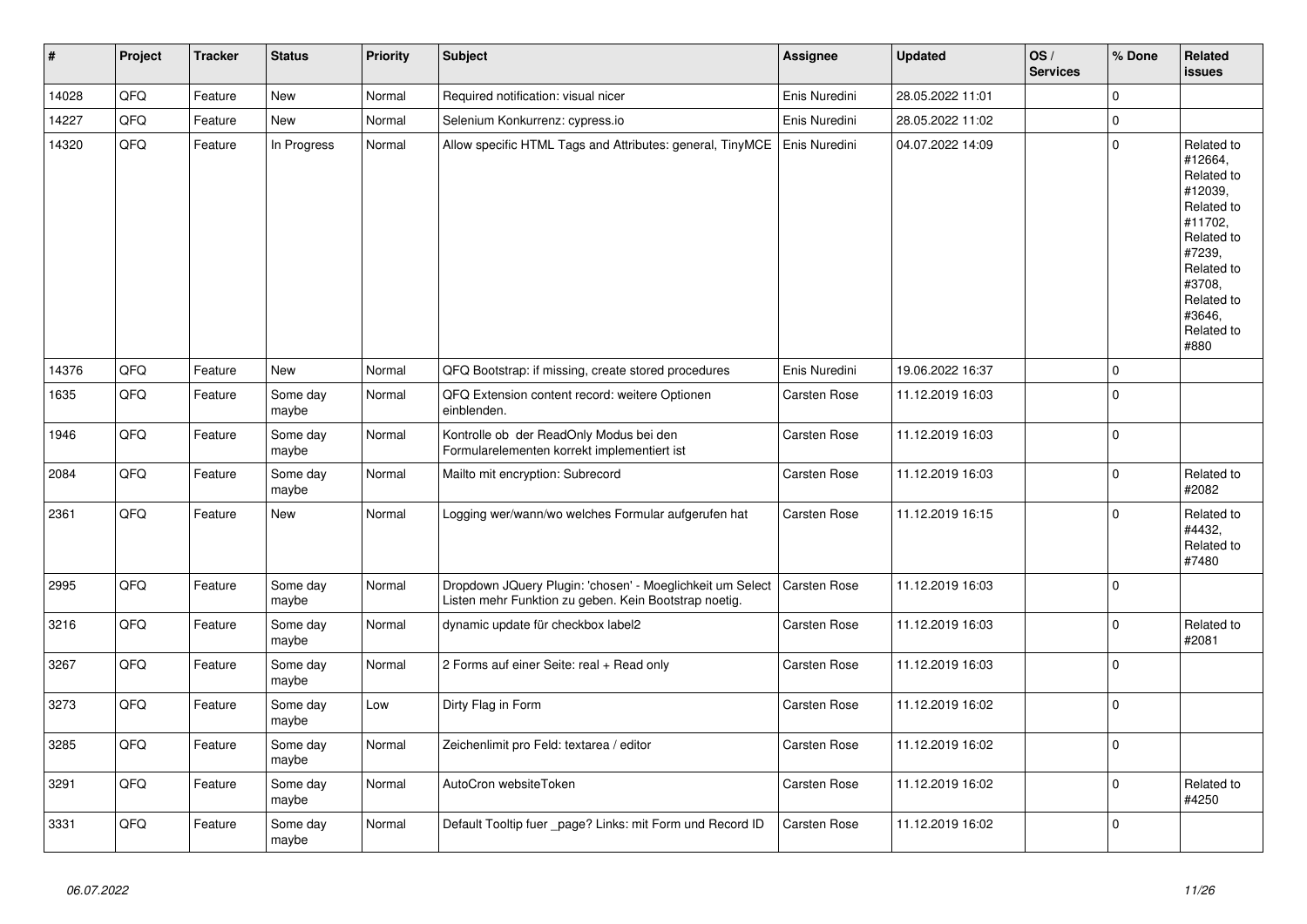| #    | Project | <b>Tracker</b> | <b>Status</b>     | <b>Priority</b> | <b>Subject</b>                                                                                                                               | <b>Assignee</b> | <b>Updated</b>   | OS/<br><b>Services</b> | % Done      | Related<br><b>issues</b>                    |
|------|---------|----------------|-------------------|-----------------|----------------------------------------------------------------------------------------------------------------------------------------------|-----------------|------------------|------------------------|-------------|---------------------------------------------|
| 3332 | QFQ     | Feature        | Some day<br>maybe | Normal          | Uploads: Thumbnails, Details zum hochgeladenen File                                                                                          | Carsten Rose    | 11.12.2019 16:02 |                        | $\Omega$    | Related to<br>#3264.<br>Related to<br>#5333 |
| 3350 | QFQ     | Feature        | Some day<br>maybe | Normal          | FormEditor: Hilfetext hinter 'checktype'                                                                                                     | Carsten Rose    | 11.12.2019 16:02 |                        | $\Omega$    |                                             |
| 3385 | QFQ     | Feature        | Some day<br>maybe | Normal          | templateGroup: insert/update/delete non primary records                                                                                      | Carsten Rose    | 11.12.2019 16:02 |                        | $\mathbf 0$ |                                             |
| 3402 | QFQ     | Feature        | Some dav<br>maybe | Normal          | Syntax Highlighting via CodeMirror                                                                                                           | Carsten Rose    | 11.12.2019 16:02 |                        | 100         | Related to<br>#3207                         |
| 3432 | QFQ     | Feature        | New               | Normal          | subrecord: dynamicUpdate                                                                                                                     | Carsten Rose    | 11.06.2020 21:10 |                        | $\Omega$    | Related to<br>#5691                         |
| 3457 | QFQ     | Feature        | Some day<br>maybe | Normal          | LDAP: concat multi values to one single entry                                                                                                | Carsten Rose    | 11.12.2019 16:02 |                        | $\Omega$    |                                             |
| 3458 | QFQ     | Feature        | Some day<br>maybe | Normal          | Display 'Edit Form Element'-Checkbox on form: should<br>depend on FE Group                                                                   | Carsten Rose    | 11.12.2019 16:02 |                        | $\Omega$    | Related to<br>#3447                         |
| 3504 | QFQ     | Feature        | New               | Normal          | Logging: welche Action FEs werden wann wie ausgefuehrt                                                                                       | Carsten Rose    | 01.02.2020 23:21 |                        | $\mathbf 0$ | Related to<br>#5458,<br>Related to<br>#4092 |
| 3537 | QFQ     | Feature        | Some day<br>maybe | Low             | SHOW COLUMNS FROM tableName - Extend '{{!'<br>definition                                                                                     | Carsten Rose    | 11.12.2019 16:02 |                        | $\mathbf 0$ |                                             |
| 3666 | QFQ     | Feature        | Some day<br>maybe | Normal          | a) Performance Messung: mysql_real_escape_string() im<br>Vergleich zu str_replace(), b) doppeltes Aufrufen von<br>mysql_real_escape_string() | Carsten Rose    | 11.12.2019 16:02 |                        | $\mathbf 0$ |                                             |
| 3677 | QFQ     | Feature        | Some day<br>maybe | Normal          | wkhtmltopdf: FE User access prohibited, if client IP changes<br>- \$TYPO3_CONF_VARS[FE][lockIP]                                              | Carsten Rose    | 11.12.2019 16:02 |                        | $\mathbf 0$ |                                             |
| 3708 | QFQ     | Feature        | Some day<br>maybe | Normal          | Form: input - 'specialchars', 'none'  gewisse tags<br>erlauben, andere verbieten                                                             | Carsten Rose    | 11.12.2019 16:02 |                        | $\mathbf 0$ | Related to<br>#14320                        |
| 3727 | QFQ     | Feature        | New               | High            | Security: Session Hijacking erschweren                                                                                                       | Carsten Rose    | 03.05.2021 21:14 |                        | $\mathbf 0$ |                                             |
| 3848 | QFQ     | Feature        | Some day<br>maybe | High            | Antivirus check fuer Upload files in qfq?                                                                                                    | Carsten Rose    | 03.05.2021 21:14 |                        | $\Omega$    | Related to<br>#4131                         |
| 3867 | QFQ     | Feature        | Priorize          | Normal          | Readonly Formular: Template Groups add/delete<br>ausbeldnen                                                                                  | Carsten Rose    | 05.05.2021 22:12 |                        | $\mathbf 0$ |                                             |
| 3877 | QFO     | Feature        | Some day<br>maybe | Normal          | FormEditor: die Felder die aktuell nicht gebraucht werden<br>nur auf readonly/disabled setzen (nicht ausblenden > das<br>irritiert.          | Carsten Rose    | 11.12.2019 16:03 |                        | $\mathbf 0$ |                                             |
| 3900 | QFQ     | Feature        | Some day<br>maybe | Normal          | Extend documentation of 'Copy / Paste'                                                                                                       | Carsten Rose    | 11.12.2019 16:03 |                        | $\mathbf 0$ | Related to<br>#3899                         |
| 3905 | QFO     | Feature        | Some day<br>maybe | Normal          | Documentation: Best Practice anhand eines Online<br>Bewerbungstools                                                                          | Carsten Rose    | 11.12.2019 16:03 |                        | $\mathbf 0$ |                                             |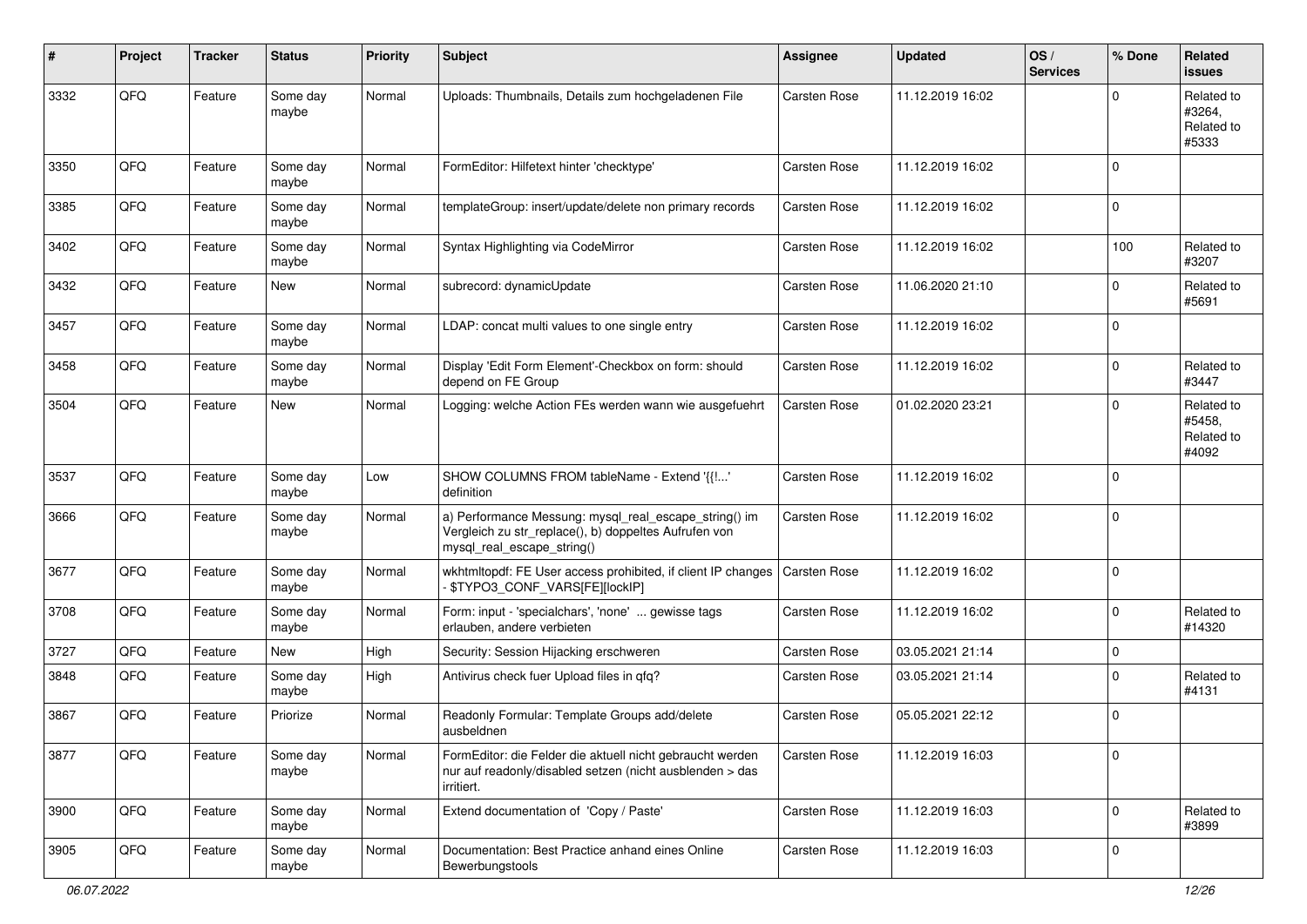| #    | Project | <b>Tracker</b> | <b>Status</b>     | <b>Priority</b> | <b>Subject</b>                                                                                                          | Assignee            | <b>Updated</b>   | OS/<br><b>Services</b> | % Done      | Related<br><b>issues</b>                    |
|------|---------|----------------|-------------------|-----------------|-------------------------------------------------------------------------------------------------------------------------|---------------------|------------------|------------------------|-------------|---------------------------------------------|
| 3941 | QFQ     | Feature        | Some day<br>maybe | Normal          | sqlAfter: es sollten mehrere moeglich sein                                                                              | Carsten Rose        | 11.12.2019 16:03 |                        | $\mathbf 0$ | Related to<br>#3942                         |
| 3942 | QFQ     | Feature        | Some day<br>maybe | Normal          | Action Elemente: neu generierte IDs via FE weitergeben                                                                  | Carsten Rose        | 11.12.2019 16:03 |                        | $\pmb{0}$   | Related to<br>#3941                         |
| 3947 | QFQ     | Feature        | Some day<br>maybe | Normal          | Attack detectect: logout current user                                                                                   | Carsten Rose        | 11.12.2019 16:03 |                        | $\mathbf 0$ | Related to<br>#5458,<br>Related to<br>#6299 |
| 3967 | QFQ     | Feature        | Some day<br>maybe | High            | Report: Checkbox, Radio, Dropdown, Input welches ohne<br>Submit funktioniert - 'Inline-Form'                            | Carsten Rose        | 03.05.2021 21:14 |                        | $\mathbf 0$ |                                             |
| 3990 | QFQ     | Feature        | Some day<br>maybe | High            | custom class definition: add space automatically                                                                        | Carsten Rose        | 03.05.2021 21:14 |                        | $\mathbf 0$ |                                             |
| 3991 | QFQ     | Feature        | Some day<br>maybe | Normal          | report: Columnname '_skipWrap' skips 'fbeg', 'fend'                                                                     | Carsten Rose        | 11.12.2019 16:03 |                        | $\mathbf 0$ |                                             |
| 4018 | QFQ     | Feature        | <b>New</b>        | Normal          | typeahead: long query parameter / answer triggers 'Attack<br>detected' and purges current SIP storage.                  | Carsten Rose        | 29.06.2022 22:46 |                        | $\Omega$    | Related to<br>#9077                         |
| 4023 | QFQ     | Feature        | New               | Normal          | prepared statements - FE action: salveld, sqlInsert,<br>sqlUpdate, sqlDelete, sqlBefore, sqlAfter                       | Carsten Rose        | 11.12.2019 16:15 |                        | $\Omega$    |                                             |
| 4026 | QFQ     | Feature        | Some day<br>maybe | Normal          | sqlLog.sql: log number of FE.id                                                                                         | Carsten Rose        | 11.12.2019 16:03 |                        | $\mathbf 0$ | Related to<br>#5458                         |
| 4050 | QFQ     | Feature        | <b>New</b>        | Normal          | sql.log: 1) FormElement ID which causes a specific action<br>2) Result in the same row.                                 | Carsten Rose        | 15.04.2020 11:35 |                        | $\mathbf 0$ | Related to<br>#5458                         |
| 4082 | QFQ     | Feature        | <b>New</b>        | Normal          | Dynamic Update: modeSql - useful default                                                                                | Carsten Rose        | 01.02.2020 23:22 |                        | $\mathbf 0$ |                                             |
| 4197 | QFQ     | Feature        | Some day<br>maybe | Normal          | Unit Test fuer JSON Stream von QuickFormQuery.php ><br>doForm()                                                         | Carsten Rose        | 11.12.2019 16:03 |                        | $\Omega$    |                                             |
| 4250 | QFQ     | Feature        | New               | Normal          | AutoCron in QFQ via PHP                                                                                                 | Carsten Rose        | 01.02.2020 23:21 |                        | $\Omega$    | Related to<br>#3292,<br>Related to<br>#3291 |
| 4258 | QFQ     | Feature        | Some day<br>maybe | High            | System Defaults: Forms                                                                                                  | <b>Carsten Rose</b> | 03.05.2021 21:14 |                        | $\mathbf 0$ |                                             |
| 4259 | QFQ     | Feature        | Some day<br>maybe | Normal          | Instant trigger a cron job                                                                                              | Carsten Rose        | 11.12.2019 16:03 |                        | $\mathbf 0$ |                                             |
| 4330 | QFQ     | Feature        | Some day<br>maybe | Normal          | Error Message: report missing {{ / }} in sqlUpdate, sqlInsert,<br>sqlDelete, sqlAfter, sqlBefore in FE action elements. | Carsten Rose        | 01.02.2020 23:20 |                        | $\mathbf 0$ |                                             |
| 4343 | QFQ     | Feature        | Some day<br>maybe | Normal          | Link: Classifier to add 'attributes'                                                                                    | Carsten Rose        | 01.02.2020 23:20 |                        | $\mathbf 0$ | Related to<br>#14077                        |
| 4349 | QFQ     | Feature        | Some day<br>maybe | Normal          | link download: downloaded external URL to<br>deliver/concatenate - check mimetipe and handle it correctly               | Carsten Rose        | 11.12.2019 16:02 |                        | $\Omega$    |                                             |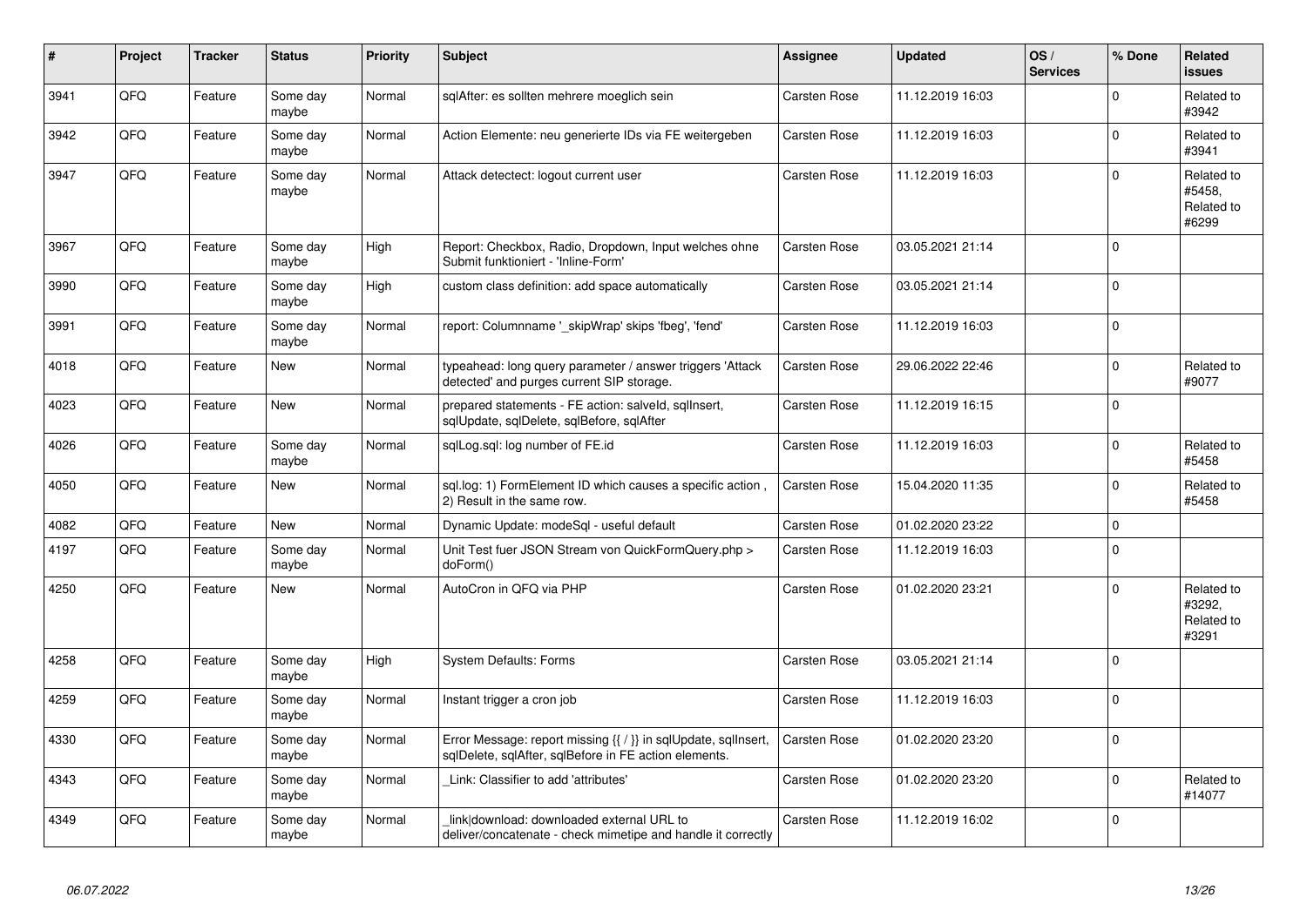| #    | Project | <b>Tracker</b> | <b>Status</b>     | <b>Priority</b> | <b>Subject</b>                                                                                     | <b>Assignee</b>     | <b>Updated</b>   | OS/<br><b>Services</b> | % Done      | Related<br><b>issues</b>                    |
|------|---------|----------------|-------------------|-----------------|----------------------------------------------------------------------------------------------------|---------------------|------------------|------------------------|-------------|---------------------------------------------|
| 4365 | QFQ     | Feature        | Some day<br>maybe | Normal          | Multi Language: new way of config                                                                  | <b>Carsten Rose</b> | 01.02.2020 23:20 |                        | $\Omega$    |                                             |
| 4413 | QFQ     | Feature        | New               | Normal          | fieldset: show/hidden, modeSql, dynamicUpdate                                                      | Carsten Rose        | 09.02.2022 15:19 |                        | $\mathbf 0$ |                                             |
| 4606 | QFQ     | Feature        | Some day<br>maybe | Normal          | link: qualifier to render bootstrap button                                                         | <b>Carsten Rose</b> | 01.02.2020 23:19 |                        | $\Omega$    |                                             |
| 4650 | QFQ     | Feature        | Some day<br>maybe | Normal          | Convert html to doc/rtf                                                                            | Carsten Rose        | 01.02.2020 23:20 |                        | $\mathbf 0$ | Related to<br>#10704                        |
| 4652 | QFQ     | Feature        | Some day<br>maybe | Normal          | UZH CD: Weiterleitung auf benutzerdefinierte 403/404 Seite                                         | Carsten Rose        | 01.02.2020 23:20 |                        | $\mathbf 0$ |                                             |
| 4757 | QFQ     | Feature        | Some day<br>maybe | Normal          | Test subrecord: download links ok? Links ok?                                                       | Carsten Rose        | 01.02.2020 23:20 |                        | $\mathbf 0$ |                                             |
| 4839 | QFQ     | Feature        | Some day<br>maybe | Normal          | qfq-handle in <head> Abschnitt</head>                                                              | Carsten Rose        | 11.12.2019 16:02 |                        | $\mathbf 0$ |                                             |
| 4869 | QFQ     | Feature        | Some day<br>maybe | Normal          | Dynamic Update (show, hide, readonly?, required?) for<br><b>Template Group Elements</b>            | Carsten Rose        | 01.02.2020 23:19 |                        | $\Omega$    | Related to<br>#4865                         |
| 4872 | QFQ     | Feature        | Some day<br>maybe | Normal          | Fields of Typo3 page available in STORE TYPO3                                                      | Carsten Rose        | 01.02.2020 23:19 |                        | $\mathbf 0$ |                                             |
| 4956 | QFQ     | Feature        | Some day<br>maybe | Normal          | Sendmail: Benutzerdefinierte Headers                                                               | Carsten Rose        | 11.12.2019 16:02 |                        | $\mathbf 0$ |                                             |
| 5131 | QFQ     | Feature        | <b>New</b>        | Normal          | Activate Spin Gear ('wait/busy' indicator) via LINK attribute                                      | <b>Carsten Rose</b> | 01.02.2020 23:21 |                        | $\mathbf 0$ |                                             |
| 5132 | QFQ     | Feature        | Some day<br>maybe | Normal          | Error Message sendmail missing attachment: more details                                            | Carsten Rose        | 01.02.2020 23:19 |                        | $\mathbf 0$ |                                             |
| 5345 | QFQ     | Feature        | New               | Normal          | Report: UPDATE / INSERT / DELETE statements should<br>trigger subqueries, depending on the result. | Carsten Rose        | 27.05.2020 16:11 |                        | $\mathbf 0$ |                                             |
| 5428 | QFQ     | Feature        | Some day<br>maybe | Normal          | secure thumbnail: late render on access.                                                           | Carsten Rose        | 01.02.2020 23:20 |                        | $\mathbf 0$ |                                             |
| 5480 | QFQ     | Feature        | Some day<br>maybe | Normal          | QFQ: Dokumentation mit Screenshots versehen                                                        | Carsten Rose        | 01.02.2020 23:20 |                        | $\mathbf 0$ | Related to<br>#9879                         |
| 5548 | QFQ     | Feature        | Some day<br>maybe | Normal          | 801 Textfiles/Scriptfiles als Thumbnail                                                            | Carsten Rose        | 07.03.2022 16:26 |                        | $\mathbf 0$ |                                             |
| 5579 | QFQ     | Feature        | Some day<br>maybe | Normal          | Enhance Doc / Presentation: variable type 'link column type'                                       | Carsten Rose        | 01.02.2020 23:19 |                        | $\Omega$    |                                             |
| 5665 | QFQ     | Feature        | Some day<br>maybe | Normal          | Versuch das '{{!' nicht mehr noetig ist.                                                           | Carsten Rose        | 01.02.2020 23:20 |                        | $\Omega$    | Related to<br>#7432,<br>Related to<br>#7434 |
| 5695 | QFQ     | Feature        | In Progress       | Normal          | Multiform                                                                                          | Carsten Rose        | 02.01.2021 18:38 |                        | $\mathbf 0$ |                                             |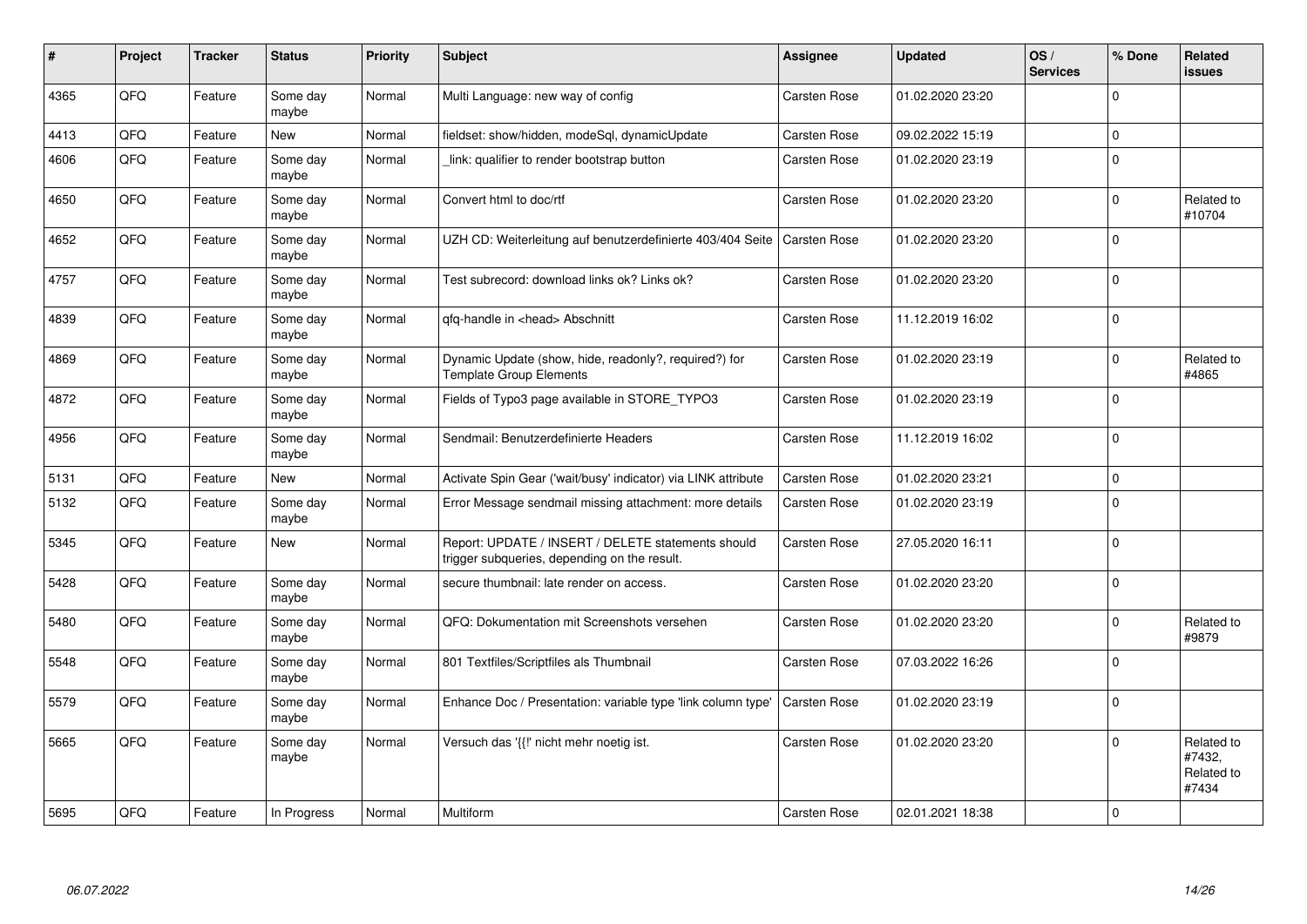| #    | Project | <b>Tracker</b> | <b>Status</b>     | <b>Priority</b> | <b>Subject</b>                                                                                                               | <b>Assignee</b>     | <b>Updated</b>   | OS/<br><b>Services</b> | % Done      | Related<br><b>issues</b>                    |
|------|---------|----------------|-------------------|-----------------|------------------------------------------------------------------------------------------------------------------------------|---------------------|------------------|------------------------|-------------|---------------------------------------------|
| 5715 | QFQ     | Feature        | <b>New</b>        | High            | PDF Caching                                                                                                                  | <b>Carsten Rose</b> | 03.05.2021 21:14 |                        | $\Omega$    | Related to<br>#5851,<br>Related to<br>#6357 |
| 5782 | QFQ     | Feature        | New               | Normal          | NextCloud API                                                                                                                | <b>Carsten Rose</b> | 01.02.2020 10:02 |                        | $\mathbf 0$ |                                             |
| 5852 | QFQ     | Feature        | Some day<br>maybe | Normal          | Logging: mail.log / sql.log - im FE anzeigen und via AJAX<br>aktualisieren                                                   | Carsten Rose        | 01.02.2020 23:19 |                        | $\Omega$    | Related to<br>#5885                         |
| 5894 | QFQ     | Feature        | Feedback          | Normal          | Typeahead in Report: show/hide rows dynamically                                                                              | Carsten Rose        | 18.02.2022 08:50 |                        | $\Omega$    | Related to<br>#5893,<br>Related to<br>#5885 |
| 5942 | QFQ     | Feature        | Priorize          | Normal          | 'L' and 'type': append to links, generate via '_link' by using<br>'u:' .                                                     | <b>Carsten Rose</b> | 01.02.2020 10:13 |                        | $\Omega$    |                                             |
| 5983 | QFQ     | Feature        | Some day<br>maybe | Normal          | Form Submit (save & update): normalize date/-time FE                                                                         | Carsten Rose        | 01.02.2020 23:19 |                        | $\Omega$    |                                             |
| 6250 | QFQ     | Feature        | In Progress       | Normal          | Enhance layout: a) Subrecord, b) Subrecord-Title                                                                             | Carsten Rose        | 01.02.2020 23:22 |                        | $\Omega$    | Related to<br>#5391                         |
| 6261 | QFQ     | Feature        | <b>New</b>        | Normal          | Persistent SIP                                                                                                               | <b>Carsten Rose</b> | 12.06.2021 09:07 |                        | $\Omega$    | Related to<br>#10819                        |
| 6289 | QFQ     | Feature        | <b>New</b>        | Normal          | Form: Log                                                                                                                    | Carsten Rose        | 01.02.2020 23:21 |                        | $\Omega$    |                                             |
| 6292 | QFQ     | Feature        | New               | Normal          | Download: File speichern mit Hash aber original Filename<br>in der Datenbank vermerken fuer Downloads                        | <b>Carsten Rose</b> | 01.02.2020 23:21 |                        | $\Omega$    |                                             |
| 6437 | QFQ     | Feature        | New               | Normal          | Neuer Mode Button bei FormElementen                                                                                          | Carsten Rose        | 01.02.2020 23:21 |                        | $\Omega$    | Related to<br>#9668.<br>Blocked by<br>#9678 |
| 6594 | QFQ     | Feature        | New               | Normal          | Excel: on download, check if there is a valid sip                                                                            | <b>Carsten Rose</b> | 01.02.2020 23:21 |                        | $\Omega$    |                                             |
| 6602 | QFQ     | Feature        | New               | Normal          | Formlet: in Report auf Mausklick ein mini-form oeffnen                                                                       | Carsten Rose        | 11.12.2019 16:16 |                        | $\Omega$    |                                             |
| 6609 | QFQ     | Feature        | New               | Normal          | Formlet: JSON API erweitern                                                                                                  | Carsten Rose        | 01.02.2020 23:21 |                        | 50          |                                             |
| 6715 | QFQ     | Feature        | Some day<br>maybe | Normal          | Code-Refactoring: dbArray vereinheitlichen                                                                                   | Carsten Rose        | 11.12.2019 16:02 |                        | $\Omega$    |                                             |
| 6723 | QFQ     | Feature        | New               | Normal          | Report QFQ Installation and Version                                                                                          | <b>Carsten Rose</b> | 12.06.2021 09:07 |                        | $\mathbf 0$ |                                             |
| 6765 | QFQ     | Feature        | New               | Normal          | Moeglichkeit via QFQ eigene Logs zu schreiben                                                                                | Carsten Rose        | 01.02.2020 23:21 |                        | $\Omega$    |                                             |
| 6855 | QFQ     | Feature        | New               | Normal          | With {{feUser:U}}!={{feUser:T}}: Save / Delete: only<br>possible with {{feUserSave:U}}='yes' and<br>'{feUserDelete:U}}='yes' | Carsten Rose        | 01.02.2020 23:21 |                        | 0           |                                             |
| 6998 | QFQ     | Feature        | Priorize          | Normal          | Form: with debug=on show column information as tooltip of<br>column label                                                    | Carsten Rose        | 01.02.2020 10:13 |                        | $\Omega$    |                                             |
| 7099 | QFG     | Feature        | New               | Normal          | Redesign FormEditor                                                                                                          | Carsten Rose        | 01.02.2020 23:21 |                        | $\pmb{0}$   |                                             |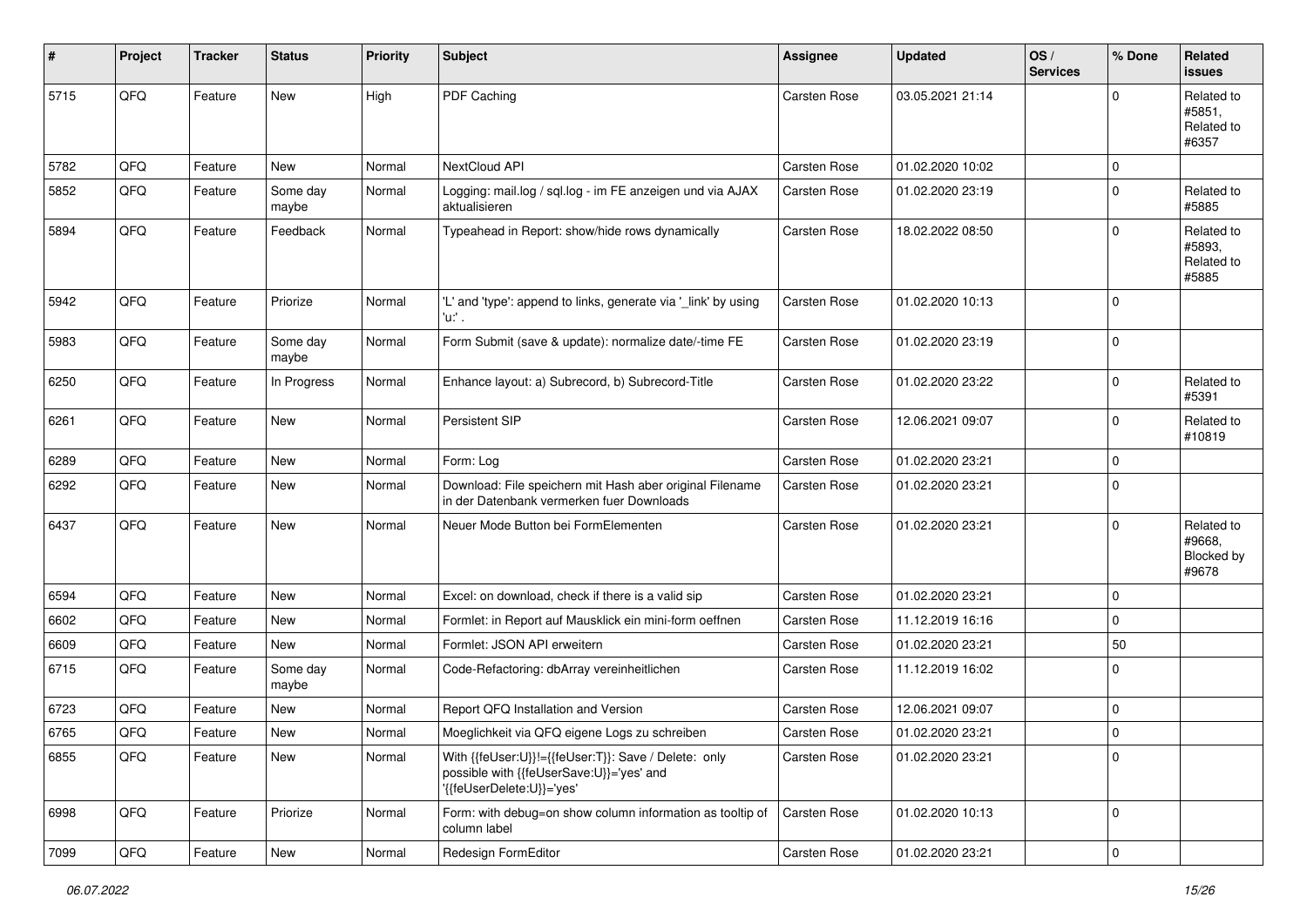| #    | Project | <b>Tracker</b> | <b>Status</b>     | <b>Priority</b> | <b>Subject</b>                                                                                 | Assignee     | <b>Updated</b>   | OS/<br><b>Services</b> | % Done      | Related<br><b>issues</b>  |
|------|---------|----------------|-------------------|-----------------|------------------------------------------------------------------------------------------------|--------------|------------------|------------------------|-------------|---------------------------|
| 7102 | QFQ     | Feature        | New               | Normal          | Comment sign in report: '#' and '--'                                                           | Carsten Rose | 01.02.2020 23:21 |                        | $\mathbf 0$ |                           |
| 7107 | QFQ     | Feature        | Some day<br>maybe | Normal          | Showcase Registration Tool: Anmeldung / Administration :<br>Liste Anmeldungen / Emaileinaldung | Carsten Rose | 11.12.2019 16:01 |                        | $\mathbf 0$ |                           |
| 7109 | QFQ     | Feature        | New               | Normal          | Dynamic Updates: row/element hide                                                              | Carsten Rose | 01.02.2020 23:22 |                        | $\mathbf 0$ | Has<br>duplicate<br>#4081 |
| 7119 | QFQ     | Feature        | <b>New</b>        | Normal          | Upload: scaleDownWidth, scaleDownHeight                                                        | Carsten Rose | 01.02.2020 23:21 |                        | $\mathbf 0$ |                           |
| 7175 | QFQ     | Feature        | New               | Normal          | Upload: md5 hash as filename                                                                   | Carsten Rose | 01.02.2020 23:21 |                        | 0           |                           |
| 7217 | QFQ     | Feature        | Priorize          | Normal          | Download: notice User if `_sip=?` is missing                                                   | Carsten Rose | 01.02.2020 10:13 |                        | $\pmb{0}$   |                           |
| 7239 | QFQ     | Feature        | New               | Normal          | TinyMCE: html tag whitelist                                                                    | Carsten Rose | 01.02.2020 23:21 |                        | $\mathbf 0$ | Related to<br>#14320      |
| 7280 | QFQ     | Feature        | New               | Normal          | recently used table                                                                            | Carsten Rose | 01.02.2020 23:21 |                        | $\mathbf 0$ |                           |
| 7290 | QFQ     | Feature        | Priorize          | Normal          | FormEditor: title as textarea if LEN(title)>60                                                 | Carsten Rose | 01.02.2020 10:13 |                        | $\mathbf 0$ | Blocked by<br>#7682       |
| 7336 | QFQ     | Feature        | Some day<br>maybe | Normal          | PDF Upload: disallow PDFs with specific Meta information                                       | Carsten Rose | 11.12.2019 16:01 |                        | $\mathbf 0$ |                           |
| 7342 | QFQ     | Feature        | New               | Normal          | add content = hide_this                                                                        | Carsten Rose | 01.02.2020 23:21 |                        | $\mathbf 0$ |                           |
| 7452 | QFQ     | Feature        | Some day<br>maybe | Normal          | automate deployment new QFQ version                                                            | Carsten Rose | 16.09.2021 15:10 |                        | $\mathbf 0$ |                           |
| 7453 | QFQ     | Feature        | Some day<br>maybe | Normal          | import / export forms QFQ                                                                      | Carsten Rose | 16.09.2021 15:10 |                        | $\mathbf 0$ |                           |
| 7480 | QFQ     | Feature        | New               | Normal          | Record History (Undo / Redo)                                                                   | Carsten Rose | 11.12.2019 16:16 |                        | $\mathbf 0$ | Related to<br>#2361       |
| 7481 | QFQ     | Feature        | New               | Normal          | Detect 'BaseUrl' automatically                                                                 | Carsten Rose | 01.02.2020 23:21 |                        | $\mathbf 0$ |                           |
| 7519 | QFQ     | Feature        | New               | Normal          | Select: Multi                                                                                  | Carsten Rose | 01.02.2020 23:22 |                        | $\mathbf 0$ |                           |
| 7520 | QFQ     | Feature        | New               | Normal          | QR Code:  AS _qr ( AS _link)                                                                   | Carsten Rose | 01.02.2020 23:22 |                        | $\mathbf 0$ |                           |
| 7521 | QFQ     | Feature        | New               | Normal          | TemplateGroup: fe.type=upload                                                                  | Carsten Rose | 01.02.2020 23:21 |                        | $\mathbf 0$ | Related to<br>#9706       |
| 7522 | QFQ     | Feature        | Priorize          | Normal          | Inserting default index.html to folder (Avoid Apache<br>Indexing)                              | Carsten Rose | 01.02.2020 10:13 |                        | $\mathbf 0$ |                           |
| 7630 | QFQ     | Feature        | Priorize          | Normal          | detailed error message for simple upload                                                       | Carsten Rose | 01.02.2020 10:13 |                        | $\mathsf 0$ |                           |
| 7660 | QFQ     | Feature        | New               | Normal          | IMAP: import mails to DB, move / delete mails                                                  | Carsten Rose | 01.02.2020 09:52 |                        | $\mathbf 0$ |                           |
| 7681 | QFQ     | Feature        | New               | Normal          | Optional switch off 'check for modified record'                                                | Carsten Rose | 01.02.2020 23:21 |                        | $\mathbf 0$ |                           |
| 7683 | QFQ     | Feature        | New               | Normal          | Special column names in '{{ SELECT  AS _link }}' should<br>be detected                         | Carsten Rose | 01.02.2020 23:21 |                        | $\mathbf 0$ |                           |
| 7812 | QFQ     | Feature        | New               | Normal          | FE 'Subrecord' - new option 'subrecordShowFilter',<br>'subrecordPaging'                        | Carsten Rose | 01.02.2020 23:22 |                        | $\mathbf 0$ |                           |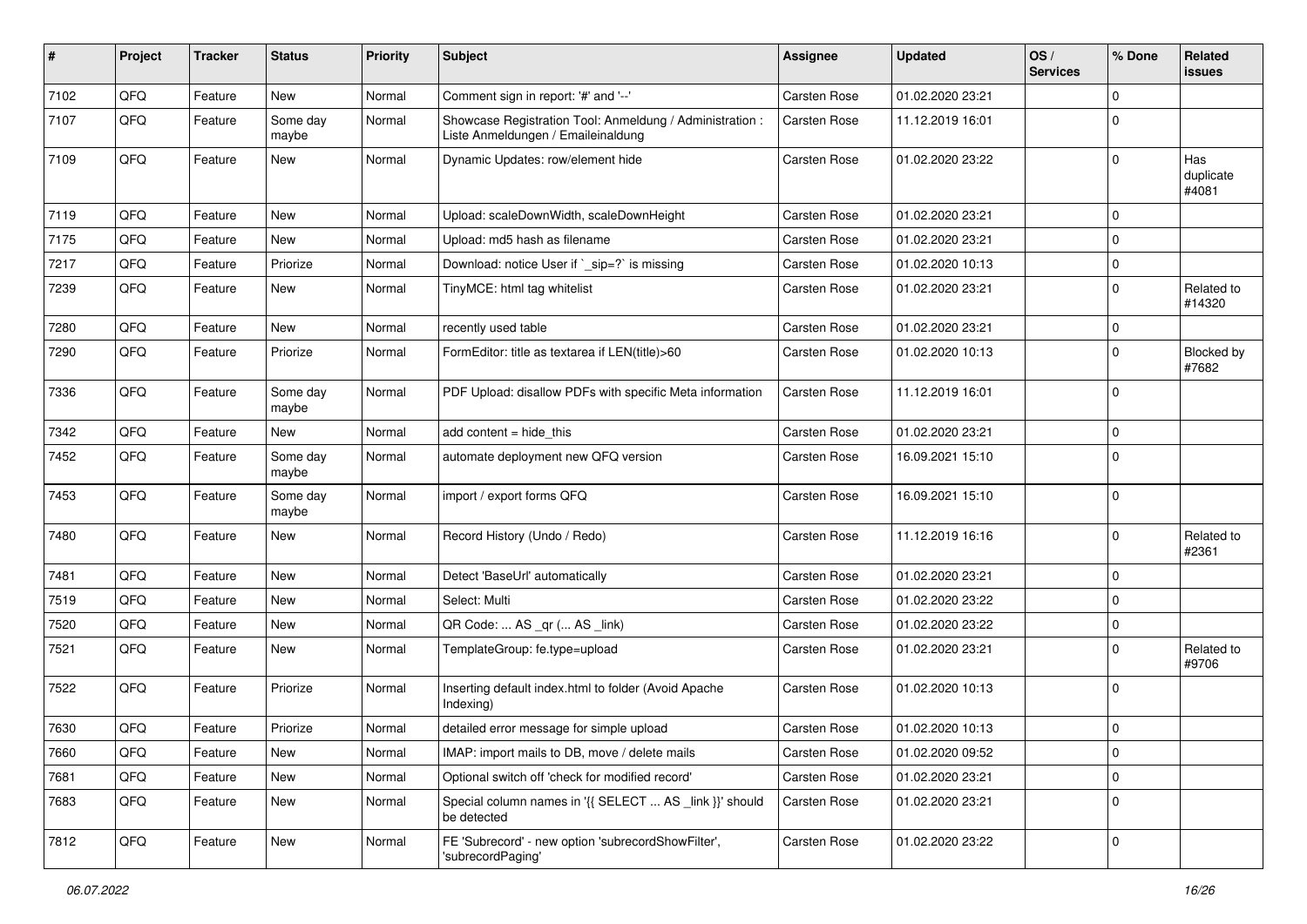| $\sharp$ | Project | <b>Tracker</b> | <b>Status</b>     | <b>Priority</b> | <b>Subject</b>                                                                                         | <b>Assignee</b>     | <b>Updated</b>   | OS/<br><b>Services</b> | % Done      | Related<br>issues                               |
|----------|---------|----------------|-------------------|-----------------|--------------------------------------------------------------------------------------------------------|---------------------|------------------|------------------------|-------------|-------------------------------------------------|
| 7850     | QFQ     | Feature        | New               | High            | Upload records: non 'pathFileName' column                                                              | <b>Carsten Rose</b> | 03.05.2021 21:14 |                        | $\mathbf 0$ |                                                 |
| 7920     | QFQ     | Feature        | New               | Normal          | FE: Syntax Highlight, Zeinlenumbruch                                                                   | Carsten Rose        | 01.02.2020 10:03 |                        | $\mathbf 0$ |                                                 |
| 7924     | QFQ     | Feature        | New               | Normal          | Radio/Checkbox with Tooltip                                                                            | Carsten Rose        | 01.02.2020 23:22 |                        | $\mathbf 0$ |                                                 |
| 8034     | QFQ     | Feature        | Priorize          | Normal          | FormElement 'data': 22.22.2222 should not be accepted                                                  | Carsten Rose        | 01.02.2020 10:13 |                        | $\mathbf 0$ |                                                 |
| 8044     | QFQ     | Feature        | Priorize          | Normal          | Transaction: a) Form, b) Report                                                                        | Carsten Rose        | 05.05.2021 22:14 |                        | $\mathbf 0$ | Related to<br>#8043                             |
| 8082     | QFQ     | Feature        | Priorize          | High            | Contact form without saving record                                                                     | Carsten Rose        | 07.12.2021 15:20 |                        | $\Omega$    | Related to<br>#8587,<br><b>Blocks</b><br>#11850 |
| 8089     | QFQ     | Feature        | New               | Normal          | Copy/Paste for FormElements                                                                            | Carsten Rose        | 01.02.2020 23:22 |                        | $\mathbf 0$ |                                                 |
| 8101     | QFQ     | Feature        | Some day<br>maybe | Normal          | Password hash: support further hashing methods                                                         | Carsten Rose        | 16.09.2021 15:10 |                        | $\Omega$    |                                                 |
| 8187     | QFQ     | Feature        | New               | Normal          | Subrecord: enable/hide new button - make new/edit/delete<br>customizeable.                             | Carsten Rose        | 06.03.2021 18:44 |                        | $\mathbf 0$ | Related to<br>#11326                            |
| 8204     | QFQ     | Feature        | Priorize          | High            | Position 'required mark'                                                                               | Carsten Rose        | 16.06.2021 13:44 |                        | $\mathbf 0$ |                                                 |
| 8217     | QFQ     | Feature        | New               | Normal          | if-elseif-else construct                                                                               | <b>Carsten Rose</b> | 16.03.2021 18:41 |                        | $\Omega$    | Related to<br>#10716                            |
| 8277     | QFQ     | Feature        | Priorize          | Normal          | fe.parameter.default=                                                                                  | Carsten Rose        | 01.02.2020 23:17 |                        | $\Omega$    | Related to<br>#8113                             |
| 8336     | QFQ     | Feature        | New               | Normal          | Form > modified > Close New: a) Optional disable popup, b)<br>custom text, c) mode on save: close stay | Carsten Rose        | 01.02.2020 23:22 |                        | $\mathbf 0$ | Related to<br>#8335                             |
| 8520     | QFQ     | Feature        | Some day<br>maybe | Normal          | Bring QFQ to Composer                                                                                  | Carsten Rose        | 16.09.2021 15:10 |                        | $\Omega$    |                                                 |
| 8584     | QFQ     | Feature        | Priorize          | Normal          | FE 'Action' - never assign to Container (except Template<br>Group)                                     | Carsten Rose        | 01.02.2020 10:13 |                        | $\mathbf 0$ |                                                 |
| 8585     | QFQ     | Feature        | Priorize          | Normal          | Enhance Error message for 'unknown form'                                                               | Carsten Rose        | 01.02.2020 10:13 |                        | $\mathbf 0$ |                                                 |
| 8586     | QFQ     | Feature        | Some day<br>maybe | Normal          | QFQ: Enhance Error message for 'record not found'                                                      | Carsten Rose        | 16.09.2021 15:10 |                        | $\mathbf 0$ |                                                 |
| 8702     | QFQ     | Feature        | New               | Normal          | Load Record which is locked: missing user info                                                         | Carsten Rose        | 11.12.2019 16:16 |                        | $\mathbf 0$ | Related to<br>#9789                             |
| 8719     | QFG     | Feature        | New               | Normal          | extraButtonLock: add support for 0/1                                                                   | Carsten Rose        | 01.02.2020 23:22 |                        | $\mathbf 0$ |                                                 |
| 8806     | QFQ     | Feature        | New               | Normal          | SQL Function nl2br                                                                                     | Carsten Rose        | 01.02.2020 23:22 |                        | $\mathbf 0$ |                                                 |
| 8892     | QFQ     | Feature        | Some day<br>maybe | Normal          | Display and Edit SQL Comments in Form Editor                                                           | Carsten Rose        | 11.12.2019 16:01 |                        | $\mathbf 0$ |                                                 |
| 8894     | QFQ     | Feature        | Some day<br>maybe | Normal          | Documentation Tags Usable in QFQ Application                                                           | Carsten Rose        | 11.12.2019 16:01 |                        | $\mathbf 0$ |                                                 |
| 8962     | QFQ     | Feature        | New               | High            | allow for form fields with identical names                                                             | Carsten Rose        | 03.05.2021 21:14 |                        | $\pmb{0}$   |                                                 |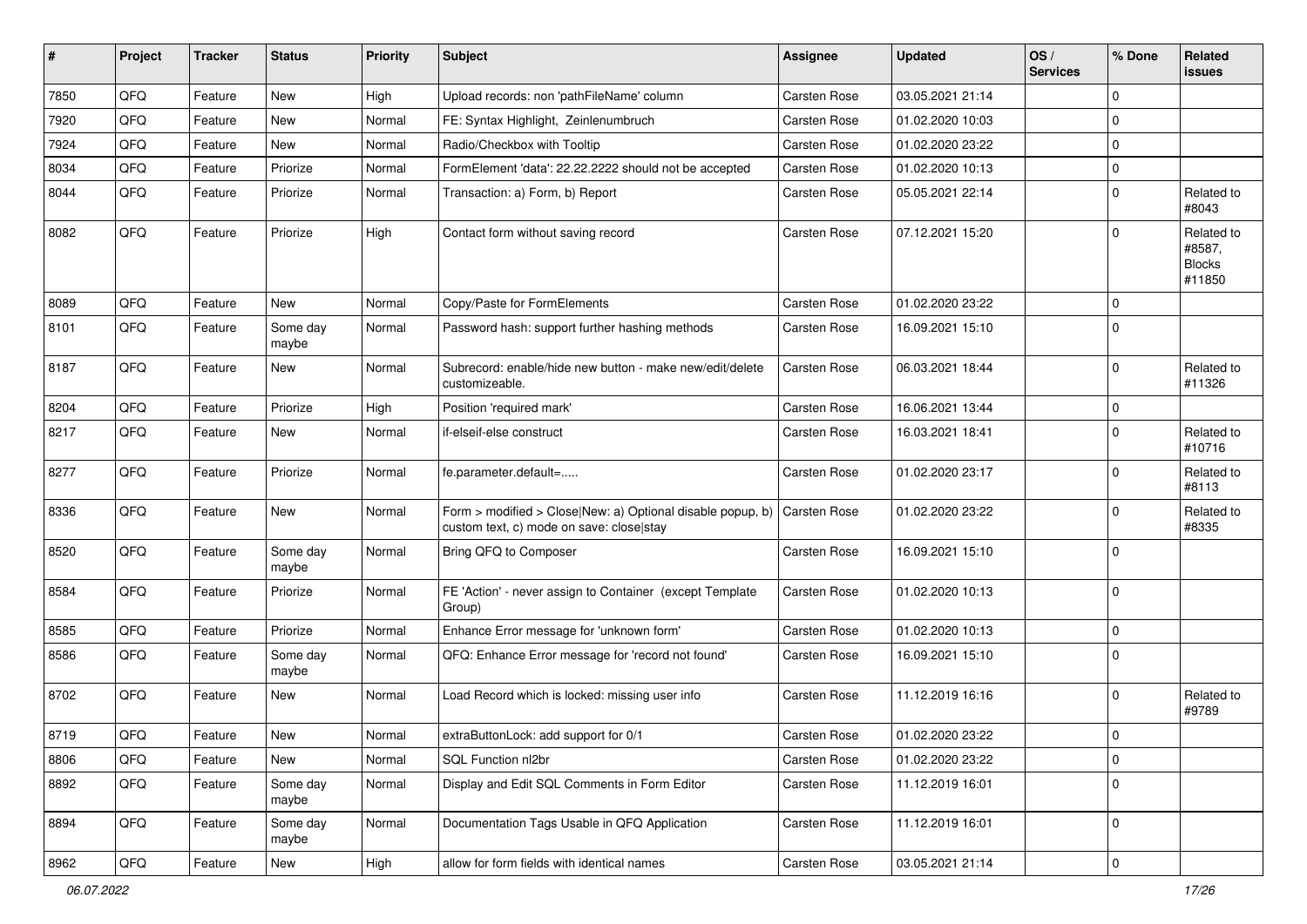| $\vert$ # | Project | <b>Tracker</b> | <b>Status</b>     | <b>Priority</b> | <b>Subject</b>                                                                  | <b>Assignee</b> | <b>Updated</b>   | OS/<br><b>Services</b> | % Done      | Related<br><b>issues</b>                                             |
|-----------|---------|----------------|-------------------|-----------------|---------------------------------------------------------------------------------|-----------------|------------------|------------------------|-------------|----------------------------------------------------------------------|
| 8963      | QFQ     | Feature        | Priorize          | Normal          | Setting values in a store: flexible way                                         | Carsten Rose    | 05.05.2021 22:10 |                        | $\Omega$    | Related to<br>#8975                                                  |
| 8975      | QFQ     | Feature        | New               | Normal          | Report Notation: 2.0                                                            | Carsten Rose    | 01.02.2020 23:22 |                        | $\mathbf 0$ | Related to<br>#8963                                                  |
| 9128      | QFQ     | Feature        | New               | Normal          | Error Message: not replaced variables- a) replace back to<br>'{{', b) underline | Carsten Rose    | 01.02.2020 23:22 |                        | $\mathbf 0$ | Related to<br>#9129                                                  |
| 9129      | QFQ     | Feature        | New               | Normal          | sqlValidate: Message as notification, not as error                              | Carsten Rose    | 01.02.2020 23:22 |                        | $\mathbf 0$ | Related to<br>#9128                                                  |
| 9136      | QFQ     | Feature        | New               | Normal          | Create ZIP files with dynamic PDFs                                              | Carsten Rose    | 01.02.2020 23:22 |                        | $\mathbf 0$ |                                                                      |
| 9208      | QFQ     | Feature        | New               | Normal          | Manage 'recent' records                                                         | Carsten Rose    | 01.02.2020 23:22 |                        | $\mathbf 0$ |                                                                      |
| 9221      | QFQ     | Feature        | New               | Normal          | typeAhead: Zeichenlimite ausschalten                                            | Carsten Rose    | 29.06.2022 22:36 |                        | $\mathbf 0$ |                                                                      |
| 9346      | QFQ     | Feature        | Priorize          | Normal          | beforeSave: check if an upload is given                                         | Carsten Rose    | 11.06.2021 21:18 |                        | $\mathbf 0$ |                                                                      |
| 9348      | QFQ     | Feature        | New               | Normal          | defaultThumbnailSize: pre render thumbnails                                     | Carsten Rose    | 12.06.2021 09:05 |                        | $\mathbf 0$ |                                                                      |
| 9352      | QFQ     | Feature        | New               | Normal          | FE 'Native' fire slaveld, sqlAfter, sqlIns                                      | Carsten Rose    | 01.02.2020 23:22 |                        | $\mathbf 0$ |                                                                      |
| 9394      | QFQ     | Feature        | Priorize          | Normal          | REST: allow for non numerical ids in get requests                               | Carsten Rose    | 05.05.2021 22:10 |                        | $\mathbf 0$ |                                                                      |
| 9517      | QFQ     | Feature        | In Progress       | High            | Input multiple tags with typeahead                                              | Carsten Rose    | 03.05.2021 21:14 |                        | 40          | Related to<br>#10150                                                 |
| 9537      | QFQ     | Feature        | New               | Normal          | FormEditor: Edit fieldset in FrontEnd                                           | Carsten Rose    | 01.02.2020 23:22 |                        | $\mathbf 0$ |                                                                      |
| 9579      | QFQ     | Feature        | Some day<br>maybe | Normal          | Multiform with Process Row                                                      | Carsten Rose    | 11.12.2019 16:01 |                        | $\mathbf 0$ |                                                                      |
| 9602      | QFQ     | Feature        | New               | Normal          | Form definition as JSON                                                         | Carsten Rose    | 01.02.2020 23:21 |                        | $\mathbf 0$ | Related to<br>#9600                                                  |
| 9668      | QFQ     | Feature        | Priorize          | Normal          | Form.mode: rename 'hidden' to 'hide'                                            | Carsten Rose    | 05.05.2021 22:14 |                        | $\mathbf 0$ | Related to<br>#6437                                                  |
| 9704      | QFQ     | Feature        | Some day<br>maybe | Normal          | Thumbnails Generieren beim Splitten von PDF Files                               | Carsten Rose    | 11.12.2019 16:01 |                        | $\mathbf 0$ |                                                                      |
| 9706      | QFQ     | Feature        | New               | Normal          | Multi File Upload (hidden template group)                                       | Carsten Rose    | 01.02.2020 23:22 |                        | $\mathbf 0$ | Related to<br>#7521,<br>Related to<br>#5562,<br>Related to<br>#13330 |
| 9707      | QFQ     | Feature        | New               | Normal          | SIP security: encode pageld and check pageld on decode                          | Carsten Rose    | 01.02.2020 23:22 |                        | $\pmb{0}$   |                                                                      |
| 9777      | QFQ     | Feature        | New               | Normal          | Logging QFQ Variables                                                           | Carsten Rose    | 16.12.2019 17:17 |                        | $\mathbf 0$ |                                                                      |
| 9781      | QFQ     | Feature        | New               | Normal          | Button: CSS class to make buttons smaller                                       | Carsten Rose    | 01.02.2020 23:22 |                        | $\pmb{0}$   |                                                                      |
| 9811      | QFQ     | Feature        | New               | Normal          | Report: tag every n'th row                                                      | Carsten Rose    | 01.02.2020 23:22 |                        | $\pmb{0}$   |                                                                      |
| 9900      | QFG     | Feature        | Priorize          | Normal          | Generic API Call: tt-content record >> JSON                                     | Carsten Rose    | 01.02.2020 10:13 |                        | $\mathbf 0$ |                                                                      |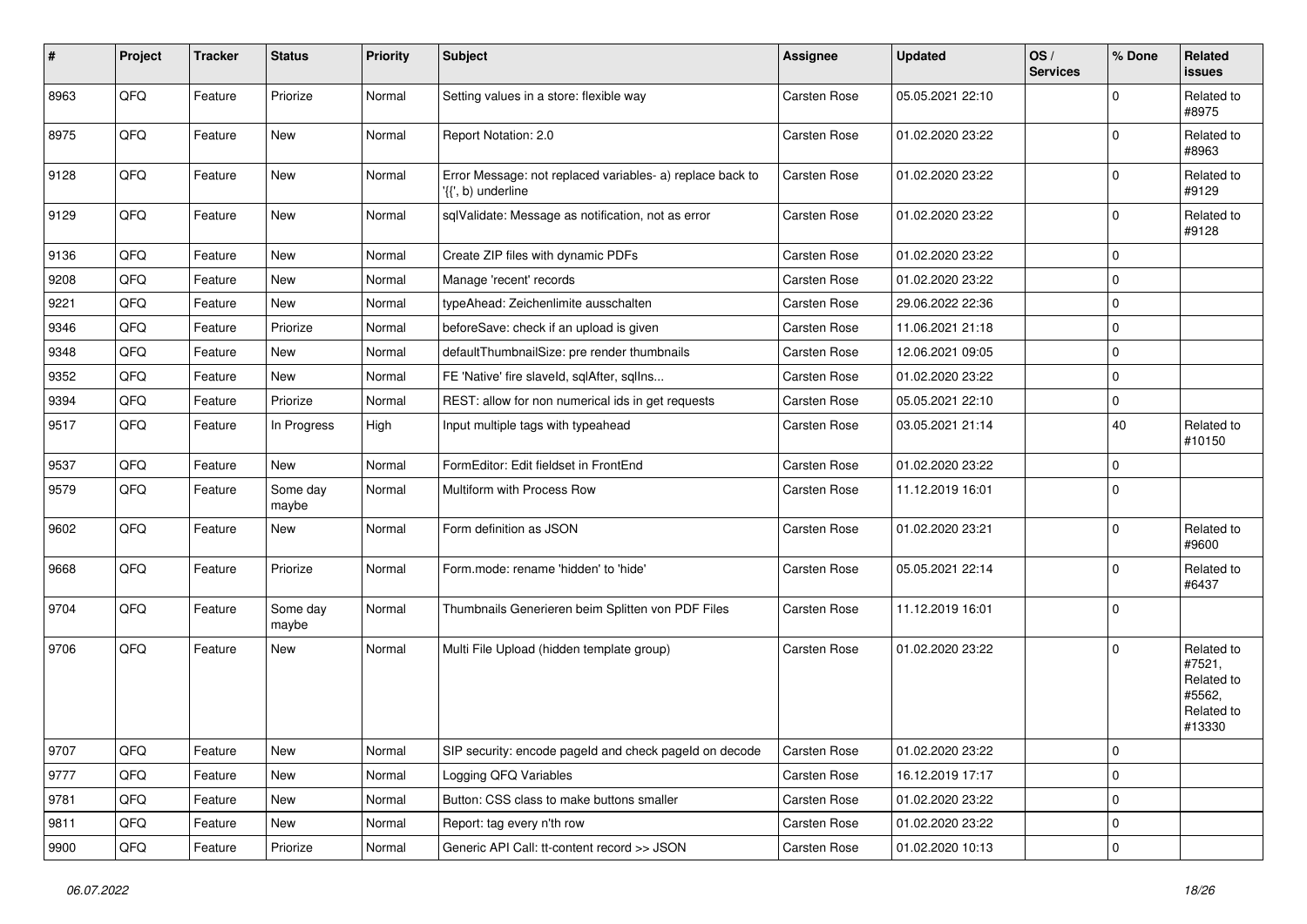| #     | Project | <b>Tracker</b> | <b>Status</b>     | <b>Priority</b> | <b>Subject</b>                                                                                                                        | Assignee            | <b>Updated</b>   | OS/<br><b>Services</b> | % Done       | Related<br><b>issues</b>                                               |
|-------|---------|----------------|-------------------|-----------------|---------------------------------------------------------------------------------------------------------------------------------------|---------------------|------------------|------------------------|--------------|------------------------------------------------------------------------|
| 9927  | QFQ     | Feature        | New               | Normal          | QFQ Update: a) Update nur machen wenn BE User<br>eingeloggt ist., b) Bei Fehler genaue Meldung welcher<br>Updateschritt Probleme hat. | Carsten Rose        | 22.01.2020 12:59 |                        | $\mathbf 0$  |                                                                        |
| 9928  | QFQ     | Feature        | Priorize          | Normal          | SpecialColumnName: a) Deprecated: ' AS "_+tag " ', b)<br>New: ' AS " <tag1><tag2>" '</tag2></tag1>                                    | Carsten Rose        | 01.02.2020 23:17 |                        | $\mathbf 0$  | Related to<br>#9929                                                    |
| 9968  | QFQ     | Feature        | Priorize          | Normal          | Tooltip in Links for Developer                                                                                                        | Carsten Rose        | 01.02.2020 23:17 |                        | $\mathbf 0$  |                                                                        |
| 9983  | QFQ     | Feature        | New               | Normal          | Report Notation: new keyword 'range'                                                                                                  | Carsten Rose        | 01.02.2020 15:55 |                        | $\mathbf 0$  |                                                                        |
| 10005 | QFQ     | Feature        | Priorize          | Normal          | Report / special column name:  AS calendar                                                                                            | Carsten Rose        | 03.06.2020 17:28 |                        | $\pmb{0}$    |                                                                        |
| 10011 | QFQ     | Feature        | Priorize          | Normal          | Offer new STORE_TYPO3 Variable 'beUser', 'beEmail'                                                                                    | Carsten Rose        | 08.05.2021 09:51 |                        | $\mathbf{0}$ | Related to<br>#10012,<br>Related to<br>#12511                          |
| 10012 | QFQ     | Feature        | Priorize          | Normal          | redirectAllMailTo: {{beEmail:T}}                                                                                                      | Carsten Rose        | 08.05.2021 09:54 |                        | $\Omega$     | Related to<br>#12412,<br>Related to<br>#12413,<br>Related to<br>#10011 |
| 10013 | QFQ     | Feature        | Some day<br>maybe | Normal          | FE.typ=editor: CodeMirror                                                                                                             | Carsten Rose        | 08.06.2022 10:37 |                        | $\Omega$     | Related to<br>#12611,<br>Related to<br>#12490,<br>Related to<br>#7732  |
| 10014 | QFQ     | Feature        | New               | Normal          | Manual.rst: describe behaviour and process order of<br>fillStoreVar, slaveId, sqlBefore,                                              | Carsten Rose        | 01.02.2020 22:31 |                        | $\Omega$     |                                                                        |
| 10015 | QFQ     | Feature        | Priorize          | Normal          | Monospace in Textarea                                                                                                                 | <b>Carsten Rose</b> | 03.02.2020 13:40 |                        | $\pmb{0}$    |                                                                        |
| 10080 | QFQ     | Feature        | New               | Normal          | Popup on 'save' / 'close': configure dialog (answer<br>yes/no/cancle/)                                                                | Carsten Rose        | 28.03.2021 20:52 |                        | $\mathbf 0$  | Is duplicate<br>of #12262                                              |
| 10095 | QFQ     | Feature        | Some day<br>maybe | Normal          | Generic Gitlab Integration into QFQ                                                                                                   | Carsten Rose        | 16.09.2021 15:10 |                        | $\mathbf 0$  |                                                                        |
| 10115 | QFQ     | Feature        | <b>New</b>        | Normal          | TypeAhead: static list                                                                                                                | Carsten Rose        | 26.02.2020 16:42 |                        | 100          |                                                                        |
| 10116 | QFQ     | Feature        | Some day<br>maybe | Normal          | TypeAhead: Tag - show inside 'input' element                                                                                          | Carsten Rose        | 16.09.2021 15:09 |                        | $\pmb{0}$    |                                                                        |
| 10119 | QFQ     | Feature        | New               | Normal          | Dropdown (selectlist) & TypeAhead: format and catagorize<br>list                                                                      | <b>Carsten Rose</b> | 07.05.2020 09:36 |                        | $\pmb{0}$    |                                                                        |
| 10443 | QFQ     | Feature        | In Progress       | Normal          | Konzept_api / _live                                                                                                                   | Carsten Rose        | 07.05.2020 09:39 |                        | $\pmb{0}$    |                                                                        |
| 10593 | QFQ     | Feature        | <b>New</b>        | Normal          | label2: text behind input element                                                                                                     | Carsten Rose        | 16.05.2020 10:57 |                        | $\mathbf 0$  |                                                                        |
| 10714 | QFQ     | Feature        | New               | Normal          | multi Table Form                                                                                                                      | Carsten Rose        | 16.03.2021 18:44 |                        | $\mathbf 0$  |                                                                        |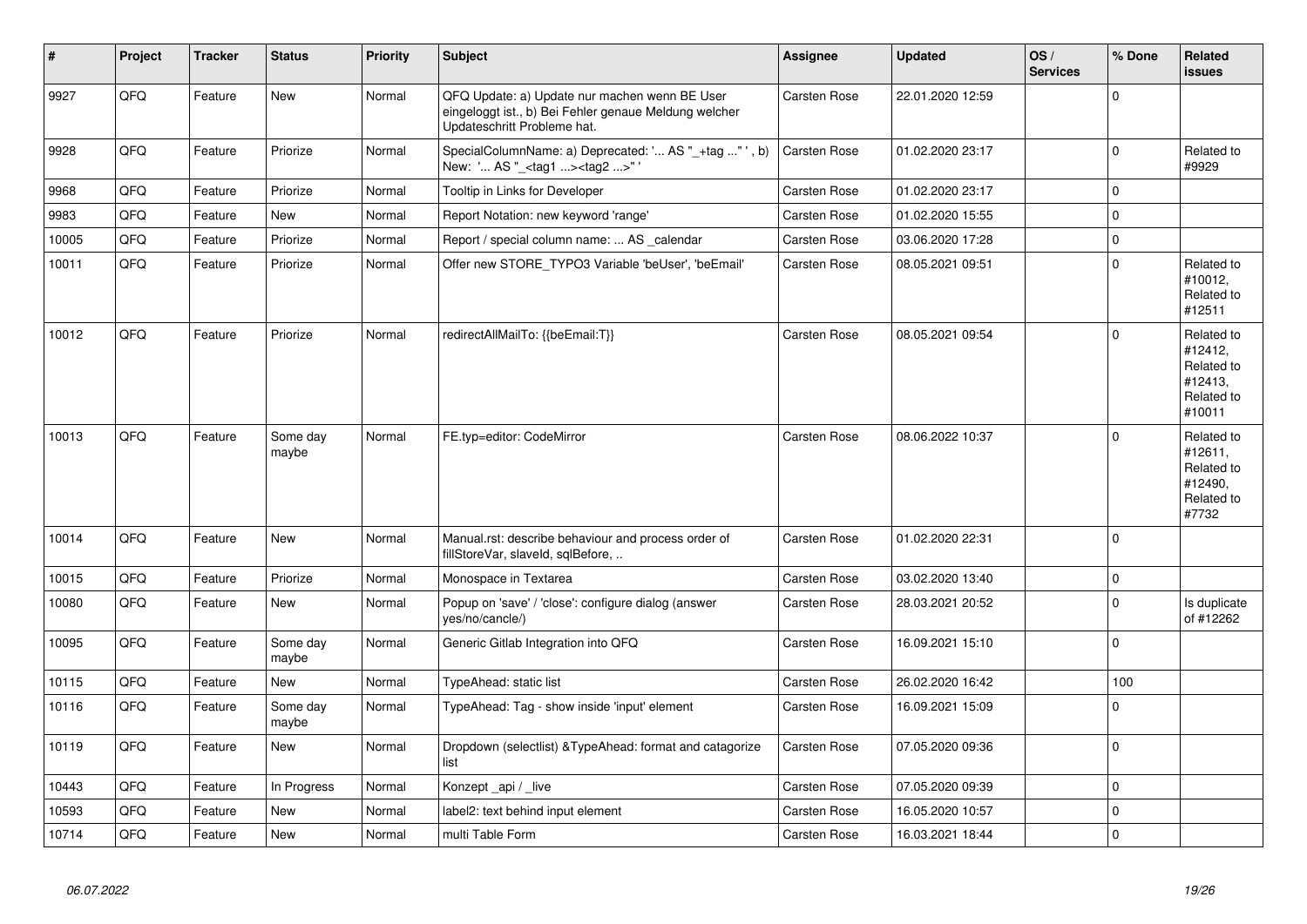| #     | Project        | <b>Tracker</b> | <b>Status</b>     | <b>Priority</b> | <b>Subject</b>                                                       | <b>Assignee</b>     | <b>Updated</b>   | OS/<br><b>Services</b> | % Done      | Related<br>issues                            |
|-------|----------------|----------------|-------------------|-----------------|----------------------------------------------------------------------|---------------------|------------------|------------------------|-------------|----------------------------------------------|
| 10716 | QFQ            | Feature        | Some day<br>maybe | Normal          | Business Logic mit Externen Skripten                                 | <b>Carsten Rose</b> | 16.09.2021 15:10 |                        | $\Omega$    | Related to<br>#10713,<br>Related to<br>#8217 |
| 10745 | QFQ            | Feature        | Some day<br>maybe | Normal          | <b>Tablesorter Excel Export</b>                                      | <b>Carsten Rose</b> | 16.09.2021 15:09 |                        | $\mathbf 0$ |                                              |
| 10793 | QFQ            | Feature        | In Progress       | Normal          | <b>Update NPM Packages</b>                                           | <b>Carsten Rose</b> | 07.09.2021 13:25 |                        | 30          |                                              |
| 10819 | QFQ            | Feature        | New               | Normal          | Persistent SIP - second try                                          | Carsten Rose        | 29.06.2020 23:02 |                        | $\mathbf 0$ | Related to<br>#6261                          |
| 10976 | QFQ            | Feature        | New               | Normal          | Excel Export Verbesserungen                                          | Carsten Rose        | 06.08.2020 10:56 |                        | $\mathbf 0$ |                                              |
| 10979 | QFQ            | Feature        | New               | Normal          | Ajax Calls an API - dataReport                                       | Carsten Rose        | 11.05.2022 12:15 |                        | $\mathbf 0$ |                                              |
| 10996 | QFQ            | Feature        | New               | Normal          | Download video via sip: no seek                                      | Carsten Rose        | 12.08.2020 14:18 |                        | $\mathbf 0$ |                                              |
| 11036 | QFQ            | Feature        | Some day<br>maybe | Normal          | inline report editor permissions                                     | Carsten Rose        | 16.09.2021 15:09 |                        | $\mathbf 0$ | Related to<br>#11323                         |
| 11076 | QFQ            | Feature        | In Progress       | Normal          | SELECT  AS _websocket                                                | Carsten Rose        | 30.08.2020 17:49 |                        | $\mathbf 0$ | Related to<br>#13354                         |
| 11080 | QFQ            | Feature        | New               | Normal          | Send MQTT messages                                                   | Carsten Rose        | 29.08.2020 19:49 |                        | $\mathbf 0$ |                                              |
| 11217 | QFQ            | Feature        | Some day<br>maybe | Normal          | <b>Extend Script Functionality</b>                                   | Carsten Rose        | 16.09.2021 15:10 |                        | $\mathbf 0$ |                                              |
| 11320 | QFQ            | Feature        | Priorize          | Normal          | Typo3 Version 10 support                                             | <b>Carsten Rose</b> | 05.05.2021 22:09 |                        | $\mathbf 0$ |                                              |
| 11322 | QFQ            | Feature        | Some day<br>maybe | Normal          | Form Element JSON - (multiline parameter field)                      | Carsten Rose        | 16.09.2021 15:10 |                        | $\mathbf 0$ |                                              |
| 11323 | QFQ            | Feature        | Some day<br>maybe | Normal          | Report Frontend Editor Modal + Codemirror                            | Carsten Rose        | 16.09.2021 15:10 |                        | $\mathbf 0$ | Related to<br>#11036                         |
| 11460 | QFQ            | Feature        | New               | Normal          | Easier creation of changelog: gitchangelog                           | Carsten Rose        | 12.06.2021 10:20 |                        | $\mathbf 0$ | Related to<br>#13467                         |
| 11504 | QFQ            | Feature        | New               | Normal          | Dynamic Update: Button text update for 'Save',' Close' &<br>'Delete' | Carsten Rose        | 12.11.2020 23:44 |                        | $\mathbf 0$ |                                              |
| 11516 | QFQ            | Feature        | New               | Normal          | Multi Page Form (Previous/Next Buttons)                              | Carsten Rose        | 16.03.2021 17:52 |                        | $\pmb{0}$   |                                              |
| 11523 | QFQ            | Feature        | New               | Normal          | Mit dynamic Update erkennen, ob Upload gemacht wurde                 | Carsten Rose        | 13.11.2020 15:07 |                        | $\mathbf 0$ | Related to<br>#9533                          |
| 11702 | $\mathsf{QFQ}$ | Feature        | New               | Normal          | HTML Special Char makes no sense for 'allbut' if '&' is<br>forbidden | Carsten Rose        | 07.12.2021 16:35 |                        | $\mathsf 0$ | Related to<br>#5112,<br>Related to<br>#14320 |
| 11747 | QFQ            | Feature        | New               | Normal          | Maintenance Page with Redirect                                       | Carsten Rose        | 03.05.2021 20:47 |                        | $\mathbf 0$ | Related to<br>#11741                         |
| 11775 | QFQ            | Feature        | New               | Normal          | Subrecord Tooltip pro Feld                                           | Carsten Rose        | 18.12.2020 15:22 |                        | $\pmb{0}$   | Related to<br>#11955                         |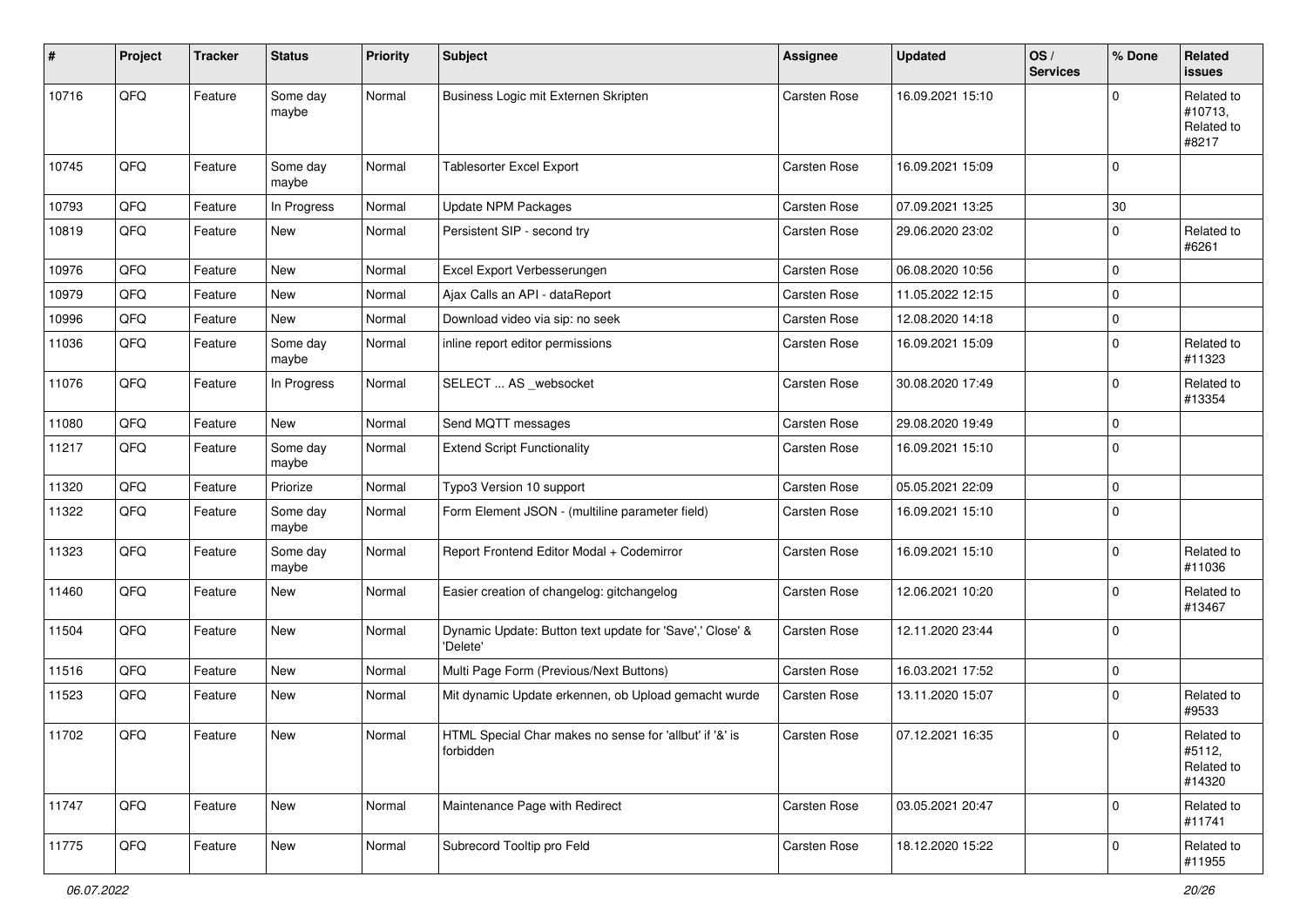| #     | Project | <b>Tracker</b> | <b>Status</b>     | <b>Priority</b> | <b>Subject</b>                                                                                                 | Assignee                                               | <b>Updated</b>   | OS/<br><b>Services</b> | % Done       | Related<br><b>issues</b>                      |                      |
|-------|---------|----------------|-------------------|-----------------|----------------------------------------------------------------------------------------------------------------|--------------------------------------------------------|------------------|------------------------|--------------|-----------------------------------------------|----------------------|
| 11893 | QFQ     | Feature        | New               | High            | Broken SIP: a) only report one time, b) only report in main<br>column                                          | Carsten Rose                                           | 12.05.2021 12:13 |                        | $\Omega$     | Related to<br>#12532,<br>Related to<br>#14187 |                      |
| 11955 | QFQ     | Feature        | <b>New</b>        | Normal          | subrecord: new title option to set <th> attributes - e.g. to<br/>customize tablesorter options.</th>           | attributes - e.g. to<br>customize tablesorter options. | Carsten Rose     | 03.05.2021 20:47       |              | $\pmb{0}$                                     | Related to<br>#11775 |
| 11980 | QFQ     | Feature        | In Progress       | Normal          | protected verzeichnis MUSS geschützt werden                                                                    | Carsten Rose                                           | 07.09.2021 13:30 |                        | $\pmb{0}$    |                                               |                      |
| 12023 | QFQ     | Feature        | New               | Normal          | MySQL Stored Precdure: QDECODESPECIALCHAR()                                                                    | Carsten Rose                                           | 16.02.2021 11:16 |                        | $\pmb{0}$    | Related to<br>#12022                          |                      |
| 12024 | QFQ     | Feature        | New               | Normal          | Excel Export: text columns by default decode<br>htmlspeciachar()                                               | Carsten Rose                                           | 17.02.2021 23:55 |                        | $\mathbf 0$  | Related to<br>#12022                          |                      |
| 12109 | QFQ     | Feature        | New               | Normal          | Donwload Link: Plain, SIP, Persistent Link, Peristent SIP -<br>new notation                                    | Carsten Rose                                           | 03.05.2021 20:45 |                        | $\Omega$     | Related to<br>#12085                          |                      |
| 12119 | QFQ     | Feature        | New               | Normal          | AS paged: error message missing if there ist no 'r'<br>argument.                                               | Carsten Rose                                           | 03.05.2021 20:51 |                        | $\mathbf{0}$ |                                               |                      |
| 12146 | QFQ     | Feature        | New               | Normal          | Autocron Job: Anzeigen wann der naechste Job<br>ausgefuehrt wird, resp das er nicht ausgefuehrt wird           | <b>Carsten Rose</b>                                    | 15.03.2021 15:23 |                        | $\mathbf 0$  |                                               |                      |
| 12162 | QFQ     | Feature        | New               | Normal          | FE.type=sendmail: personalized mailing (several mails) via<br>template                                         | Carsten Rose                                           | 03.05.2021 20:45 |                        | $\mathbf 0$  |                                               |                      |
| 12163 | QFQ     | Feature        | New               | Normal          | Checkbox: table wrap                                                                                           | Carsten Rose                                           | 03.05.2021 20:51 |                        | $\pmb{0}$    |                                               |                      |
| 12186 | QFQ     | Feature        | New               | High            | TinyMCE Config für Objekte                                                                                     | Carsten Rose                                           | 07.12.2021 17:19 |                        | $\mathbf{0}$ | <b>Blocks</b><br>#12632                       |                      |
| 12269 | QFQ     | Feature        | New               | Normal          | 2FA - Login                                                                                                    | Carsten Rose                                           | 03.05.2021 20:45 |                        | 0            |                                               |                      |
| 12315 | QFQ     | Feature        | Some day<br>maybe | Normal          | Form History (Diffs) / Backups                                                                                 | Carsten Rose                                           | 16.09.2021 15:10 |                        | 0            |                                               |                      |
| 12330 | QFQ     | Feature        | New               | Normal          | Copy to input field / text area / TinyMCE                                                                      | Carsten Rose                                           | 07.04.2021 09:01 |                        | $\mathbf 0$  |                                               |                      |
| 12337 | QFQ     | Feature        | Some day<br>maybe | Normal          | Database.php: better caching                                                                                   | Carsten Rose                                           | 16.09.2021 15:10 |                        | $\Omega$     |                                               |                      |
| 12400 | QFQ     | Feature        | New               | Normal          | Tutorial ist in QFQ Doku, Wird in der Suche gefunden, es<br>gibt aber kein Menupunkt - Inhalt ueberpruefen     | <b>Carsten Rose</b>                                    | 03.05.2021 20:45 |                        | $\mathbf 0$  |                                               |                      |
| 12412 | QFQ     | Feature        | New               | Normal          | Action/Escape qualifier 'e' (empty), '0': if given, an empty<br>string (or '0') will be treated as 'not found' | Carsten Rose                                           | 08.05.2021 09:40 |                        | $\Omega$     | Related to<br>#12413,<br>Related to<br>#10012 |                      |
| 12413 | QFQ     | Feature        | New               | Normal          | STORE_TYPO3: enhance for {{be_users.email:T}},<br>{fe_users.email:T}}                                          | Carsten Rose                                           | 03.05.2021 20:45 |                        | $\mathbf 0$  | Related to<br>#12412,<br>Related to<br>#10012 |                      |
| 12439 | QFQ     | Feature        | In Progress       | Normal          | TinyMCE Paste from Word & Character Count/Limit                                                                | <b>Carsten Rose</b>                                    | 05.05.2021 22:15 |                        | $\mathbf 0$  |                                               |                      |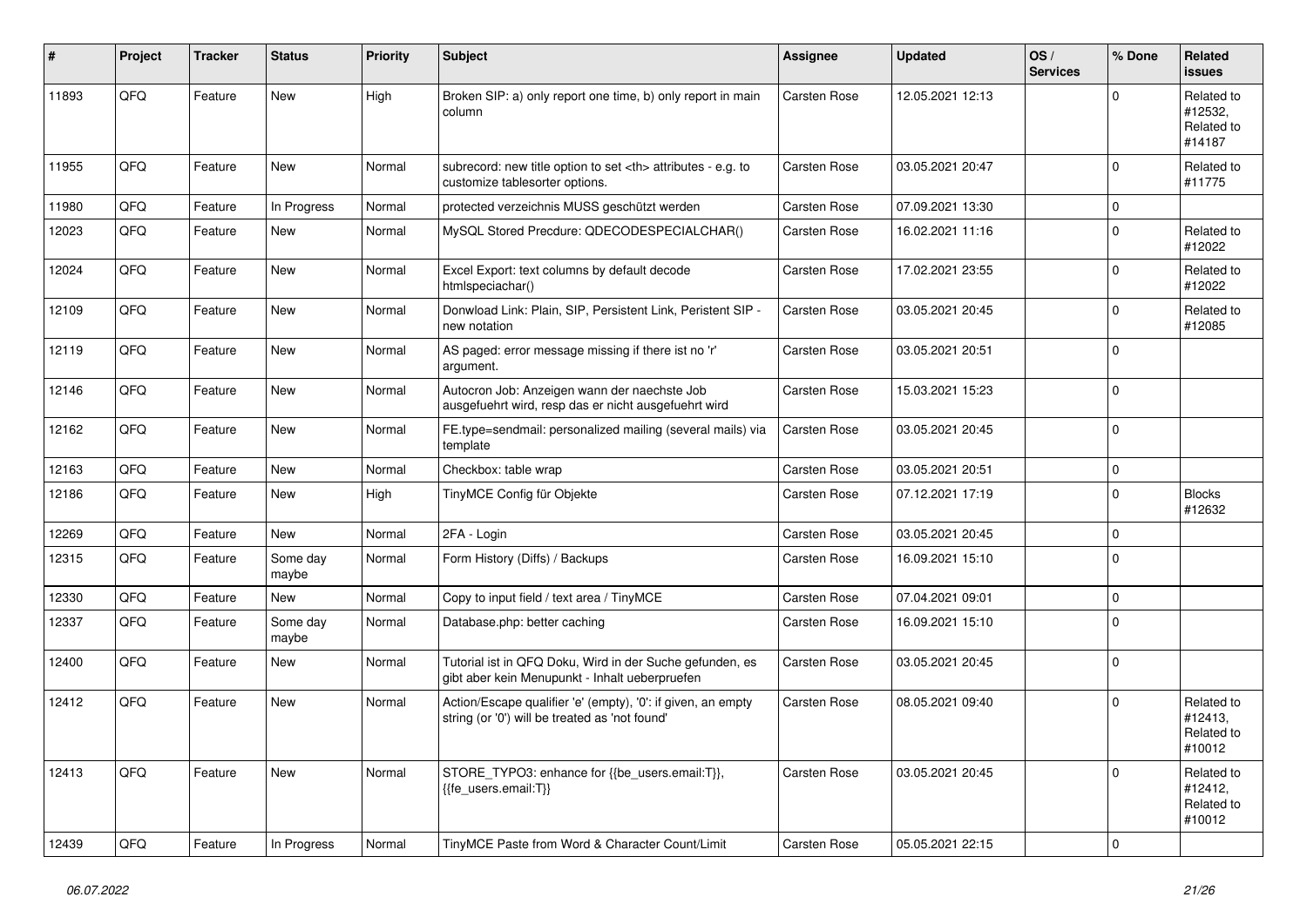| #     | Project | <b>Tracker</b> | <b>Status</b>     | <b>Priority</b> | <b>Subject</b>                                                                                                                        | <b>Assignee</b>     | <b>Updated</b>   | OS/<br><b>Services</b> | % Done      | Related<br><b>issues</b>                                               |
|-------|---------|----------------|-------------------|-----------------|---------------------------------------------------------------------------------------------------------------------------------------|---------------------|------------------|------------------------|-------------|------------------------------------------------------------------------|
| 12440 | QFQ     | Feature        | In Progress       | Normal          | Typo3 V10 upgrade (durchfuehren und testen)                                                                                           | Carsten Rose        | 21.03.2022 09:53 |                        | 50          | Related to<br>#12357,<br>Related to<br>#12067,<br>Related to<br>#10661 |
| 12452 | QFQ     | Feature        | Priorize          | Normal          | BaseURL: alsways with '/' at the end                                                                                                  | Carsten Rose        | 19.06.2022 13:45 |                        | $\mathbf 0$ | Related to<br>#10782                                                   |
| 12465 | QFQ     | Feature        | <b>New</b>        | Normal          | QFQ Function: use in FE to fill StoreRecord                                                                                           | Carsten Rose        | 05.05.2021 21:58 |                        | $\mathbf 0$ |                                                                        |
| 12474 | QFQ     | Feature        | <b>New</b>        | Normal          | Check BaseConfigURL if it is given and the the last char is                                                                           | Carsten Rose        | 03.05.2021 20:45 |                        | $\mathbf 0$ |                                                                        |
| 12477 | QFQ     | Feature        | New               | Normal          | Support for refactoring: Form, FormElement, diverse<br>Tabellen/Spalten, tt-content Records                                           | Carsten Rose        | 03.05.2021 20:45 |                        | $\mathbf 0$ |                                                                        |
| 12480 | QFQ     | Feature        | <b>New</b>        | Normal          | If QFQ upgrade is running, block further request                                                                                      | Carsten Rose        | 03.05.2021 20:45 |                        | $\mathbf 0$ |                                                                        |
| 12503 | QFQ     | Feature        | Priorize          | Normal          | Detect dangerous UPDATE statement with missing WHERE                                                                                  | <b>Carsten Rose</b> | 05.05.2021 22:09 |                        | $\mathbf 0$ |                                                                        |
| 12504 | QFQ     | Feature        | Priorize          | Normal          | sql.log: report fe.id                                                                                                                 | Carsten Rose        | 05.05.2021 22:09 |                        | $\mathbf 0$ |                                                                        |
| 12532 | QFQ     | Feature        | New               | High            | SIP-Parameter bei Seitenaufruf in Browser-Console<br>anzeigen                                                                         | Carsten Rose        | 07.12.2021 17:19 |                        | $\mathbf 0$ | Related to<br>#11893,<br>Related to<br>#14187                          |
| 12544 | QFQ     | Feature        | <b>New</b>        | High            | a) ' AS _link' new also as ' AS _format', b) sortierung via<br>'display: none;', c) '_format' benoeitgt nicht zwingend<br>u/U/p/m/z/d | Carsten Rose        | 14.12.2021 16:03 |                        | $\mathbf 0$ |                                                                        |
| 12584 | QFQ     | Feature        | Feedback          | Normal          | T3 v10 migration script: replace alias-patterns (v11)                                                                                 | Carsten Rose        | 28.05.2022 11:12 |                        | 100         |                                                                        |
| 12603 | QFQ     | Feature        | New               | Normal          | Dropdown (Select), Radio, checkbox:<br>itemListAlways={{!SELECT key, value}}                                                          | Carsten Rose        | 19.03.2022 17:47 |                        | $\mathbf 0$ |                                                                        |
| 12611 | QFQ     | Feature        | Some day<br>maybe | Normal          | Refactoring: Bootstrap with Lazy Loading                                                                                              | Carsten Rose        | 08.06.2022 10:37 |                        | $\mathbf 0$ | Related to<br>#12490,<br>Related to<br>#10013,<br>Related to<br>#7732  |
| 12632 | QFQ     | Feature        | <b>New</b>        | Normal          | TinyMCE: Prepare CSS classes for images                                                                                               | Carsten Rose        | 04.06.2021 14:35 |                        | 100         | Blocked by<br>#12186                                                   |
| 12664 | QFQ     | Feature        | New               | Normal          | TinyMCE: report/remove malicous HTML/JS Code                                                                                          | Carsten Rose        | 19.03.2022 17:47 |                        | $\mathbf 0$ | Related to<br>#14320                                                   |
| 12679 | QFQ     | Feature        | New               | Normal          | tablesorter: custom column width                                                                                                      | Carsten Rose        | 16.06.2021 11:10 |                        | $\mathsf 0$ |                                                                        |
| 13330 | QFQ     | Feature        | In Progress       | Normal          | Multi Form: Upload                                                                                                                    | Carsten Rose        | 07.11.2021 12:40 |                        | 50          | Related to<br>#9706                                                    |
| 13354 | QFQ     | Feature        | New               | Normal          | Using Websocket in QFQ                                                                                                                | Carsten Rose        | 05.07.2022 16:26 |                        | $\mathbf 0$ | Related to<br>#11076                                                   |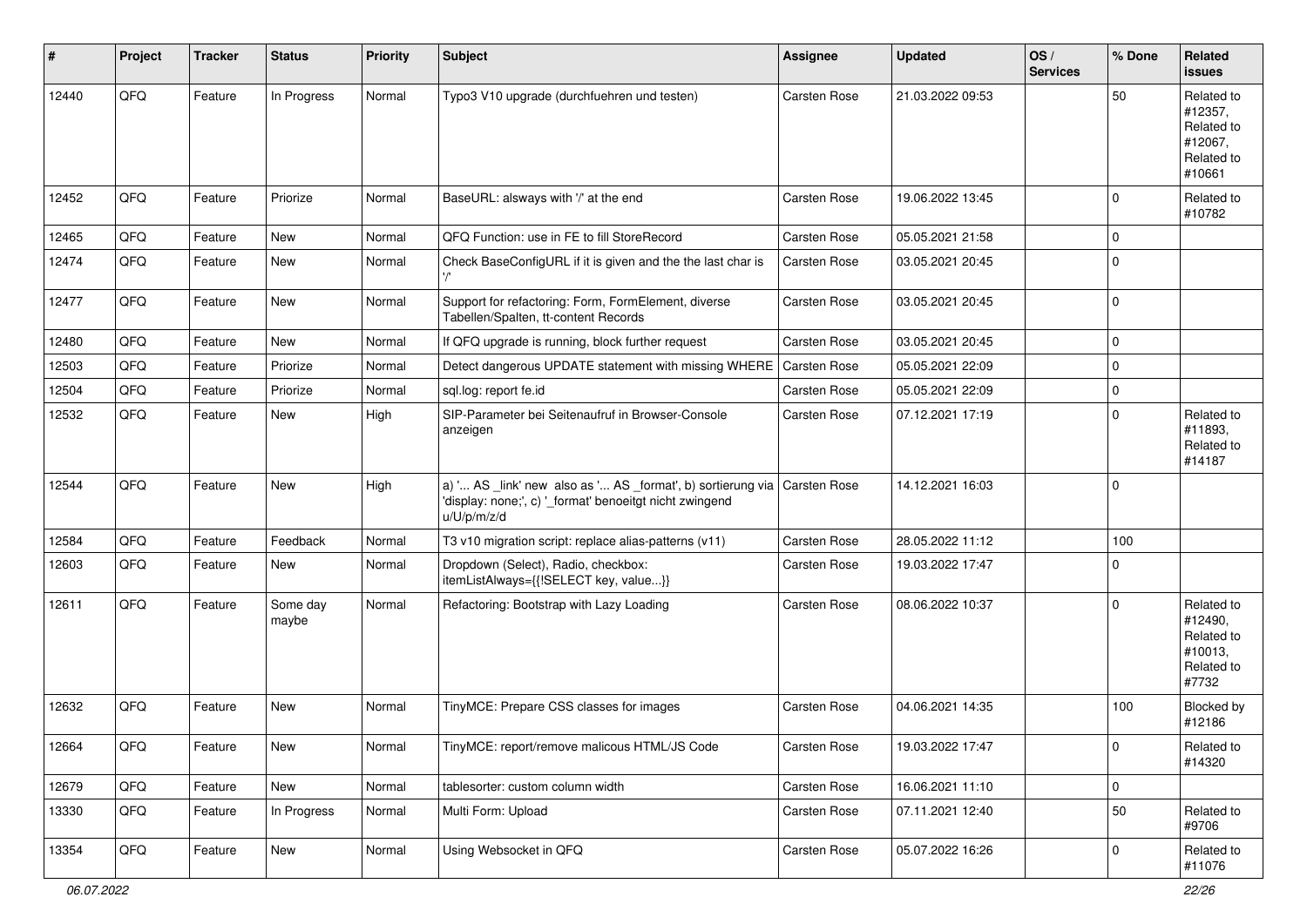| #     | Project | <b>Tracker</b> | <b>Status</b>              | <b>Priority</b> | <b>Subject</b>                                                                    | <b>Assignee</b>     | <b>Updated</b>   | OS/<br><b>Services</b> | % Done      | Related<br>issues                                                      |
|-------|---------|----------------|----------------------------|-----------------|-----------------------------------------------------------------------------------|---------------------|------------------|------------------------|-------------|------------------------------------------------------------------------|
| 13467 | QFQ     | Feature        | New                        | Normal          | ChangeLog Generator                                                               | <b>Carsten Rose</b> | 19.03.2022 17:46 |                        | $\mathbf 0$ | Related to<br>#11460                                                   |
| 13566 | QFQ     | Feature        | Ready to sync<br>(develop) | Normal          | Delete config-example.qfq.php file                                                | Carsten Rose        | 23.12.2021 09:25 |                        | $\mathbf 0$ |                                                                        |
| 13700 | QFQ     | Feature        | New                        | Normal          | Redesign qfq.io Seite                                                             | Carsten Rose        | 19.03.2022 17:43 |                        | $\mathbf 0$ |                                                                        |
| 13841 | QFQ     | Feature        | New                        | Normal          | Create PDF via iText - evaluate                                                   | Carsten Rose        | 19.03.2022 17:42 |                        | $\mathbf 0$ |                                                                        |
| 13843 | QFQ     | Feature        | New                        | Normal          | Create JWT via QFQ                                                                | Carsten Rose        | 19.03.2022 17:42 |                        | $\mathbf 0$ |                                                                        |
| 14090 | QFQ     | Feature        | New                        | Normal          | Nützliche _script funktionen                                                      | Carsten Rose        | 28.05.2022 11:03 |                        | $\mathbf 0$ |                                                                        |
| 14187 | QFQ     | Feature        | New                        | High            | qfq.log: show current URL                                                         | Carsten Rose        | 28.05.2022 11:02 |                        | $\mathbf 0$ | Related to<br>#13933,<br>Related to<br>#12532,<br>Related to<br>#11893 |
| 14290 | QFQ     | Feature        | Priorize                   | Normal          | FormEditor: Show Table Definition                                                 | <b>Carsten Rose</b> | 19.06.2022 16:37 |                        | $\mathbf 0$ |                                                                        |
| 14371 | QFQ     | Feature        | Priorize                   | Normal          | LDAP via REPORT                                                                   | Carsten Rose        | 19.06.2022 16:37 |                        | $\mathbf 0$ |                                                                        |
| 3415  | QFQ     | Feature        | Some day<br>maybe          | Normal          | FE Login Box Templatefile                                                         | Benjamin Baer       | 11.12.2019 16:02 |                        | $\mathbf 0$ |                                                                        |
| 3692  | QFQ     | Feature        | Some day<br>maybe          | Normal          | QFQ Webseite                                                                      | Benjamin Baer       | 11.12.2019 16:02 |                        | $\mathbf 0$ | Related to<br>#5033                                                    |
| 4420  | QFQ     | Feature        | Some day<br>maybe          | Normal          | Client: Local Storage - store the changes of a form, local in<br>the browser.     | Benjamin Baer       | 11.12.2019 16:02 |                        | $\mathbf 0$ |                                                                        |
| 5024  | QFQ     | Feature        | Some day<br>maybe          | Normal          | Fabric: Generate PDF with edits                                                   | Benjamin Baer       | 01.02.2020 23:20 |                        | $\mathbf 0$ | Related to<br>#10704                                                   |
| 5366  | QFQ     | Feature        | Priorize                   | Normal          | Saving with keyboard shortcuts                                                    | Benjamin Baer       | 21.03.2022 09:47 |                        | $\mathbf 0$ |                                                                        |
| 5389  | QFQ     | Feature        | Some day<br>maybe          | Normal          | QFQ Design: Multline label / note                                                 | Benjamin Baer       | 01.02.2020 23:19 |                        | $\Omega$    |                                                                        |
| 5562  | QFQ     | Feature        | Priorize                   | Normal          | Drag'n'Drop fuer Uploads                                                          | Benjamin Baer       | 21.03.2022 09:52 |                        | $\mathbf 0$ | Related to<br>#9706                                                    |
| 6224  | QFQ     | Feature        | Priorize                   | Normal          | Dynamic update: fade in/out fields                                                | Benjamin Baer       | 21.03.2022 09:50 |                        | $\mathbf 0$ |                                                                        |
| 6801  | QFQ     | Feature        | Priorize                   | Normal          | Fabric: Maximize / FullIscreen                                                    | Benjamin Baer       | 21.03.2022 09:56 |                        | $\mathbf 0$ |                                                                        |
| 6870  | QFQ     | Feature        | Priorize                   | Normal          | Click on '_link' triggers an API call                                             | Benjamin Baer       | 03.01.2022 08:25 |                        | $\mathbf 0$ |                                                                        |
| 6970  | QFQ     | Feature        | Some day<br>maybe          | Normal          | tablesorter: default fuer 'sortReset' aendern von 'Ctrl' zu 'Alt'   Benjamin Baer |                     | 01.02.2020 23:21 |                        | $\mathbf 0$ |                                                                        |
| 6972  | QFQ     | Feature        | Some day<br>maybe          | Normal          | Fabric Clipboard / cross browser tab                                              | Benjamin Baer       | 01.02.2020 23:21 |                        | $\mathbf 0$ |                                                                        |
| 7602  | QFQ     | Feature        | ToDo                       | High            | Multi Select: with checkboxes                                                     | Benjamin Baer       | 22.03.2022 09:07 |                        | $\pmb{0}$   |                                                                        |
| 7730  | QFG     | Feature        | Priorize                   | Normal          | SELECT Box: title in between                                                      | Benjamin Baer       | 01.02.2020 23:22 |                        | $\pmb{0}$   |                                                                        |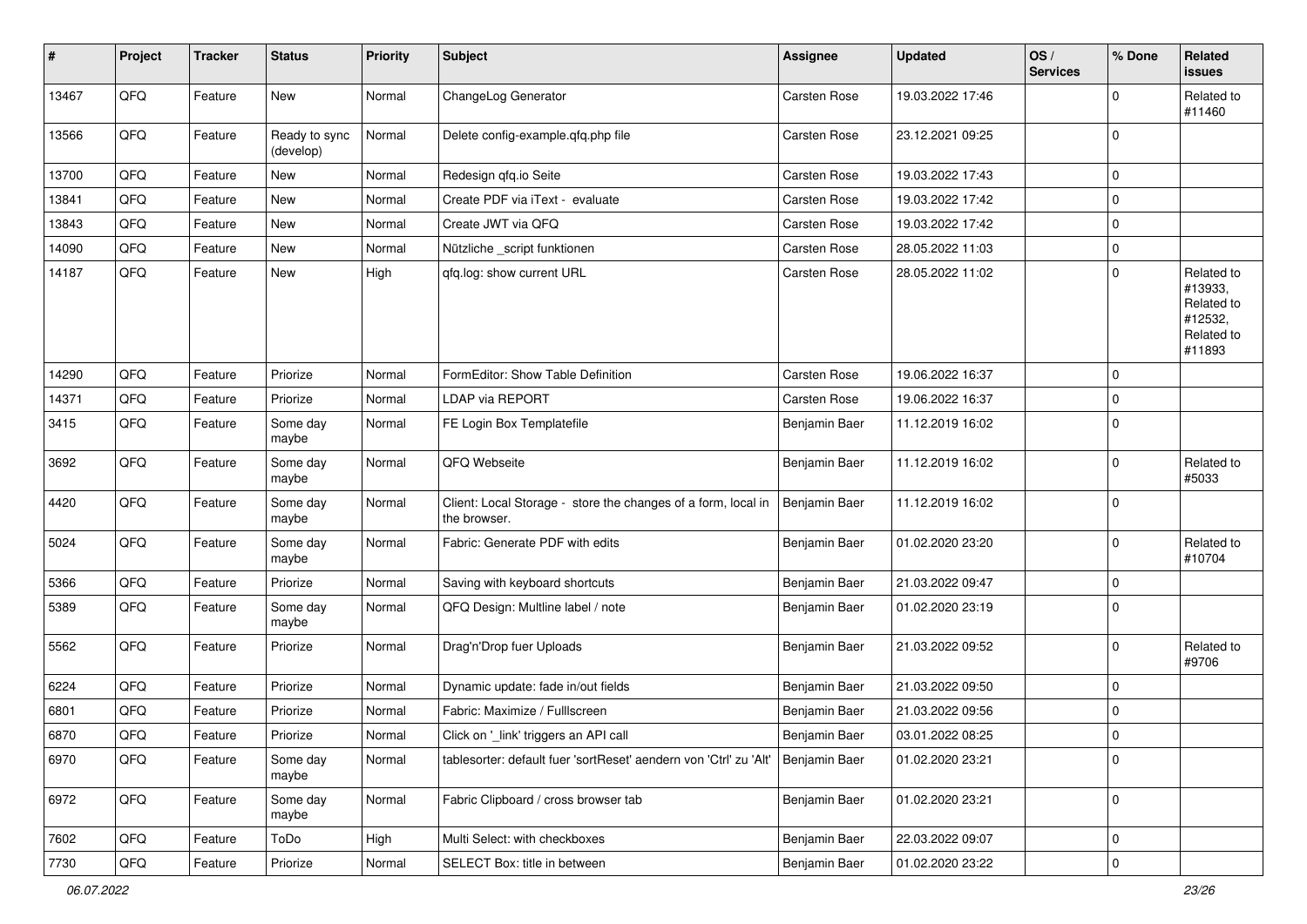| #     | Project | <b>Tracker</b> | <b>Status</b>     | <b>Priority</b> | <b>Subject</b>                                                                                               | <b>Assignee</b> | <b>Updated</b>   | OS/<br><b>Services</b> | % Done      | Related<br><b>issues</b>                                               |
|-------|---------|----------------|-------------------|-----------------|--------------------------------------------------------------------------------------------------------------|-----------------|------------------|------------------------|-------------|------------------------------------------------------------------------|
| 7732  | QFQ     | Feature        | Some day<br>maybe | Normal          | Javascript: Lazy Loading der add on libs                                                                     | Benjamin Baer   | 08.06.2022 10:38 |                        | $\Omega$    | Related to<br>#12611,<br>Related to<br>#12490,<br>Related to<br>#10013 |
| 7965  | QFQ     | Feature        | Priorize          | Normal          | Input type 'text' with visual format - currency                                                              | Benjamin Baer   | 03.01.2022 07:45 |                        | $\mathbf 0$ |                                                                        |
| 8522  | QFQ     | Feature        | Some day<br>maybe | Normal          | build QFQ - npm warnings                                                                                     | Benjamin Baer   | 01.02.2020 23:19 |                        | 50          |                                                                        |
| 9130  | QFQ     | Feature        | Some day<br>maybe | Normal          | tablesorter: Automatic Row numbering / Zeilenummer                                                           | Benjamin Baer   | 01.02.2020 23:22 |                        | $\mathbf 0$ |                                                                        |
| 9135  | QFQ     | Feature        | Priorize          | Normal          | Progress Bar generic / replace old hourglass download<br>popup                                               | Benjamin Baer   | 03.01.2022 07:43 |                        | $\mathbf 0$ |                                                                        |
| 9548  | QFQ     | Feature        | Feedback          | High            | FormElement: Pattern mismatch - optional report only on<br>focus lost                                        | Benjamin Baer   | 03.05.2021 21:14 |                        | $\mathbf 0$ |                                                                        |
| 10003 | QFQ     | Feature        | Priorize          | Normal          | fieldset: stronger visualize group                                                                           | Benjamin Baer   | 12.02.2020 08:13 |                        | $\mathbf 0$ |                                                                        |
| 12476 | QFQ     | Feature        | New               | Normal          | clearMe: a) should trigger 'dirty', b) sticky on textarea resize                                             | Benjamin Baer   | 04.01.2022 08:40 |                        | $\mathbf 0$ | Related to<br>#9528                                                    |
| 12490 | QFQ     | Feature        | New               | Normal          | Loading Plugins in QFQ - see what tinymce does. (lazy<br>loading)                                            | Benjamin Baer   | 08.06.2022 10:37 |                        | $\mathbf 0$ | Related to<br>#12611,<br>Related to<br>#10013,<br>Related to<br>#7732  |
| 12556 | QFQ     | Feature        | New               | Normal          | Pills Title: colored = static or dynamic on allrequiredgiven                                                 | Benjamin Baer   | 19.03.2022 17:49 |                        | $\mathbf 0$ |                                                                        |
| 14185 | QFQ     | Feature        | New               | Normal          | External/Autocron.php - better suitable directory                                                            | Support: System | 28.05.2022 11:03 |                        | $\mathbf 0$ |                                                                        |
| 880   | QFQ     | Feature        | Some day<br>maybe | Urgent          | Security: PHP, SQL Injection, XSS                                                                            |                 | 03.05.2021 21:14 |                        | 0           | Related to<br>#14320                                                   |
| 955   | QFQ     | Feature        | Some day<br>maybe | Normal          | QF: Notizen vor/nach dem Form                                                                                |                 | 01.02.2020 23:20 |                        | $\mathbf 0$ |                                                                        |
| 1234  | QFQ     | Feature        | Some day<br>maybe | Normal          | QF: Record numbering: Im Grid soll in Spalte 1 optional die<br>laufende Nummer der Records angezeigt werden. |                 | 01.02.2020 23:20 |                        | $\mathbf 0$ |                                                                        |
| 1251  | QFQ     | Feature        | Some day<br>maybe | Normal          | QF: Combo                                                                                                    |                 | 11.12.2019 16:03 |                        | $\mathbf 0$ |                                                                        |
| 1253  | QFQ     | Feature        | Some day<br>maybe | Normal          | QF: Colorpicker                                                                                              |                 | 11.12.2019 16:03 |                        | $\mathbf 0$ |                                                                        |
| 1510  | QFQ     | Feature        | Some day<br>maybe | Normal          | jquery von google laden, falls das nicht geht lokal                                                          |                 | 11.12.2019 16:03 |                        | $\pmb{0}$   |                                                                        |
| 1623  | QFQ     | Feature        | Some day<br>maybe | Normal          | RealURL                                                                                                      |                 | 11.12.2019 16:03 |                        | $30\,$      |                                                                        |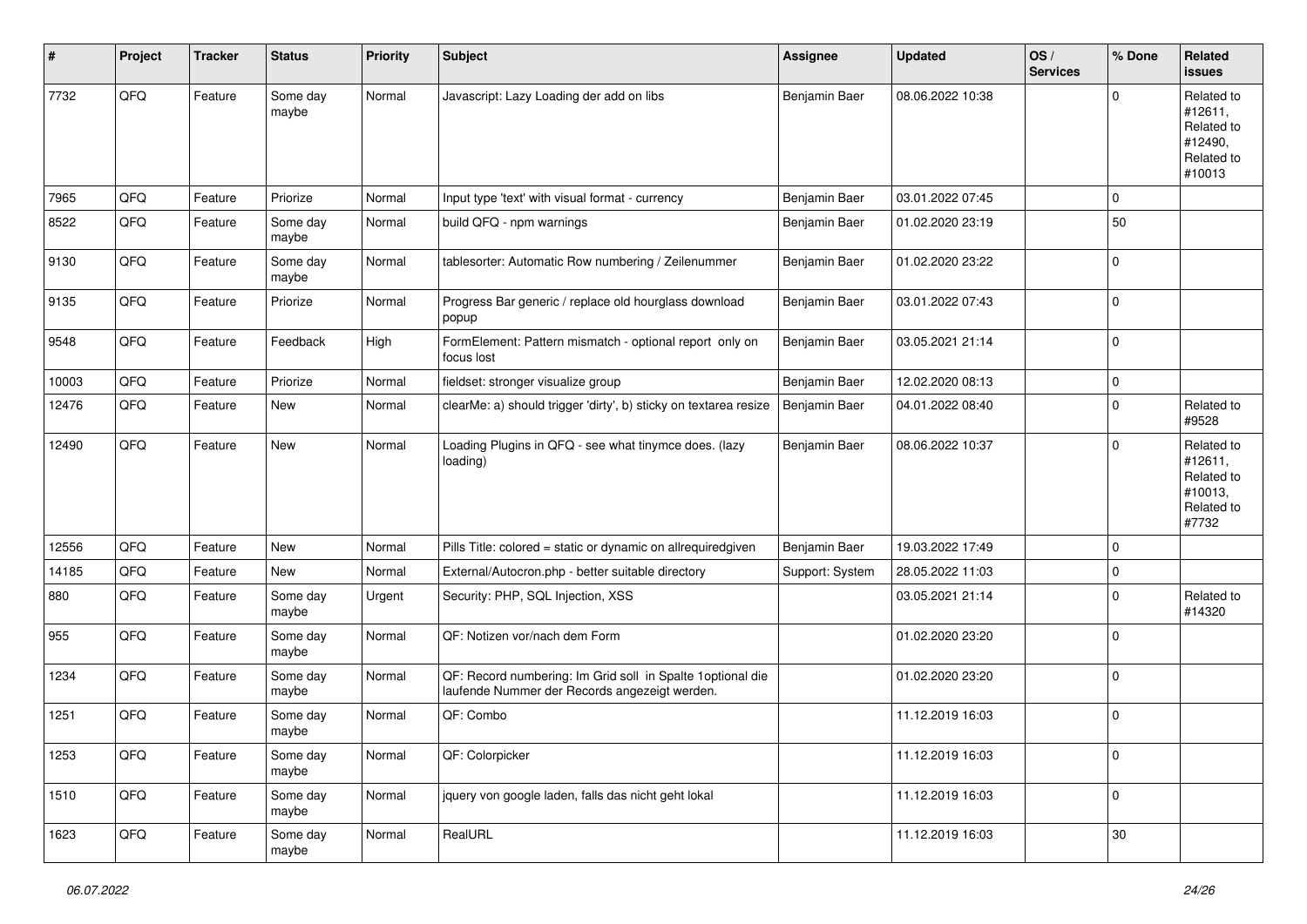| $\vert$ # | Project | <b>Tracker</b> | <b>Status</b>     | <b>Priority</b> | <b>Subject</b>                                                                                                                                           | <b>Assignee</b> | <b>Updated</b>   | OS/<br><b>Services</b> | % Done      | Related<br><b>issues</b>                    |
|-----------|---------|----------------|-------------------|-----------------|----------------------------------------------------------------------------------------------------------------------------------------------------------|-----------------|------------------|------------------------|-------------|---------------------------------------------|
| 2950      | QFQ     | Feature        | Some day<br>maybe | Normal          | Inhalt QFQ Records als File                                                                                                                              |                 | 11.12.2019 16:03 |                        | $\Omega$    |                                             |
| 3495      | QFQ     | Feature        | Some day<br>maybe | Normal          | Predifined Parameter werden nicht in '+' (add new record)<br>SIP gerendert.                                                                              |                 | 11.12.2019 16:02 |                        | $\mathbf 0$ |                                             |
| 3567      | QFQ     | Feature        | Some day<br>maybe | Low             | 'Save', 'Close', 'New' als FormElement                                                                                                                   |                 | 11.12.2019 16:02 |                        | $\mathbf 0$ |                                             |
| 3617      | QFQ     | Feature        | Some day<br>maybe | Normal          | Load javascripts at bottom                                                                                                                               |                 | 11.12.2019 16:02 |                        | $\mathbf 0$ |                                             |
| 3646      | QFQ     | Feature        | Some day<br>maybe | Normal          | Moeglichkeit HTML Tags in Reports auszugeben (zu<br>enkodieren: htmlspecialchars)                                                                        |                 | 11.12.2019 16:02 |                        | $\mathbf 0$ | Related to<br>#14320                        |
| 3878      | QFQ     | Feature        | Some day<br>maybe | Normal          | Form 'FormElement': Spalte 'name' typeAhead mit<br>Spaltennamen der Primarytable.                                                                        |                 | 11.12.2019 16:03 |                        | $\Omega$    |                                             |
| 3879      | QFQ     | Feature        | Some day<br>maybe | Normal          | Form 'FormElement': Beim Feld 'name' rechts in der Notiz<br>einen Link einblenden - a) aktuelle Definition anzeigen, b)<br>Spalte in der Tabelle anlegen |                 | 11.12.2019 16:03 |                        | $\mathbf 0$ |                                             |
| 3880      | QFQ     | Feature        | Some day<br>maybe | Normal          | Form 'Form': anlegen einer Tabelle                                                                                                                       |                 | 14.01.2021 10:12 |                        | $\mathbf 0$ |                                             |
| 4027      | QFQ     | Feature        | Some day<br>maybe | Normal          | Missing: orange 'check' / 'bullet'                                                                                                                       |                 | 11.12.2019 16:03 |                        | $\mathbf 0$ |                                             |
| 4194      | QFQ     | Feature        | In Progress       | Normal          | Bootstrap 4 ist jetzt offiziel                                                                                                                           |                 | 03.05.2021 20:47 |                        | $\mathbf 0$ | Related to<br>#10114                        |
| 4433      | QFQ     | Feature        | Some day<br>maybe | Normal          | Log when SIP will be destroyed by QFQ for any (security)<br>reason                                                                                       |                 | 01.02.2020 23:20 |                        | $\Omega$    | Related to<br>#4432,<br>Related to<br>#5458 |
| 4435      | QFQ     | Feature        | Some day<br>maybe | Normal          | Report: striptags - specify allowed tags                                                                                                                 |                 | 01.02.2020 23:20 |                        | $\mathbf 0$ |                                             |
| 4439      | QFQ     | Feature        | Some day<br>maybe | Normal          | Log: report all actions fired by an FE Element, incl. the<br>original directive (slaveld, sqllnsert, )                                                   |                 | 01.02.2020 23:20 |                        | $\mathbf 0$ | Related to<br>#4432,<br>Related to<br>#5458 |
| 4440      | QFQ     | Feature        | Some day<br>maybe | Normal          | Manual.rst: explain how to. expand PHP Session to 4h                                                                                                     |                 | 11.12.2019 16:02 |                        | $\mathbf 0$ |                                             |
| 4442      | QFQ     | Feature        | Some day<br>maybe | Normal          | Special Column Name: _link - new symbol G (Glyph) to<br>choose any available symbol                                                                      |                 | 11.12.2019 16:02 |                        | 0           |                                             |
| 4443      | QFQ     | Feature        | Some day<br>maybe | Normal          | Form: multiple secondary tables                                                                                                                          |                 | 01.02.2020 23:20 |                        | $\mathbf 0$ |                                             |
| 4444      | QFQ     | Feature        | Some day<br>maybe | Normal          | FE.type=upload: detect mime type                                                                                                                         |                 | 11.12.2019 16:02 |                        | $\mathbf 0$ | Related to<br>#4303                         |
| 4445      | QFQ     | Feature        | Some day<br>maybe | Normal          | template group: Option to simulate fieldset                                                                                                              |                 | 28.06.2021 14:11 |                        | $\mathbf 0$ |                                             |